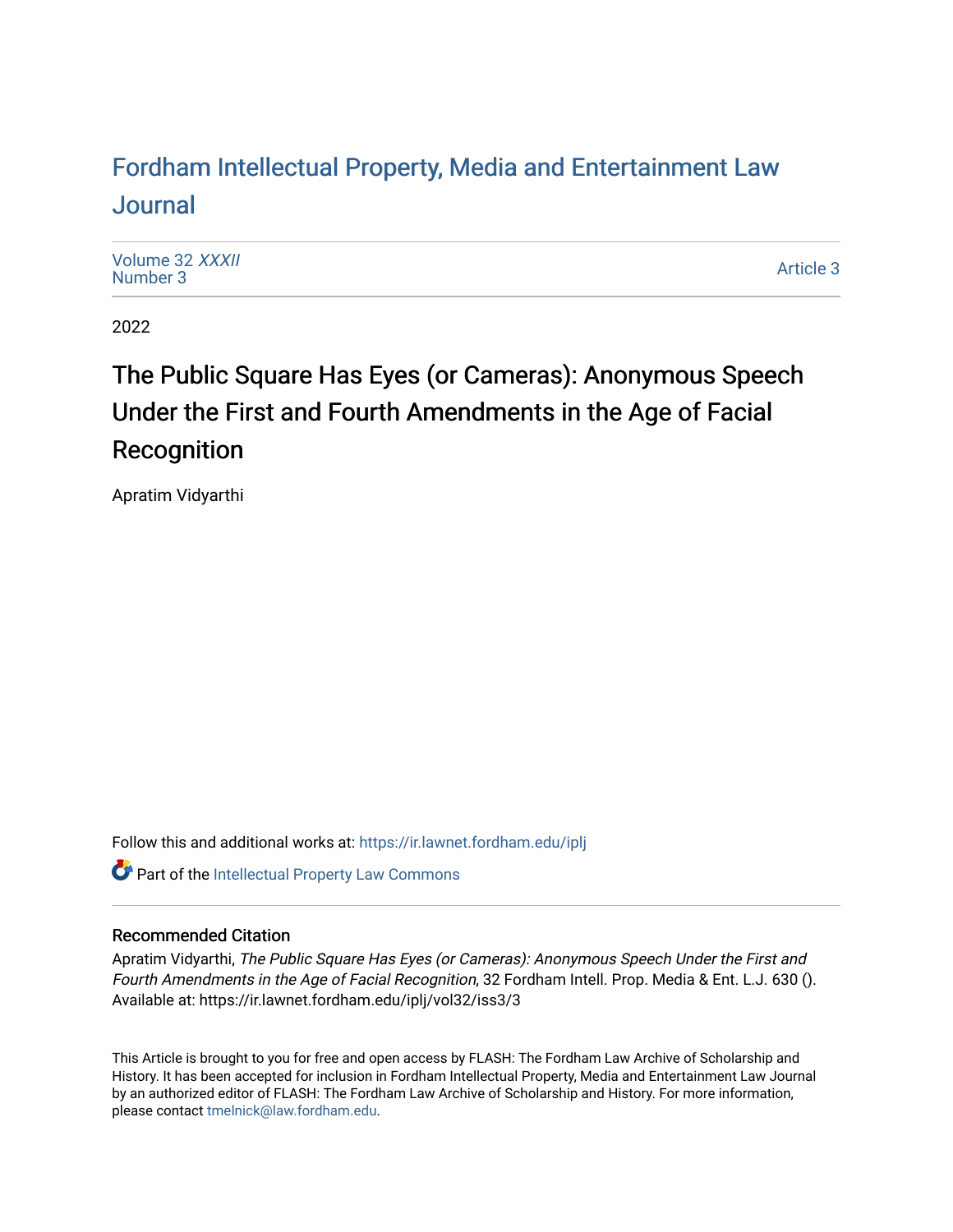# The Public Square Has Eyes (or Cameras): Anonymous Speech Under the First and Fourth Amendments in the Age of Facial Recognition

# Cover Page Footnote

\* J.D. Candidate, Class of 2022, University of Pennsylvania Law School; M.S. 2016, Carnegie Mellon University; B.S., B.A. 2015, University of California, Berkeley. I am thankful to Professor Seth Kreimer for his guidance and edits of this Article. This Article would also not have been possible without Meghan Downey and Elle Allen. Finally, special thanks to the editors of Fordham's Intellectual Property, Media & Entertainment Law Journal for their thoughtful edits and hard work.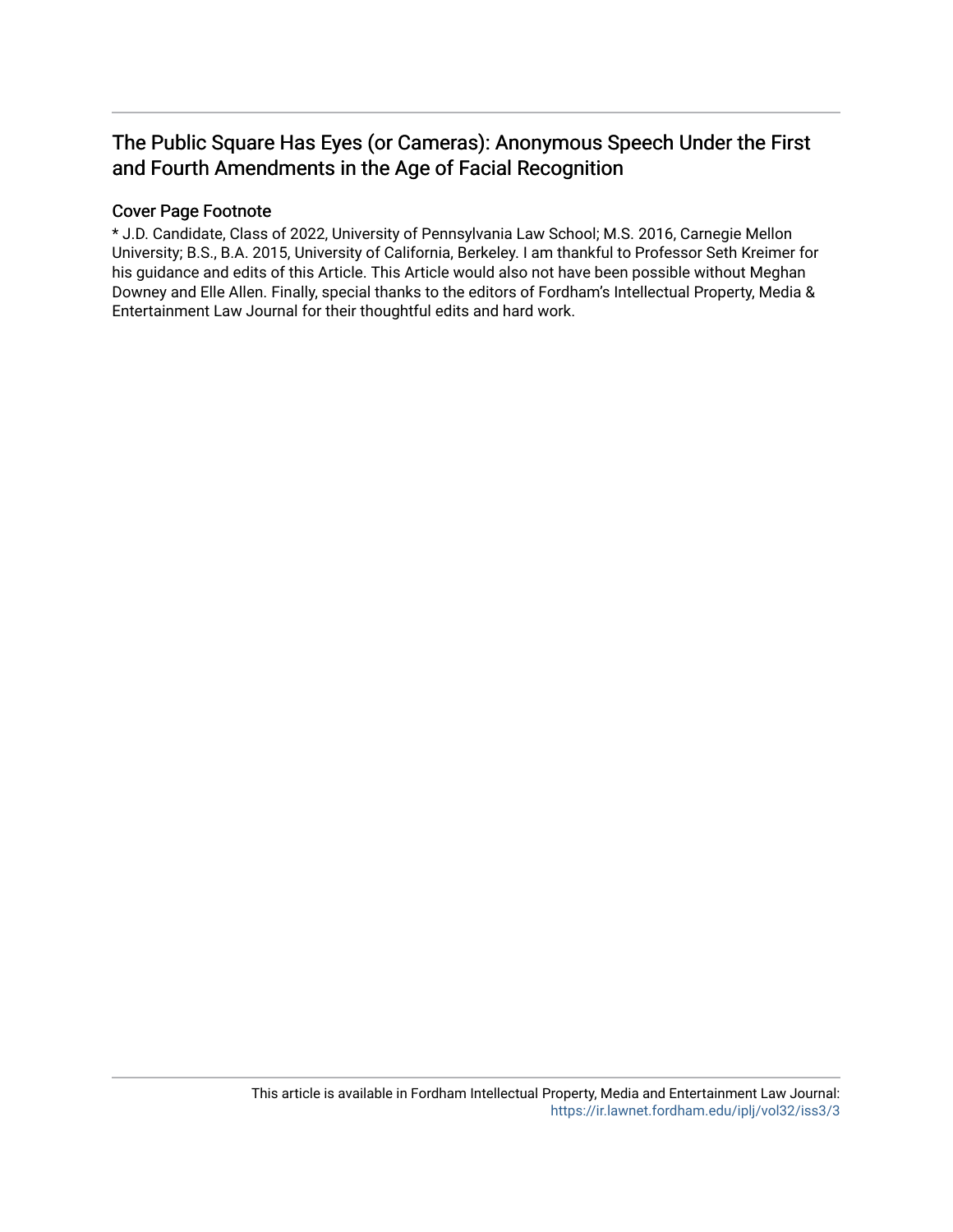The Public Square Has Eyes (or Cameras): Anonymous Speech Under the First and Fourth Amendments in the Age of Facial Recognition

Apratim Vidyarthi \*

*Facial recognition technology ("FRT")—once a futuristic fantasy—is more pervasive than ever and shows no signs of becoming less prevalent. While this technology has its upsides, it elicits the notion of an omnipresent being that is watching and tracking us all the time. FRTs encroach on the First Amendment right to anonymous speech by revealing the identity of speakers and chilling speech. Yet, First Amendment doctrine does not provide much solace, since the right to anonymous speech regulates the government's ability to force disclosure of a speaker's identity rather than preventing it from collecting publicly available facial data. The right to anonymous speech also clashes with private actors' right to collect and disseminate information, which provides an avenue for private actors to destroy anonymity. And private actors' First Amendment rights allow them to collect and develop FRT they can use in private spaces.*

*In addition to inadequate speech rights, litigating FRTs' impacts on the right to anonymous speech is likely to face significant barriers in court. Specifically, plaintiffs will find it hard to show they have been affected by these systems and that their speech has been* 

J.D. Candidate, Class of 2022, University of Pennsylvania Law School; M.S. 2016, Carnegie Mellon University; B.S., B.A. 2015, University of California, Berkeley. I am thankful to Professor Seth Kreimer for his guidance and edits of this Article. This Article would also not have been possible without Meghan Downey and Elle Allen. Finally, special thanks to the editors of Fordham's *Intellectual Property, Media & Entertainment Law Journal* for their thoughtful edits and hard work.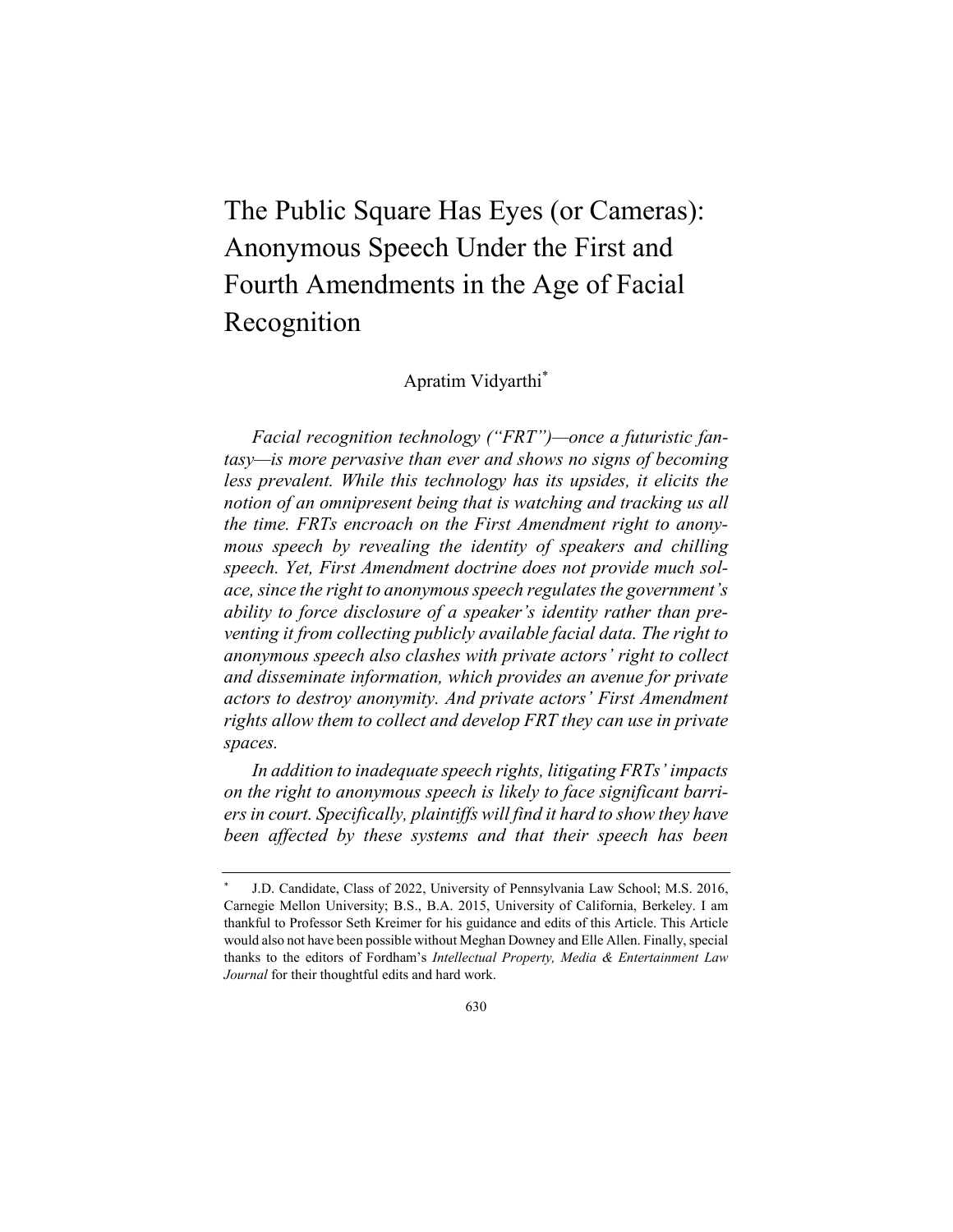*chilled, giving them no standing. Further, courts' deference to the legislative and executive branches on issues of crime control and national security might justify an encroachment on the right to anonymous speech. Finally, private parties' rights to collect and disseminate information pose serious barriers to challenge privately-operated FRTs and provides the government an additional avenue to gather facial data and track individuals. Prophylactic legislation is a stronger solution to remedy the issues caused by FRT. Such legislation can regulate the government's use of FRT, private actors' implementations of FRT, and the very creation of FRTs themselves.*

| Ι.                                               | THE DOCTRINAL HISTORY OF THE RIGHT TO                  |  |  |  |  |  |
|--------------------------------------------------|--------------------------------------------------------|--|--|--|--|--|
|                                                  |                                                        |  |  |  |  |  |
|                                                  | A. The First Amendment Right to Anonymous              |  |  |  |  |  |
|                                                  |                                                        |  |  |  |  |  |
|                                                  | B. The Right to Collect and Disseminate                |  |  |  |  |  |
|                                                  |                                                        |  |  |  |  |  |
|                                                  |                                                        |  |  |  |  |  |
| Н.                                               | FACIAL RECOGNITION AND THE FIRST                       |  |  |  |  |  |
|                                                  |                                                        |  |  |  |  |  |
|                                                  | A. What Is Facial Recognition and How Is It            |  |  |  |  |  |
|                                                  |                                                        |  |  |  |  |  |
|                                                  | B. First Amendment Implications  658                   |  |  |  |  |  |
|                                                  | 1. The Government's Use of Facial                      |  |  |  |  |  |
|                                                  |                                                        |  |  |  |  |  |
|                                                  | 2. Private Actors' Use of Facial                       |  |  |  |  |  |
|                                                  |                                                        |  |  |  |  |  |
|                                                  | C. Fourth Amendment Implications and                   |  |  |  |  |  |
|                                                  |                                                        |  |  |  |  |  |
|                                                  | <b>III. CHALLENGES TO LITIGATING AGAINST FRT UNDER</b> |  |  |  |  |  |
|                                                  | THE RIGHT TO ANONYMOUS SPEECH 669                      |  |  |  |  |  |
|                                                  |                                                        |  |  |  |  |  |
|                                                  |                                                        |  |  |  |  |  |
| C. Right to Collect and Disseminate Information, |                                                        |  |  |  |  |  |
|                                                  |                                                        |  |  |  |  |  |
|                                                  |                                                        |  |  |  |  |  |
|                                                  |                                                        |  |  |  |  |  |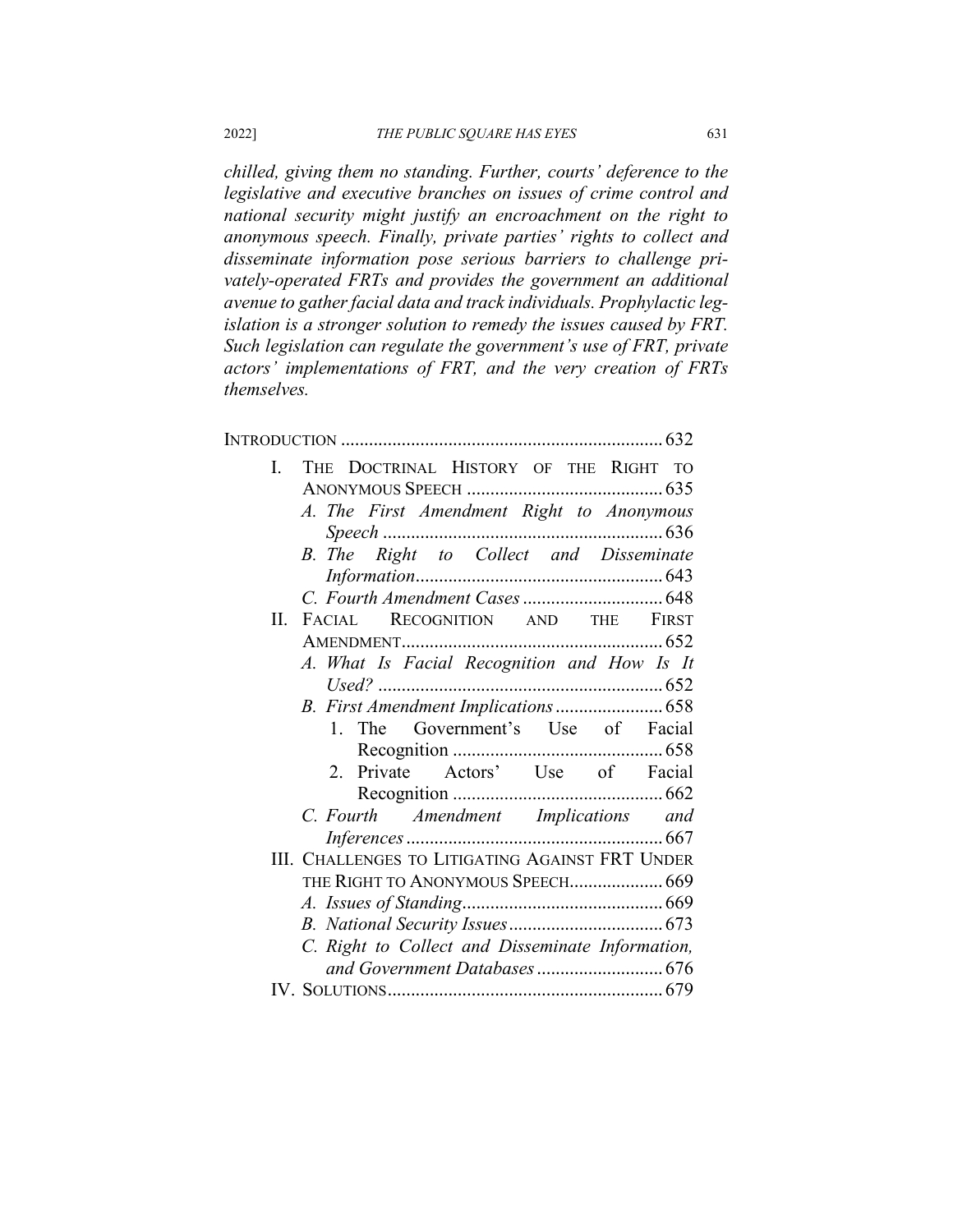#### 632 *FORDHAM INTELL. PROP. MEDIA & ENT. L.J.* [Vol. XXXII:630

| A. Legislation and Norm Setting Against       |  |                                            |
|-----------------------------------------------|--|--------------------------------------------|
|                                               |  | Governmental Use of Facial Recognition 679 |
|                                               |  |                                            |
| C. Slowing the Creation of Facial Recognition |  |                                            |
|                                               |  |                                            |
|                                               |  |                                            |

#### **INTRODUCTION**

A face is worth a thousand words. Faces show feelings, reveal intentions, and carry the baggage of race, gender, religion, and perhaps socioeconomic status. Even a half-covered face, protected by a mask during a once-in-a-century pandemic, still manages to convey considerable information. Taken together, what a face reveals is not just a temporal reality but an image of the permanent self: $<sup>1</sup>$  an ines-</sup> capable fact, proof of our existence, and evidence of our presence. Unlike the transience of Donald Trump's Twitter account<sup>2</sup> or the fleeting existence of parts of the Watergate tapes, our faces are permanent identifiers, providing us with alibis, but also providing observers with a beacon to track, identify, and incriminate or exonerate.<sup>3</sup>

While flying cars, teleportation, and facial recognition have been mainstays of our imagination–—from *The Jetsons* to James Bond to the *Halo* video games—facial recognition technology ("FRT") is slowly becoming a norm, fueled by humans' permanent and

<sup>1</sup> Perhaps, except for Clark Kent, for whom glasses completely changed his identity and rendered his true identity entirely invisible. *See* Michael Jung, *Superman's Glasses Are Secretly More Than Just a Disguise*, SCREEN RANT (July 21, 2020), https://screenrant.com/ superman-glasses-secret-power-disguise/ [https://perma.cc/T4MD-KMJ7].

<sup>2</sup> *See, e.g.*, @realdonaldtrump, TWITTER, https://mobile.twitter.com/realdonaldtrump [https://perma.cc/3VRM-JMC8] (last accessed Oct. 12, 2021) (showing that Former-President Donald Trump's Twitter account has been suspended).

<sup>3</sup> *See, e.g.*, Lincoln Michel, *How* Curb Your Enthusiasm *Saved a Man from Death Row*, GQ (June 9, 2018), https://www.gq.com/story/how-curb-your-enthusiasm-saved-a-manfrom-death-row [https://perma.cc/8E24-9RV5] (describing the story of a man exonerated after evidence showing him present in a *Curb Your Enthusiasm* clip provided an alibi).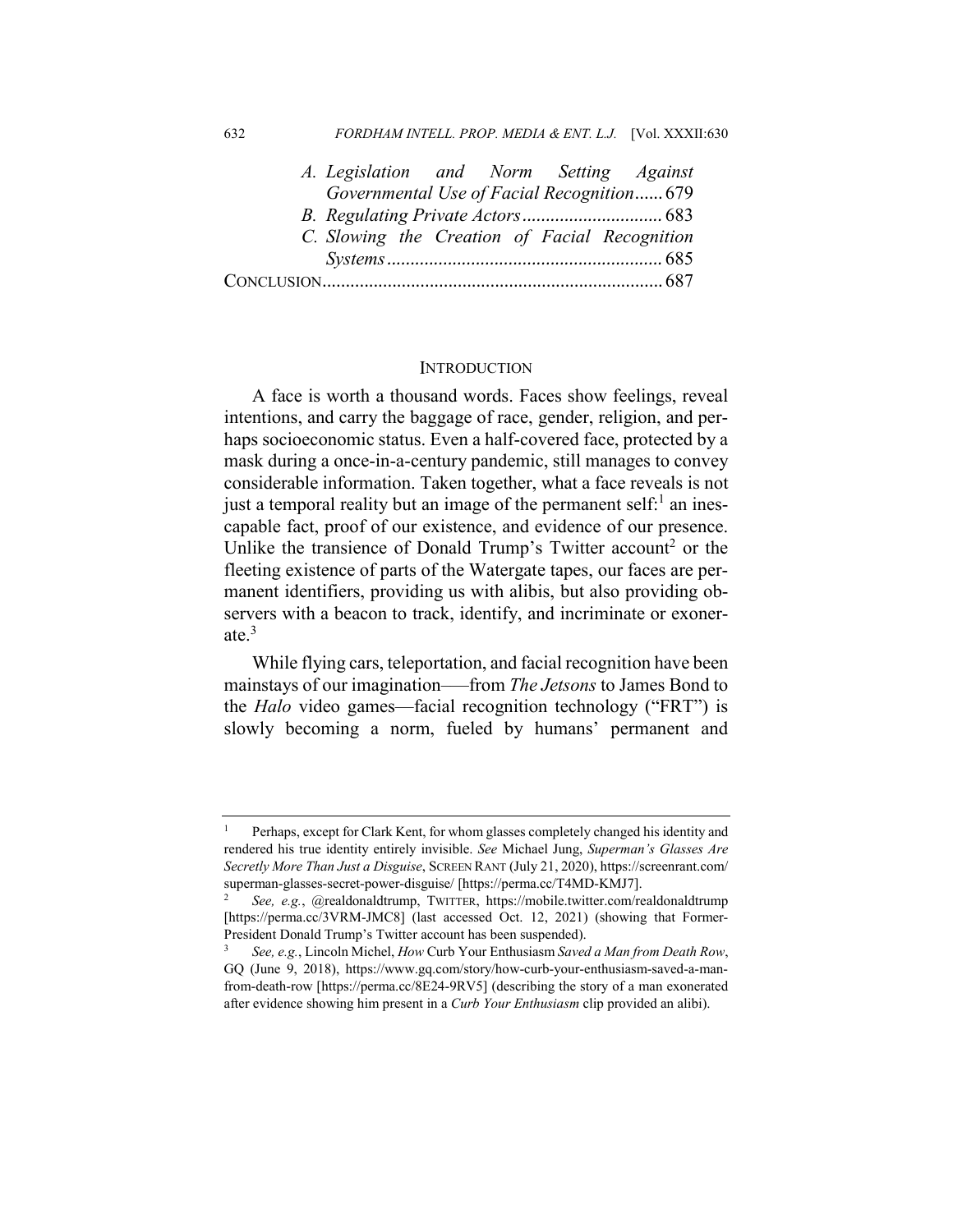identifying characteristics.<sup>4</sup> But, due to a face's permanent nature, facial recognition is not just a step toward realizing our fantastical futures. Instead, it poses risks: the risk of companies and governments tracking citizens, chilling speech, and removing the veil of anonymity from the public square. Where a photo accidentally capturing a face is a snapshot of a specific time and place, FRT has the capacity to identify a person across time and space, creating an invasive profile of where they have been, with whom they are associated, and what they are doing. Semantically, this is no different from many photographs being taken in succession. However, FRT's role in the public sphere creates unease—a feeling of being watched; discomfort with the potential to misinterpret a person's action or association; and a loss of inherent anonymity that was historically expected when part of a crowd.

This discomfort crystallized when the *New York Times* revealed that Clearview AI was scraping photographs from the internet.<sup>5</sup> The advanced artificial intelligence company was using the thousands of photographs on the internet as data to develop a facial recognition software and selling the technology to police and law enforcement agencies.<sup>6</sup> Can individuals talk in public without the fear of being identified and having their speech and actions be policed? How does the public deal with the use of FRT by the government or a shadowy company that is increasing the already disparate power of police and law enforcement agencies? The public's right to free speech and open communication, as well as the underlying principles of selfrecognition and freedom of thought, are threatened by the prevalence of such technologies. This perceived encroachment of our civil liberties is reflected in the ongoing litigation against Clearview AI.7

<sup>4</sup> *See, e.g.*, Antoaneta Roussi, *Resisting the Rise of Facial Recognition*, 587 NATURE 350 (Nov. 19, 2020), https://media.nature.com/original/magazine-assets/d41586-020- 03188-2/d41586-020-03188-2.pdf [https://perma.cc/R4W3-NEMB] (describing the global growth of FRT).

<sup>5</sup> Kashmir Hill, *The Secretive Company That Might End Privacy as We Know It*, N.Y. TIMES (Jan. 18, 2020), https://www.nytimes.com/2020/01/18/technology/clearviewprivacy-facial-recognition.html [https://perma.cc/PL7D-C892].

 $\frac{6}{7}$  *Id.* 

<sup>7</sup> Thornley v. Clearview AI, Inc., 984 F.3d 1241, 1242 (7th Cir. 2021).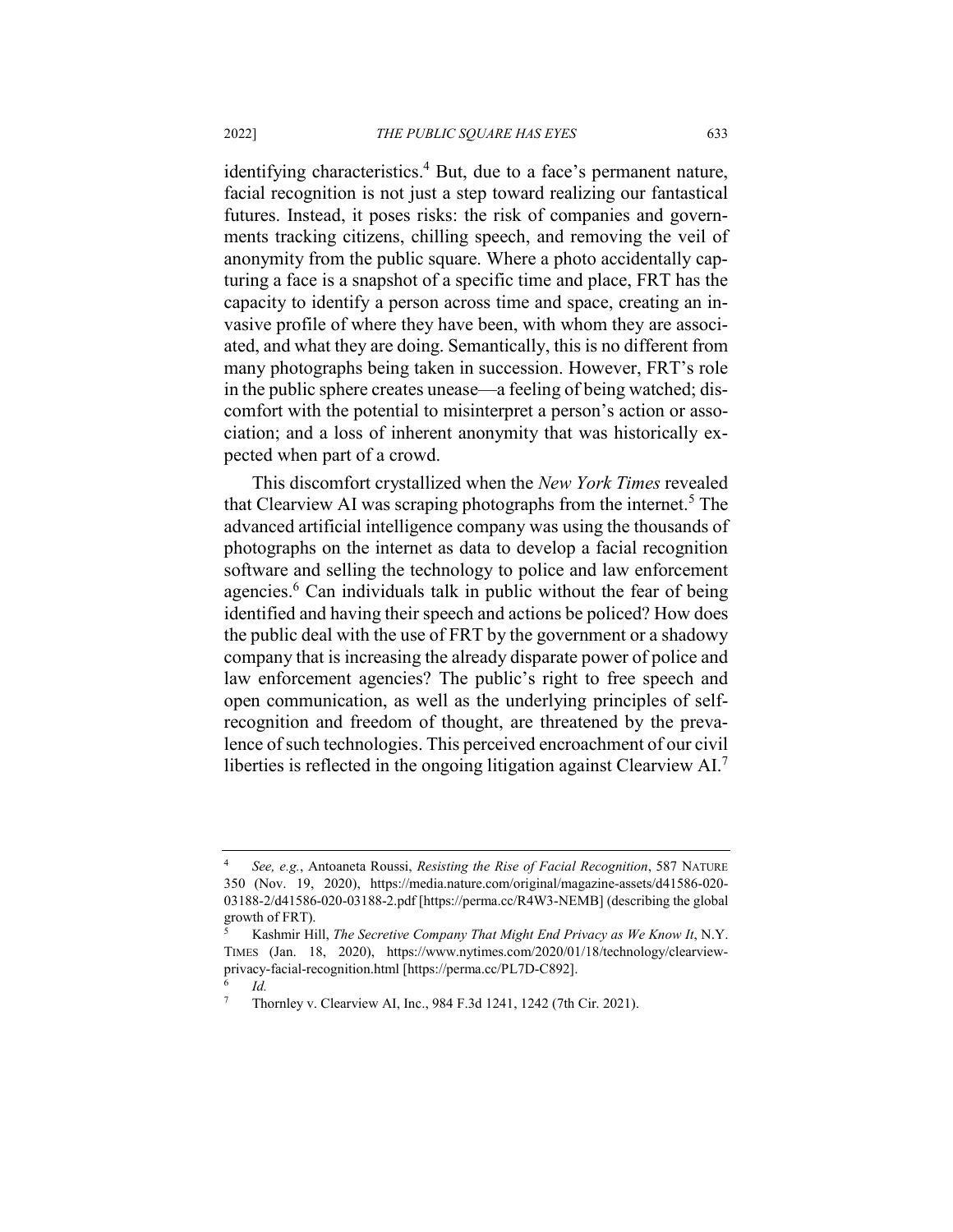It is no surprise that FRT implicates the First Amendment in more ways than one. For example, broad surveillance-like FRT may "chill association through overreaching relational surveillance," impacting the First Amendment's freedom of association guarantees.<sup>8</sup> And although the First Amendment is supposed to promote freedom of thought and foster ideas, surveillance hinders these freedoms.<sup>9</sup> A corollary to these First Amendment tenets is the right to anonymous speech, which allows citizens to be free from disclosing their identities to the government when they are speaking.<sup>10</sup> Current conceptions of the First Amendment's right to anonymous speech are limited to published literature and political speech.<sup>11</sup> This is partly because the Fourth Amendment is the traditional modality for challenging government surveillance and encouraging privacy.<sup>12</sup> Yet, the impact of FRT extends beyond just surveillance and privacy: it impacts discourse, speech, and behavior in the public sphere.<sup>13</sup> The First Amendment, through the right to anonymous speech, *should* protect against FRTs that chill speech.

This Article investigates why the First Amendment's right to anonymous speech does not protect against FRTs. It further explores how the First Amendment fails to provide a cause of action against public and private institutions that employ FRTs. As the Supreme Court has currently framed it, the right to anonymous speech is a right against disclosure, rather than one that prevents the collection of publicly available data, making it an unusable tool against FRTs.14 Additionally, the right to anonymous speech clashes with other First Amendment rights to collect and disseminate

<sup>8</sup> Katherine J. Strandburg, *Freedom of Association in a Networked World: First Amendment Regulation of Relational Surveillance*, 49 B.C. L. REV. 741, 741 (2008).

<sup>9</sup> *See, e.g.*, Margot E. Kaminski & Shane Witnov, *The Conforming Effect: First Amendment Implications of Surveillance, Beyond Chilling Speech*, 49 U. RICH. L. REV. 465, 467 (2015) (describing how surveillance undermines the primary tenets of the First Amendment).<br> $\frac{10}{2}$  See infra

<sup>&</sup>lt;sup>10</sup> *See infra* Part I.A.<br><sup>11</sup> *Id*</sub>

<sup>11</sup> *Id*.

<sup>&</sup>lt;sup>12</sup> For a more detailed analysis of the privacy theory behind First and Fourth Amendments as applied to government data surveillance, see generally MARTIN KUHN, FEDERAL DATAVEILLANCE: IMPLICATIONS FOR CONSTITUTIONAL PRIVACY PROTECTIONS (2007) (analyzing privacy theory as it pertains to data surveillance).

See *infra* notes 160–63 and accompanying text.

<sup>14</sup> *See infra* Part I.A.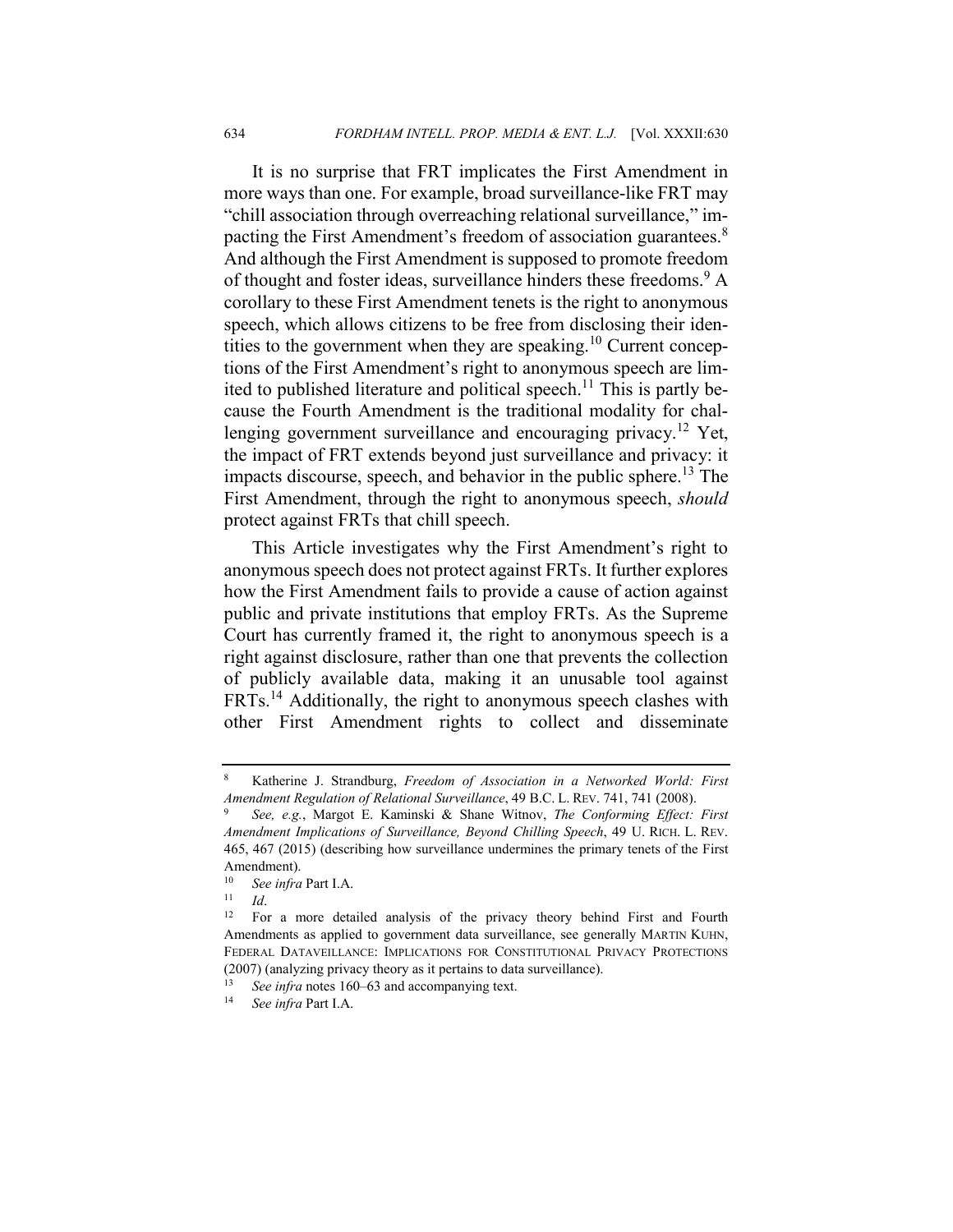information. Further, even if these doctrinal questions were not at issue, litigating the use of FRT would run into significant hurdles. A more feasible approach to realizing the right to anonymous speech against FRTs is through legislation and regulation.

Part I explores the doctrinal history of the First Amendment's right to anonymous speech as one that focuses on preventing the disclosure of a speaker's identity, rather than one that prevents the collection of publicly available data. Part I also explores how the First Amendment's right to collect and disseminate information might conflict with the right to anonymous speech, and how the Fourth Amendment may inform this analysis. Part II explains what facial recognition is, how the government and private actors' use of FRT implicates the First Amendment in the context of anonymous speech, and how there may be tangential Fourth Amendment implications. Part III discusses issues that could arise when bringing a claim against a party using FRT, including difficulties with attaining standing, the Court's deference to national security and policing issues, and conflict with the right to collect and disseminate information by private entities. Finally, Part IV examines possible legislative solutions against the government, as well as ways to regulate private actors and FRT itself.

## I. THE DOCTRINAL HISTORY OF THE RIGHT TO ANONYMOUS **SPEECH**

The history of the right to anonymous speech under the First Amendment started in the late 1950s, beginning with an allusion in *NAACP v. Alabama*. <sup>15</sup> However, the modern era of politics, combined with changing media ecosystems, has seen more cases flesh out this right. Even so, the right to anonymous speech clashes and competes with the right to collect and disseminate information. The Fourth Amendment complicates the picture, providing some solace, but also leaving questions unanswered regarding the extent of governmental authority.

<sup>15</sup> NAACP v. Alabama, 357 U.S. 449, 462 (1958).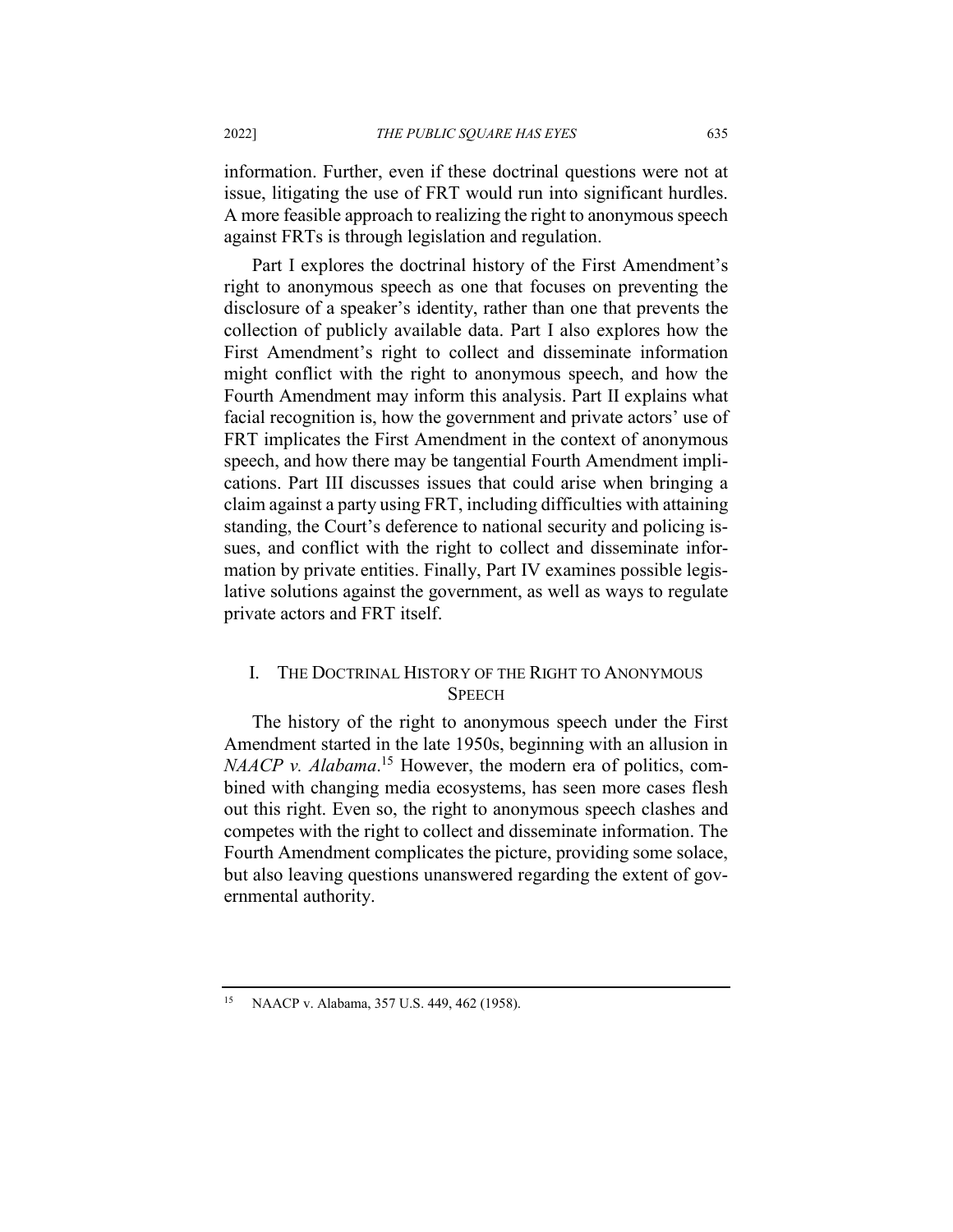#### *A. The First Amendment Right to Anonymous Speech*

The First Amendment prohibits the government from making any law that abridges "the freedom of speech, or of the press."<sup>16</sup> A corollary of the right to free speech is the right to anonymous speech. The right to anonymous speech has a jurisprudential history that starts in the late 1950s and spans a variety of cases. While most anonymous speech cases deal with political speech and advocacy, some raise questions about the nexus between First and Fourth Amendment rights.

The Supreme Court first alluded to the right to anonymous speech in *NAACP v. Alabama*. <sup>17</sup> There, Alabama asked the Court to compel the NAACP to produce a list of its members.<sup>18</sup> The Court did not explicitly rule on First Amendment grounds and instead ruled on Fourteenth Amendment due process grounds (which the Court noted implicates freedom of speech, though never expressly mentioning the First Amendment) that the production of the membership list would violate freedom of association rights, especially "where a group espouses dissident beliefs."<sup>19</sup> The Court then explicitly pinpointed the notion of the right to anonymous speech in *Talley v. California*, where it struck down a Los Angeles ordinance requiring flyers to include the names and addresses of its publishers on the flyers.<sup>20</sup> In doing so, the Court noted that anonymity can be used for constructive purposes (exemplified by the Federalist Papers).<sup>21</sup> Thus, under *Talley* the Court's approach was to limit government authority by preventing the government from requiring identity disclosure.<sup>22</sup>

<sup>&</sup>lt;sup>16</sup> U.S. CONST. amend I.<br><sup>17</sup> MAACP 357 U.S. at  $\angle$ 

<sup>&</sup>lt;sup>17</sup> *NAACP*, 357 U.S. at 462.

*Id.* at 451.

<sup>19</sup> *Id*. at 462. An additional lens through which to look at *NAACP*'s ruling, is that a disclosure of such lists affects freedom of association by chilling relations between members and organizations whose images or beliefs may be frowned upon societally. Strandburg, *supra* note 8, at 786–88.<br><sup>20</sup> 362 U.S. 60, 64, 65 (1960)

 $\frac{20}{21}$  362 U.S. 60, 64–65 (1960).

 $\frac{21}{22}$  *Id.* 

Id. This approach is far more limited compared to prohibiting the collection or monitoring of identifying information that is publicly available. And given the facts of the case, such a rule makes far more sense than this broader conception of anonymous speech.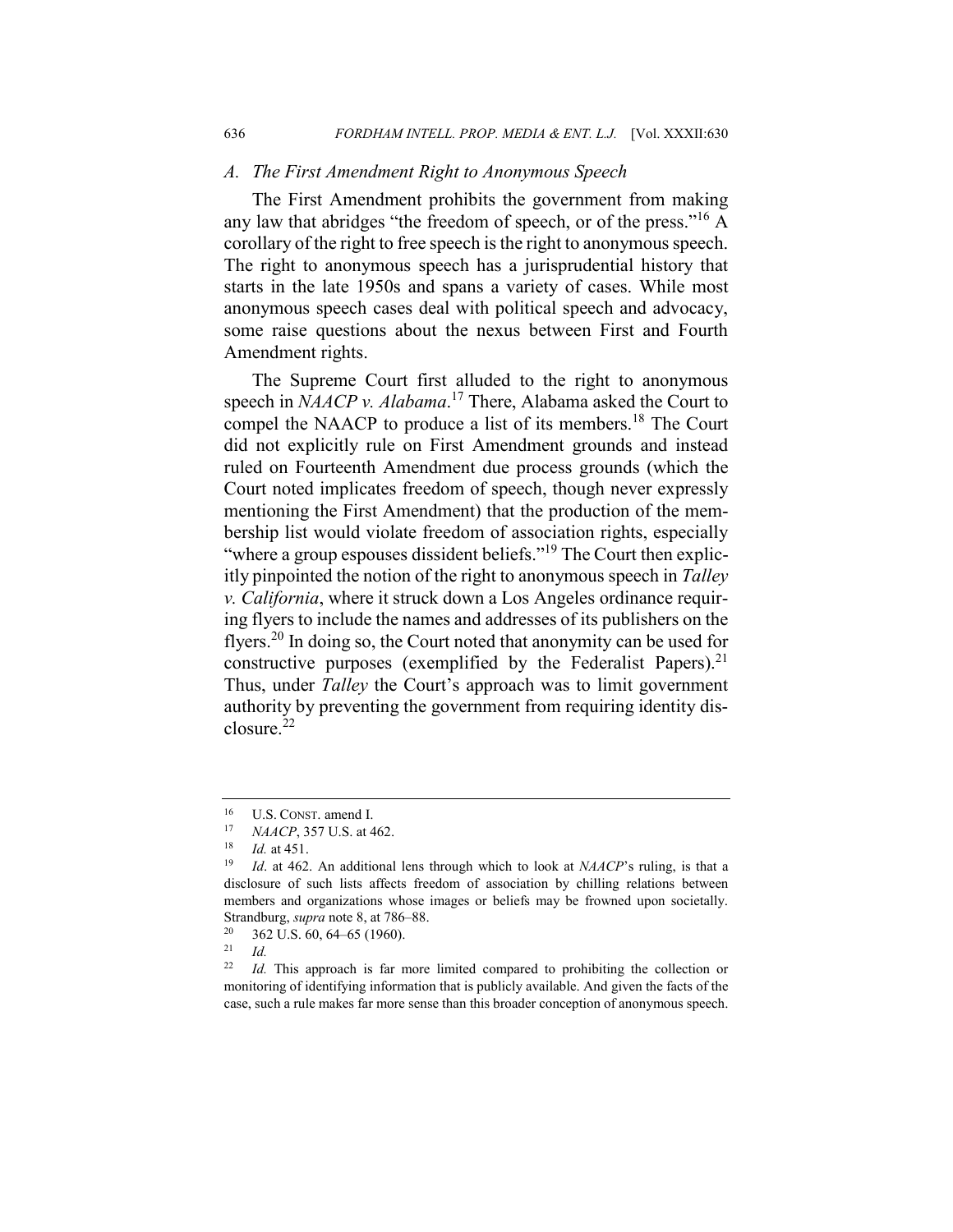After these movements toward anonymous speech, in *Communist Party of United States v. Subversive Activities Control Board*, the Court noted a limit to the right to anonymous speech through limited disclosure, writing:

> Where the mask of anonymity which an organization's members wear serves the double purpose of protecting them from popular prejudice and of enabling them to cover over a foreign-directed conspiracy, infiltrate into other groups, and enlist the support of persons who would not, if the truth were revealed, lend their support, it would be a distortion of the First Amendment to hold that it prohibits Congress from removing the mask. $^{23}$

While the Court was not dealing explicitly with a traditional "right to anonymous speech" case, this remark indicates that the right to anonymous speech has limits in the realm of national security. Subsequently, in *Lamont v. Postmaster General*, the Court implicitly noted that along with the right to anonymous speech, the First Amendment guarantees the right to receive information anonymously.<sup>24</sup> After these ambiguous genesis cases, the Court did not solidify the right to anonymous speech for almost thirty years. The subsequent cases address anonymous speech through limited identity disclosure.

In 1995, the Court in *McIntyre v. Ohio Elections Commission* struck down an ordinance similar to that in *Talley*, but specifically aimed at political leaflets.25 It explicitly ruled that "[t]he freedom to publish anonymously extends beyond the literary realm."<sup>26</sup> Soon after, in *Bartnicki v. Vopper*, the Court noted that the right to anonymous and private speech encourages the uninhibited exchange of ideas, whereas "the fear of public disclosure of private conversations might well have a chilling effect on private speech."<sup>27</sup> Even so, the Court struck down state and federal statutes that forbade individuals

<sup>&</sup>lt;sup>23</sup> 367 U.S. 1, 102–03 (1961).<br><sup>24</sup> <sup>291 U.S. <sup>201</sup> <sup>207</sup> (1065)</sup>

<sup>&</sup>lt;sup>24</sup> 381 U.S. 301, 307 (1965).<br><sup>25</sup> 514 U.S. 334, 342 (1995).

 $\frac{25}{26}$  514 U.S. 334, 342 (1995).

<sup>26</sup> *Id*.

<sup>27</sup> 532 U.S. 514, 533 (2001).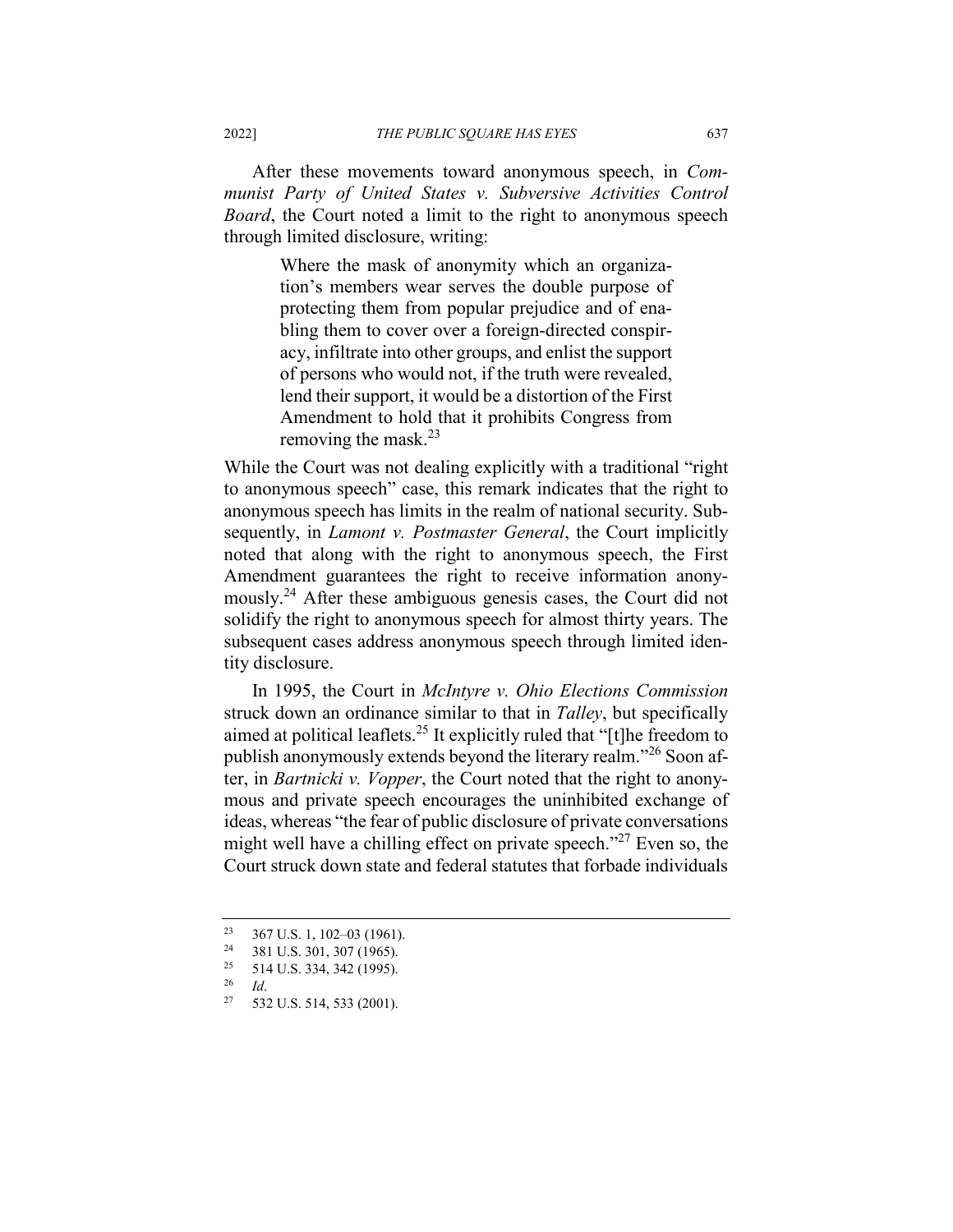from recording intercepted private conversations, noting that the anonymity interest could not justify the statutes' restrictions on the *interceptors*' speech.<sup>28</sup> The Court then reaffirmed *McIntyre*'s right to anonymous speech in *Watchtower Bible v. Village of Stratton*, striking down an ordinance that required a permit to distribute door-todoor advocacy, since anonymous speech is protected by the First Amendment.<sup>29</sup> In doing so, the Court noted that one of the benefits of anonymous speech is that it allows individuals to advocate for unpopular causes.30 Nearing the end of the political advocacy cases, in *Citizens United v. FEC*, Justice Thomas concurred with the striking down of the FEC's campaign finance disclosure requirements and reaffirmed *McIntyre*, reiterating that the right to anonymity is still pertinent in the modern context.<sup>31</sup> Finally and most recently, in *Americans for Prosperity Foundation v. Bonta*, the Court invalidated an overbroad disclosure law in California that required charitable organizations to disclose the identities of their major donors to the state Attorney General's Office.<sup>32</sup> Citing *NAACP* and its descendants, the Court noted that the California law placed too high a burden on donors' associational rights $33$  and did not pass strict scru $tiny.<sup>34</sup>$ 

This line of cases distinctly takes a disclosure approach, striking down ordinances that require distributors of print media to *disclose* or *register* their identities with the government to be allowed to conduct speech-related activities. However, this disclosure approach seems inadequate. The secrecy paradigm notes that an individual has a privacy interest in ensuring that secret or private information remains secret.<sup>35</sup> The disclosure of such information destroys that

<sup>&</sup>lt;sup>28</sup> *Id.* at 534–35.<br><sup>29</sup> Watchtower F

Watchtower Bible & Tract Soc'y of N.Y., Inc. v. Vill. of Stratton, 536 U.S. 150, 167 (2002).

 $\frac{30}{31}$  *Id.* 

<sup>31</sup> 558 U.S. 310, 480 (2010) (Thomas, J., concurring).

<sup>32</sup> 141 S. Ct. 2373, 2385 (2021).

<sup>33</sup> *Id.* at 2383.

Id. at 2384. Note, however, that Justices Thomas, Alito, and Gorsuch disagreed about the level of scrutiny that should be applied to all such cases. *Id.* at 2389–91 (Thomas, J., concurring); *id.* at 2391–92 (Alito, J., concurring).

<sup>35</sup> Benjamin Zhu, Note, *A Traditional Tort for a Modern Threat: Applying Intrusion Upon Seclusion to Dataveillance Observations*, 89 N.Y.U. L.REV. 2381, 2396–400 (2014).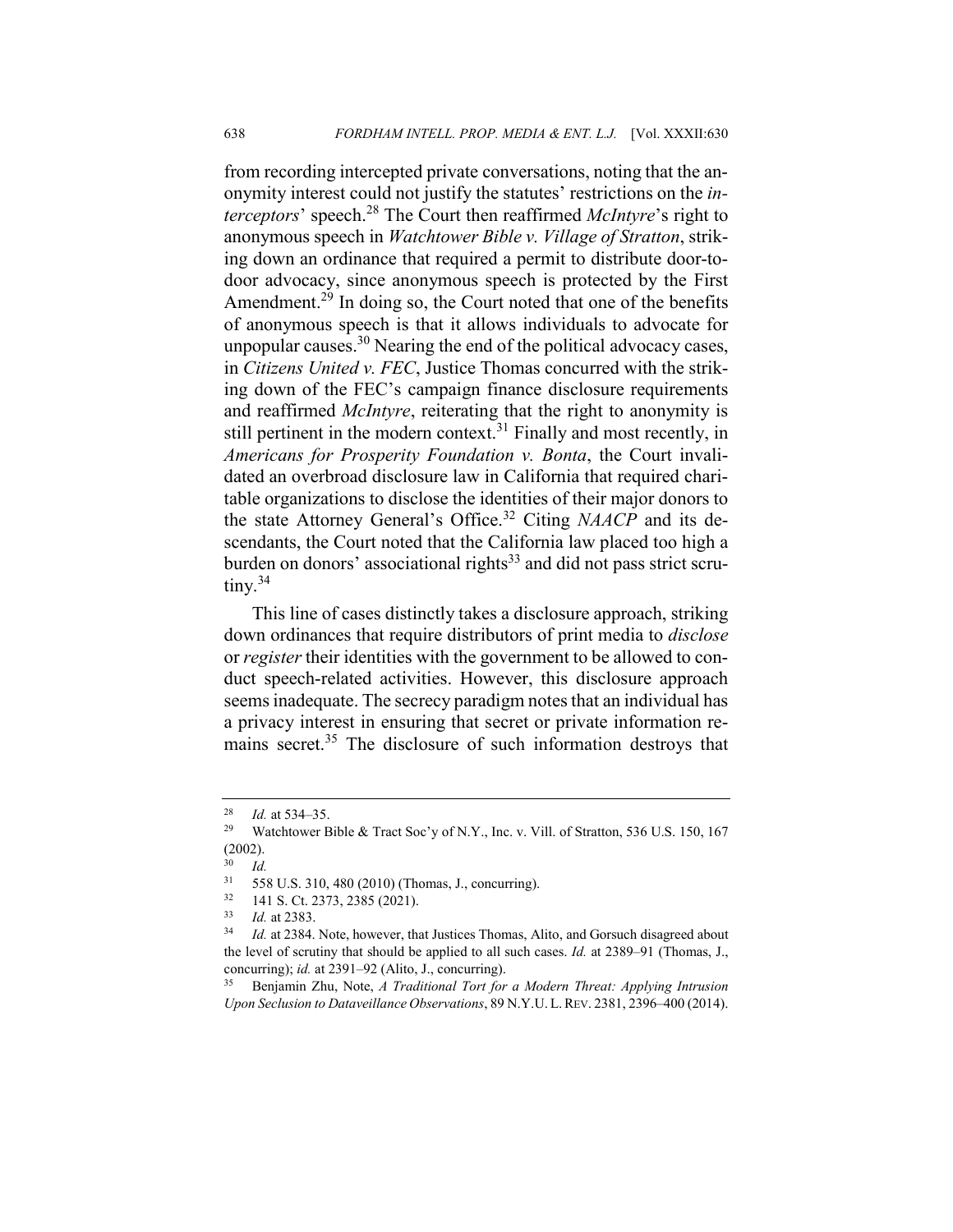privacy interest.<sup>36</sup> But our facial identities are continuously disclosed to the public despite a privacy interest in concealing our facial identities if we would like to remain anonymous. Thus, disclosing our facial identities to the public is not disclosing private information to the public because our faces are never "secret." In other words, our faces are *de facto* a part of the public sphere, *even though*  we have a privacy interest in keeping our faces or presence anonymous or secret. A broader conception that would protect anonymous speech under the secrecy paradigm is one that prevents the government from collecting or monitoring information about a speaker's speech *or presence*, thus keeping our presence anonymous. Preventing the collection or monitoring of faces implicates anonymous speech, because collecting or monitoring faces, by definition, destroys the speaker's anonymity and thus their right to *anonymous*  speech.

Unfortunately, most lower court cases substantiate the disclosure approach. For example, in *Leaders of a Beautiful Struggle v. Baltimore Police Department*, the Fourth Circuit considered an aerial monitoring program that used camera-equipped airplanes to track the movements of people to fight violent crimes.<sup>37</sup> Rejecting the petitioner's argument that the program violated their First Amendment right to freely associate, the court noted that "people do not have a right to avoid being seen in public places. And even if that were not so, it is a stretch to suggest people are deterred from associating with each other [by the program] . . . . "<sup>38</sup> This is the disclosure approach in full visibility. This approach is substantiated by a variety of lower court cases that interpret *McIntyre* as implementing such an antidisclosure rule.<sup>39</sup> In contrast, few cases interpret the First

 $rac{36}{37}$  *Id.* 

<sup>37</sup> 979 F.3d 219, 223 (4th Cir. 2020), *rev'd en banc*, 2 F.4th 330 (4th Cir. 2021). Note that the reversal *en banc* was under Fourth Amendment reasoning, rather than the prior First Amendment reasoning. *Id.* at 341–48.

<sup>38</sup> *Leaders of a Beautiful Struggle*, 979 F.3d at 232.

<sup>39</sup> *See, e.g.*, Yes for Life PAC v. Webster, 74 F. Supp. 2d 37, 40–41 (D. Me. 1999) ("[T]he Court's references [in *McIntyre* and *Buckley II*] to information about sources and amount of money were in the context of disclosures to state regulatory authorities, not as attachments to First Amendment communications."); Ky. Right to Life v. Terry, 108 F.3d 637, 648 (6th Cir. 1997) (framing *McIntyre*'s reasoning as concluding that "additional First Amendment burdens exacted by requiring *identification disclaimers* on issue advocacy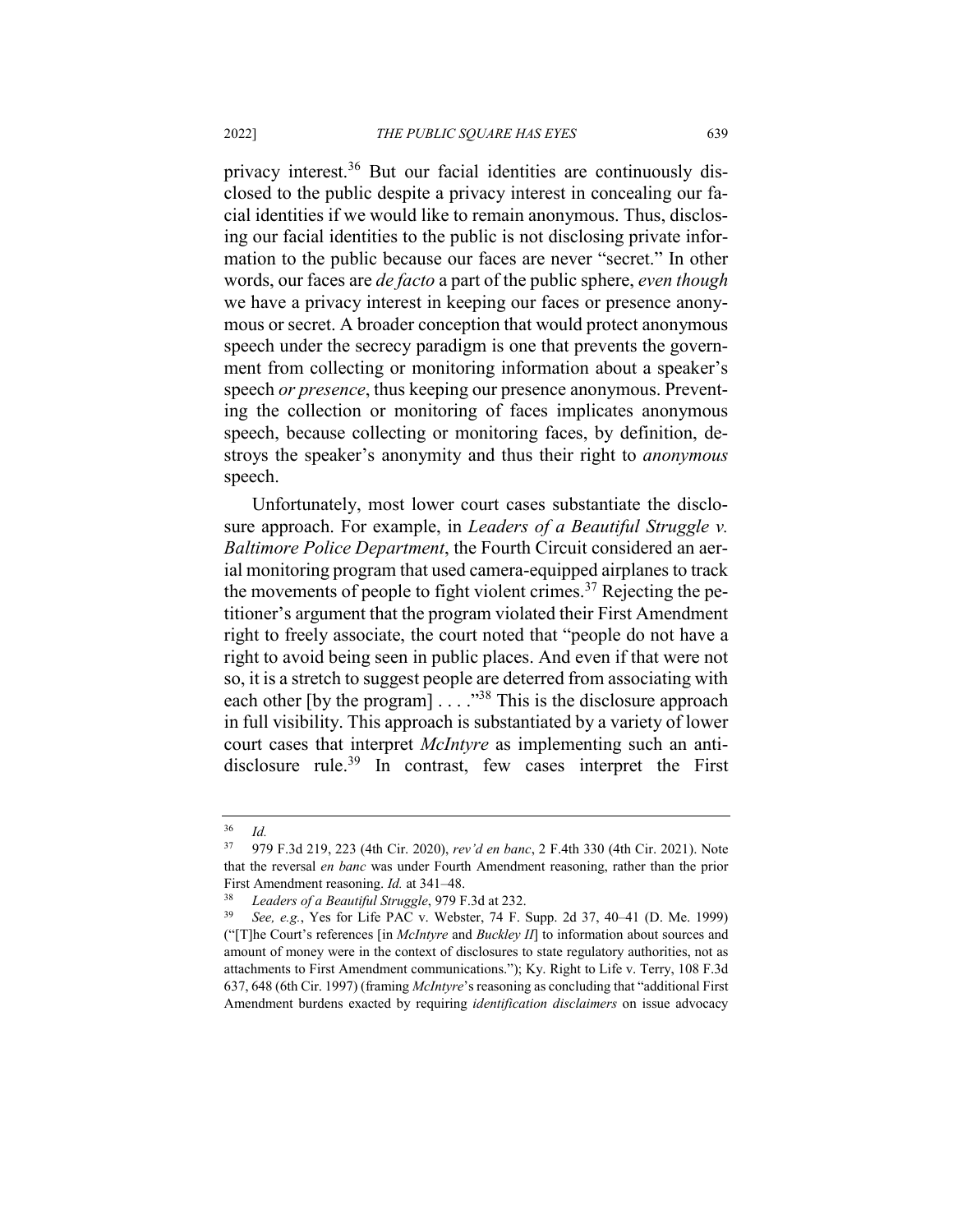Amendment right to anonymous speech—and troublingly, any First Amendment rights at all—as a restriction on the government's ability to collect publicly available facial data. *United States v. United States District Court* is the only Supreme Court case that alludes to First Amendment issues with governmental collecting/monitoring of facial data, and the Court only briefly mentions that government surveillance systems may chill political speech and dissent.<sup>40</sup>

Even when faced with the perfect fact pattern of government collection and monitoring of (ostensibly) freely-available data, lower courts have still taken the disclosure approach, protecting free expression by preventing the disclosure of the speaker's identity.<sup>41</sup> For example, in *Doe v. Harris*, the Ninth Circuit considered whether a regulation that required sex offenders to provide law enforcement agencies with a list of online accounts and identifiers violated the First Amendment.<sup>42</sup> Citing *McIntyre*, the court struck down the regulation and noted its chilling effect on anonymous speech because the regulation "too freely allow[ed] law enforcement to *disclose* sex offenders' Internet identifying information to the public."<sup>43</sup> Even here—with the perfect setup of digital anonymous speech and the government's coercive collection of online identifiers—the court refused to take the broader collecting/monitoring approach.<sup>44</sup> The Fourth Circuit took a similar approach to online anonymity in *Washington Post v. McManus*, striking down a Maryland state law that

expenditures" outweighed the state's interest in identifying proponents of issue advocacy) (emphasis added); Vt. Right to Life Comm., Inc. v. Sorrell, 221 F.3d 376, 387–88 (2d Cir. 2000) (phrasing *McIntyre* as a disclosure requirement ruling); Calzone v. Summers, 942 F.3d 415, 425 (8th Cir. 2019) (noting that "speakers ordinarily have the right to keep their identities private" and that the "right to remain nameless" is protected by the First Amendment, as per *McIntyre*; this implicates a prevention of disclosure of identity, rather than its collection); ACLU of Nev. v. Heller, 378 F.3d 979, 991 (9th Cir. 2004) (describing *McIntyre* and its progeny as implicating "state reporting and disclosure statutes"); Worley v. Cruz-Bustillo, 717 F.3d 1238, 1247 (11th Cir. 2013).

 $^{40}$  407 U.S. 297, 313 (1972).

<sup>41</sup> For a detailed discussion of the theoretical underpinnings of expression and disclosure under the First Amendment (which is generally beyond the scope of this Article), see Margot E. Kaminski, *Real Masks and Real Name Policies: Applying Anti-Mask Case Law to Anonymous Online Speech*, 23 FORDHAM INTELL. PROP., MEDIA & ENT. L.J. 815, 833–  $42$  (2012).<br> $42$  772 F

<sup>&</sup>lt;sup>42</sup> 772 F.3d 563, 568–69 (9th Cir. 2014).<br><sup>43</sup> *Id.* at 578, 80 (emphasis added).

<sup>&</sup>lt;sup>43</sup> *Id.* at 578–80 (emphasis added).

<sup>44</sup> *Id.*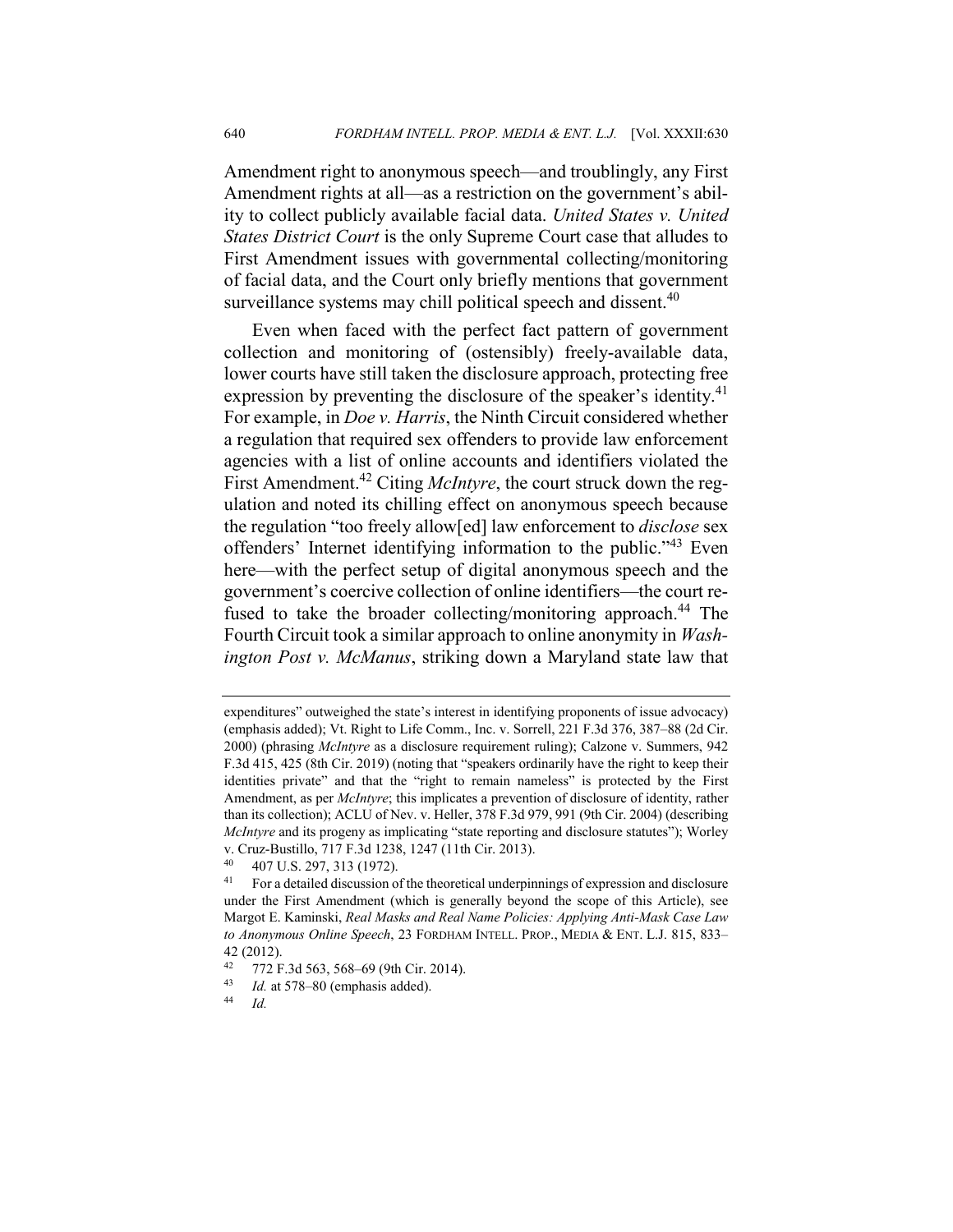required online platforms to collect and disclose online political advertisement purchases, also citing *McIntyre*. 45

The problems do not stop with courts' limited disclosure approach in protecting anonymous speech. Courts also recognize that anonymous speech is not absolute and can be curtailed through two means: (1) where the government's policies meet the "exacting scrutiny" test noted in *Doe v. Reed*; or (2) through the publication of information by private parties.46 In *Reed*, the Court upheld a law that allowed the state to disclose the names and addresses of those who signed referendum petitions due to the state's need to "preserv[e] the integrity of the electoral process." $47$  The Court applied exacting scrutiny, requiring "a 'substantial relation' between the [policy] and a 'sufficiently important' governmental interest," thus slotting the test between intermediate and strict scrutiny.<sup>48</sup> In considering the governmental interest, courts balance the regulation's degree of impact and the degree of justification required.<sup>49</sup> Often, however, this balance weighs in favor of curtailing anonymous speech, especially where the impacts on speech are limited and the justification relates to national security investigative efforts.<sup>50</sup> Combined with the already limited disclosure approach, courts' implementation of "exacting scrutiny" further constrains the right to anonymous speech.

<sup>50</sup> *See* Socialist Workers Party v. Att'y Gen., 419 U.S. 1314, 1319–20 (1974) (upholding the FBI's surveillance of the Socialist Workers Party, given that the nature of the proposed monitoring was limited). Another line of cases that upholds anti-anonymity statutes has to do with anti-mask statutes that states have passed to prohibit people from wearing masks in public. In some cases, these statutes have been upheld by the courts, despite the right to anonymous speech; in other cases, these statutes have been struck down. The framing of the statute and the standard applied matter greatly. Kaminski, *supra* note 41, at 848–73.

<sup>45 944</sup> F.3d 506, 511–15 (4th Cir. 2019).

<sup>&</sup>lt;sup>46</sup> *See infra* note 58 and accompanying text.<br><sup>47</sup> Dee v. Beed, 561 U.S. 186, 107 (2010)

<sup>&</sup>lt;sup>47</sup> Doe v. Reed, 561 U.S. 186, 197 (2010).

<sup>48</sup> *Id.* at 196.

<sup>49</sup> *See, e.g.*, Buckley v. Am. Const. L. Found., 525 U.S. 182, 195–96 (1999) (upholding a Colorado constitutional amendment requiring disclosure of identity in circulating petitions for constitutional amendments, the Court balanced the ease of registration to vote and the governmental justification of preventing lawbreakers amongst petition circulators); Meyer v. Grant, 486 U.S. 414, 425–26 (1988) (rejecting a Colorado law that would forbid the use of paid petitioners, the Court balanced the reduction of political discourse, versus the (inadequate) justification of protecting the integrity of the process).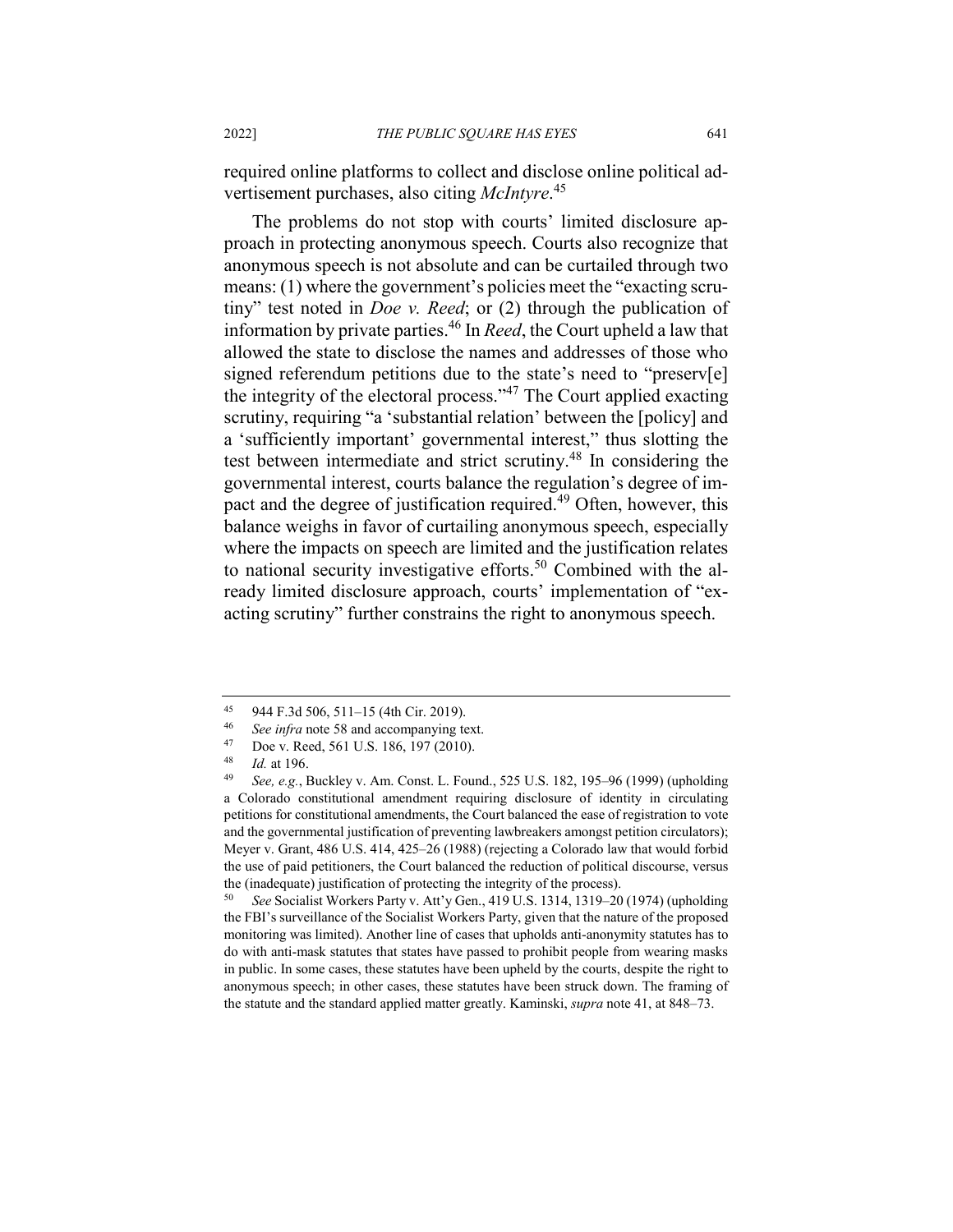Lower courts have adopted this balancing approach. In *In re Anonymous Online Speakers*, the Ninth Circuit considered whether a lower court's broad discovery order to disclose the identity of anonymous online speakers violated the First Amendment.<sup>51</sup> The court balanced the value of anonymous speech against the need for discovery of the speakers' identities.<sup>52</sup> The court ultimately required the plaintiff, a competing business, to show they had a clear claim before such information could be discovered.<sup>53</sup> On the other hand, where a government request (rather than a private business' request) for anonymous users' confidential information or internet data is issued through a narrow subpoena rather than a broad discovery order, courts have found that the marginal impact on user privacy and trust can be outweighed by advancements to the governments' legal case.<sup>54</sup> Finally, where private parties request copyright enforcement, the balance is between the public's interest in untainted speech and the private party's interest in protecting its intellectual property.55 These cases reveal the boundaries of the right to anonymous speech and show that "the degree of scrutiny varies depending on the circumstances and the type of speech at issue."<sup>56</sup>

Private parties can also defeat the right to anonymity generally (which encompasses the narrower right to anonymous speech) by using their own speech. In *Smith v. Daily Mail Publishing Co.*, the *Daily Mail* published the name of a fourteen-year-old boy who was a school shooting assailant.<sup>57</sup> The Court struck down a law that prevented newspapers from publishing the names of juvenile delinquents since the law did not satisfy exacting scrutiny.<sup>58</sup> The newspapers' right to speak, publish, and inform the public trumped the anonymity needs of the juvenile assailant.<sup>59</sup> Additionally, private parties who obtain information from the government can also defeat the right to anonymity. For example, in *Florida Star v. B.J.F.*, a

<sup>55</sup> *In re* DMCA Subpoena to Reddit, Inc., 383 F. Supp. 3d 900, 912–14 (N.D. Cal. 2019).

 $^{51}$  661 F.3d 1168, 1176–78 (9th Cir. 2011).<br>  $^{52}$  *Id at 1176* 

 $\frac{52}{53}$  *Id.* at 1176.

 $\frac{53}{54}$  *Id.* 

<sup>54</sup> *See* Gonzales v. Google, Inc., 234 F.R.D. 674, 680–84 (N.D. Cal. 2006).

<sup>56</sup> *Id*. at 910.

 $^{57}$  443 U.S. 97, 99-100 (1979).<br> $^{58}$  *L*d at 102

*Id.* at 102.

<sup>59</sup> *Id*. at 105–06.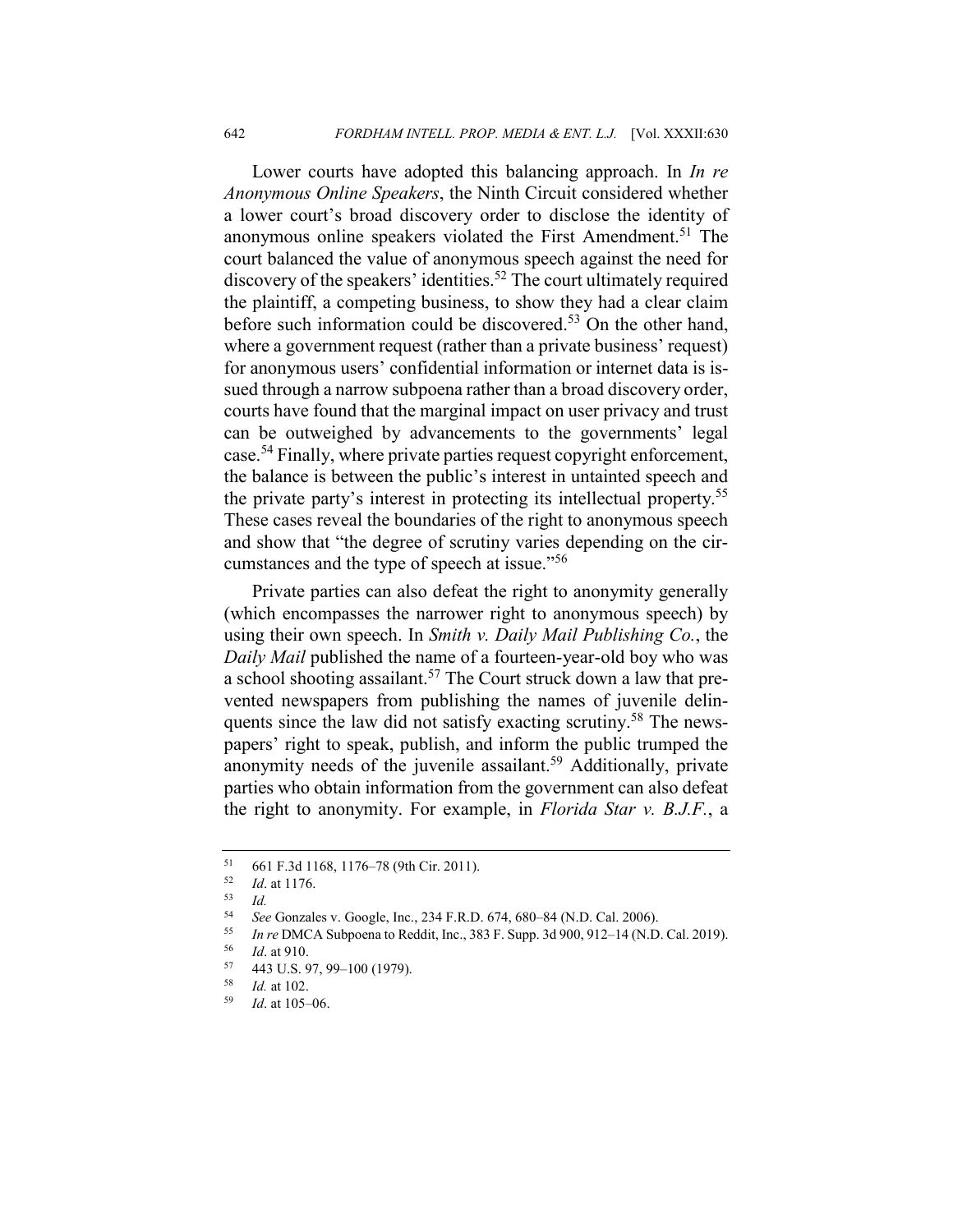Florida newspaper lawfully obtained the name of a rape victim from the government and published it.<sup>60</sup> The Court found that because the information was lawfully obtained, imposing damages on the newspaper would violate *the newspaper's* First Amendment rights—despite impacting the respondent's privacy and anonymity rights.<sup>61</sup>

This brief history leads to two conclusions. First, the right to anonymous speech protects speakers against forced identity disclosure to the government when engaging in speech, and courts apply at least exacting scrutiny to laws impacting this right. However, the right is more limited than enforcing a right to anonymous speech by preventing the government from monitoring speakers or collecting their information about their identities. Second, once a private party obtains the identity of a speaker, the private party's First Amendment rights to publish that information may overcome the individual's right to anonymity.

#### *B. The Right to Collect and Disseminate Information*

Private parties' ability to collect and disseminate information undermines this already limited right to anonymous speech.<sup>62</sup> One party's First Amendment right to disseminate information about another individual's identity can encroach on the latter person's anonymity. And even if the disseminating party does not release information related to the speaker's identity, the mere collection and collation of data can undermine a speaker's anonymity. In the context of private surveillance or FRTs, private actors can implement FRTs because of their right to collect and disseminate information.

In *Bartnicki*, the Court ruled that the private collection and dissemination of information is protected by the First Amendment.<sup>63</sup> Even if a private party does not collect first-hand information, it can use and disseminate data that is available widely and has other permissible uses. For example, in *Sorrell v. IMS Health Inc.*, the Court struck down a Vermont statute prohibiting pharmacies from

 $^{60}$  491 U.S. 524, 526–28 (1989).<br> $^{61}$  *Id at* 532

*Id.* at 532.

 $62$  For a more nuanced discussion of the right to gather information, see generally Barry P. McDonald, *The First Amendment and the Free Flow of Information: Towards a Realistic Right to Gather Information in the Information Age*, 65 OHIO ST. L.J. 249 (2004).

Bartnicki v. Vopper, 532 U.S. 514, 527 (2001).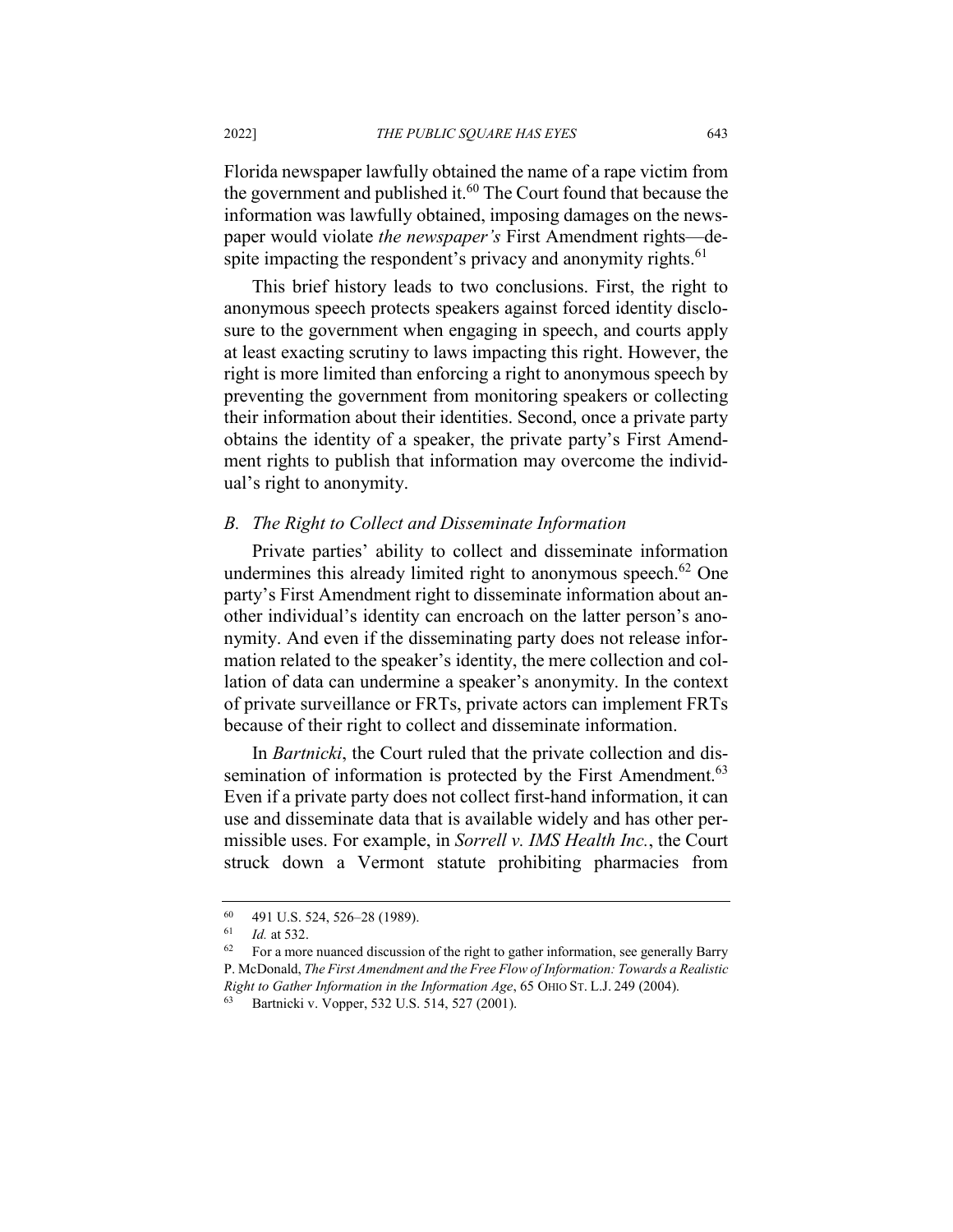disclosing prescriber-identifying information (such as the names of prescribing doctors) and using such data for marketing by pharmaceutical manufacturers.<sup>64</sup> The Court ruled that because the prescriber-identifying information at issue was widely available and had many uses, preventing *some* speakers from using and disseminating it did not satisfy strict scrutiny.<sup>65</sup> Finally, in a case striking down a similar statute in Virginia, the Court noted that a consumer's interest "in the free flow of *commercial* information" is protected by the First Amendment.<sup>66</sup>

The clash between the right to collect/disseminate information and the right to anonymous speech could easily be resolved by distinguishing between what kinds of information can be collected under each right. But the First Amendment right to collect and disseminate is broad, and its maximal interpretation arguably applies to most forms of data that "create[] knowledge,"<sup>67</sup> as a "prerequisite for free expression."68 In contrast, the right to anonymous speech is not maximalist but is limited: it applies only against the government's ability to require disclosure of a speaker's identity.<sup>69</sup> And some courts do not consider conduct that encourages anonymity (like mask-wearing) as speech, but instead as *conduct* which is unprotected under the First Amendment.<sup>70</sup> Of course, which right prevails depends on the circumstances of the case; but, it is safe to say that a private entity's collection and distribution of a speaker's identity can undermine anonymity and the right to anonymous speech, which only protects against forced disclosures to the government.<sup>71</sup> Nonetheless, governmental regulations protecting anonymity or

<sup>64</sup> 564 U.S. 552, 580 (2011).

<sup>65</sup> *Id.* at 573.

<sup>66</sup> Va. State Bd. of Pharmacy v. Va. Citizens Consumer Council, 425 U.S. 748, 765 (1976) (emphasis added).<br> $^{67}$  - Jane Bambauer *Is I* 

<sup>67</sup> Jane Bambauer, *Is Data Speech?*, 66 STAN. L. REV. 57, 59–60 (2014). *But see* G.S. Hans, *No Exit: Ten Years of "Privacy vs. Speech" Post-*Sorrell, 65 WASH. UNIV. J.L. & POL'Y 19, 25–26 (2021) (criticizing Bambauer's approach of framing most data collection as covered by the First Amendment as an approach that favors massive data collection and where the legal concept of privacy would not "meaningfully survive").

<sup>&</sup>lt;sup>68</sup> Bambauer, *supra* note 67, at 86.

<sup>69</sup> *See supra* Part I.A.

<sup>70</sup> Kaminski, *supra* note 41, at 862–74. And with mask-wearing, intent plays a factor in whether the anonymity is protected. *Id.*

<sup>71</sup> *See supra* Part I.A.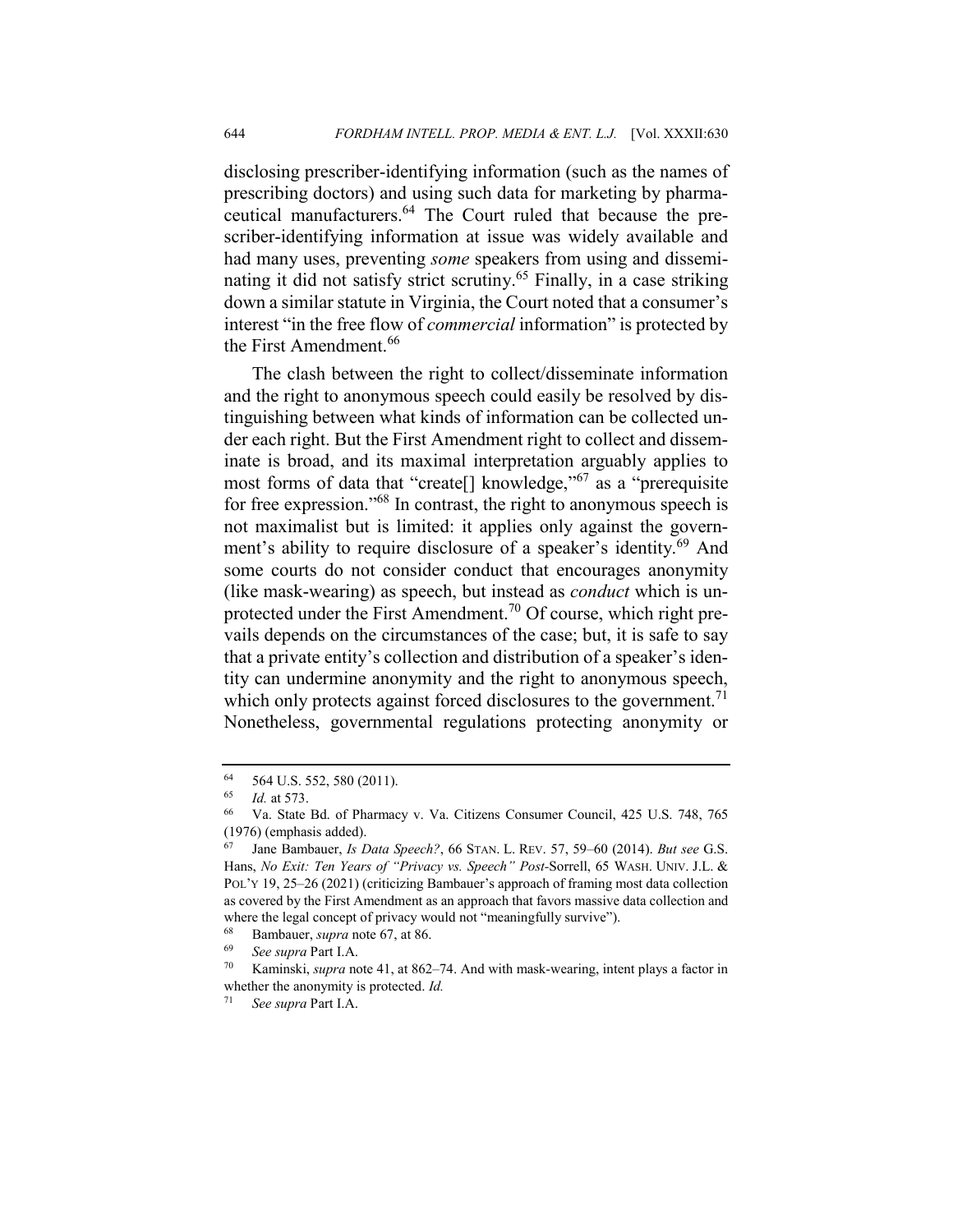privacy in the face of a private actor's right to collect and disseminate speech can survive heightened scrutiny, especially if the governmental interests are defined adequately.<sup>72</sup>

Another way to combat private parties' right to the collection and dissemination of information is through the privacy, liberty, statutory, and constitutional rights of other parties. In *Branzburg v. Hayes*, the Court affirmed that a newspaper reporter had to appear before a grand jury, because the public's interest in law enforcement and effective grand jury proceedings overrode the petitioner's information-gathering rights.<sup>73</sup> In so ruling, the Court noted that while newspapers can collect some information, there are limitations: newspapers cannot "circulate . . . reckless falsehoods damaging to private reputation . . . . [They] may also be punished for contempt of court . . . ."<sup>74</sup> In *Seattle Times Co. v. Rhinehart*, the Court upheld a protective order preventing a newspaper from disseminating information obtained through court-mandated discovery procedures, because it could have resulted in "annoyance, embarrassment and even oppression."<sup>75</sup> And in *Holder v. Humanitarian Law Project*, the Court upheld the Material Support Statute's provisions preventing respondents from providing legal training or advocacy (i.e., engaging in their First Amendment rights) to foreign groups deemed terrorist organizations, because the government identified such groups as national security threats.76 Nonetheless, the Court has made clear that where the government aims to prevent the dissemination of information, it "carries a heavy burden of showing justification for the imposition of such a restraint."<sup>77</sup>

<sup>72</sup> *See, e.g.*, Margot E. Kaminski, *Regulating Real-World Surveillance*, 90 WASH. L. REV. 1113, 1115–18 (2015) (defining the government's interest in providing notice to individuals and preserving some situations as surveillance-free). For a more thorough discussion of what this legislation could look like, see *infra* Part IV.B.

<sup>73</sup> *See* 408 U.S. 665, 683–86 (1972).

 $\frac{74}{75}$  *Id.* at 683–84.

 $^{75}$  467 U.S. 20, 21–29, 37 (1984).<br> $^{76}$  561 U.S. 1, 9, 10 (2010) (up)

<sup>76</sup> 561 U.S. 1, 9–10 (2010) (upholding the statute that prevented petitioners from providing political advocacy and legal training to the Kurdistan Worker's Party and the Liberation Tigers of Tamil Eelam).<br>  $77 \quad N \, V$  Times Co v. United State

N.Y. Times Co. v. United States, 403 U.S. 713, 714 (1971) (per curiam) (quoting Org. for a Better Austin v. Keefe, 402 U.S. 415, 419 (1971)).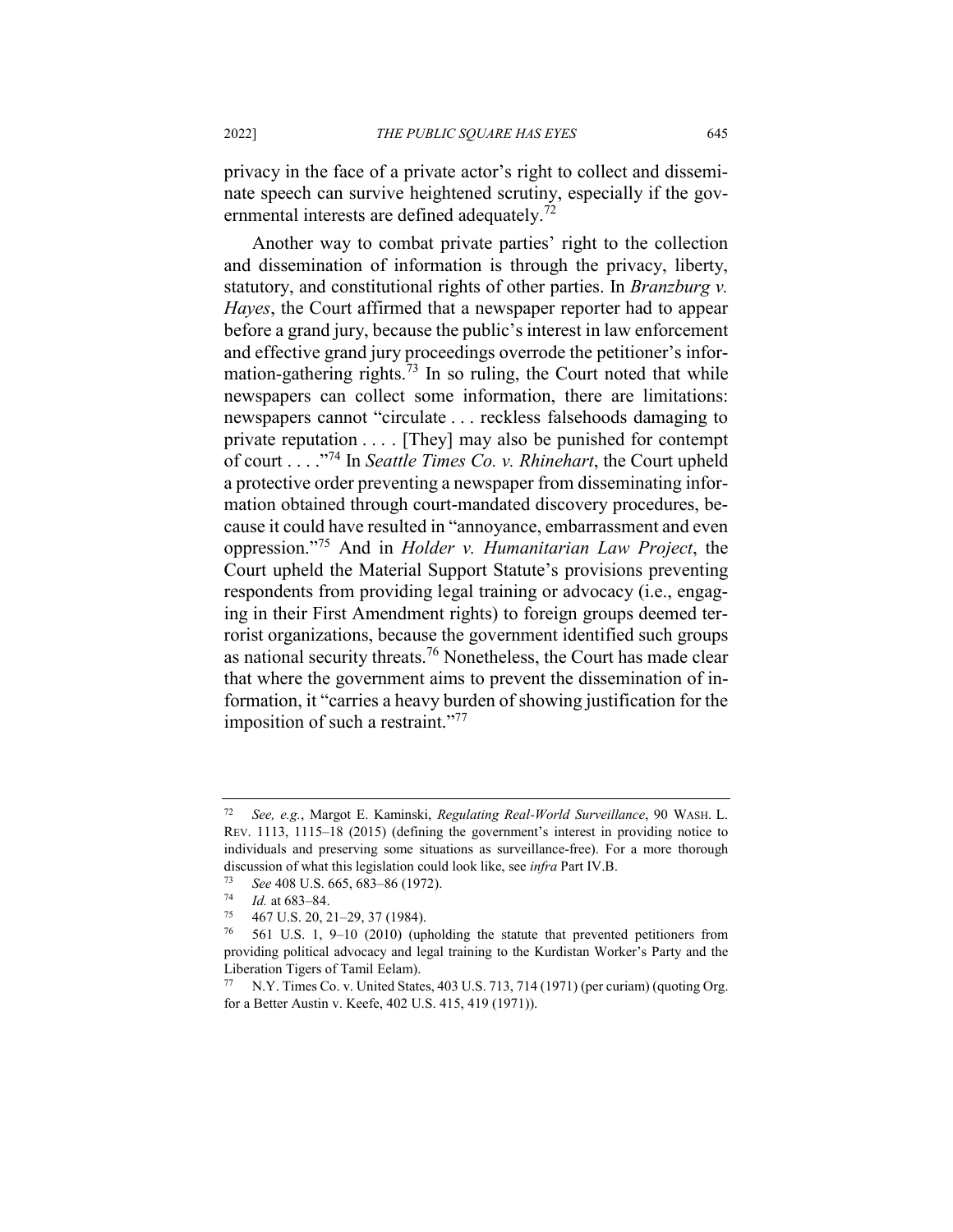However, when it comes to collecting information about public officials or in public places, lower courts tend to favor First Amendment rights to collect and disseminate information. For example, some states prevent secretly recording another person's words without their consent.78 But the First Circuit found such a prohibition overbroad, not satisfying intermediate scrutiny, because it prohibits recordings of police officers "discharging their official duties in public spaces."<sup>79</sup> Similarly, the Ninth Circuit ruled that Customs and Border Protection ("CBP") agents may be unable to prevent individuals from photographing and recording matters of public interest, including agents in CBP facilities. $80$  Further, the Tenth Circuit ruled that statutes targeting the creation of speech by imposing heightened penalties on those who collect data in public or public-adjacent spaces are unconstitutional.<sup>81</sup> Together, these rulings indicate that recording and collecting data in public spaces, at least when directed at public officials, are protected First Amendment activities. However, in some cases, the government can articulate interests, such as an interest in privacy, that withstand the applicable level of scrutiny and prohibits public recording.<sup>82</sup> But these interests must be framed in the right manner, accompanied by adequately narrow laws. $83$ 

Thus, the collection and dissemination of information, especially in public spaces, is generally protected. However, the *collation* of publicly available data creates new issues regarding anonymity. In *United States Department of Justice v. Reporters Committee for Freedom of the Press*, the Court noted that disclosure of

<sup>78</sup> *Compare* CAL. PENAL CODE § 632(a) (requiring the consent of *all* parties to a confidential communication), *with* N.Y. PENAL LAW §§ 250.00, 250.05 (making it a crime to record or eavesdrop on a conversation unless at least *one* party (i.e. the recording party) consents).<br> $^{79}$  Proje

<sup>79</sup> Project Veritas Action Fund v. Rollins, 982 F.3d 813, 817 (1st Cir. 2020); *see also*  Fields v. City of Philadelphia, 862 F.3d 353, 362 (3d Cir. 2017) (making a similar ruling, stating that private individuals have a First Amendment right to observe and record police officers engaged in the public discharge of their duties).

<sup>80</sup> Askins v. U.S. Dep't of Homeland Sec., 899 F.3d 1035, 1046–47 (9th Cir. 2018).

<sup>&</sup>lt;sup>81</sup> W. Watersheds Project v. Michael, 869 F.3d 1189, 1192 (10th Cir. 2017).<br><sup>82</sup> See Margot F. Kaminski, *Privacy and the Right to Record* 97 B J J. Rev.

<sup>82</sup> *See* Margot E. Kaminski, *Privacy and the Right to Record*, 97 B.U. L. REV. 167, 171– 73 (2017) (providing a more detailed discussion of what interests can withstand heightened scrutiny).

<sup>83</sup> *See id.* at 199–218 (describing the need for the right temporal/spatial location and right definition of privacy for it to hold ground against the right to record).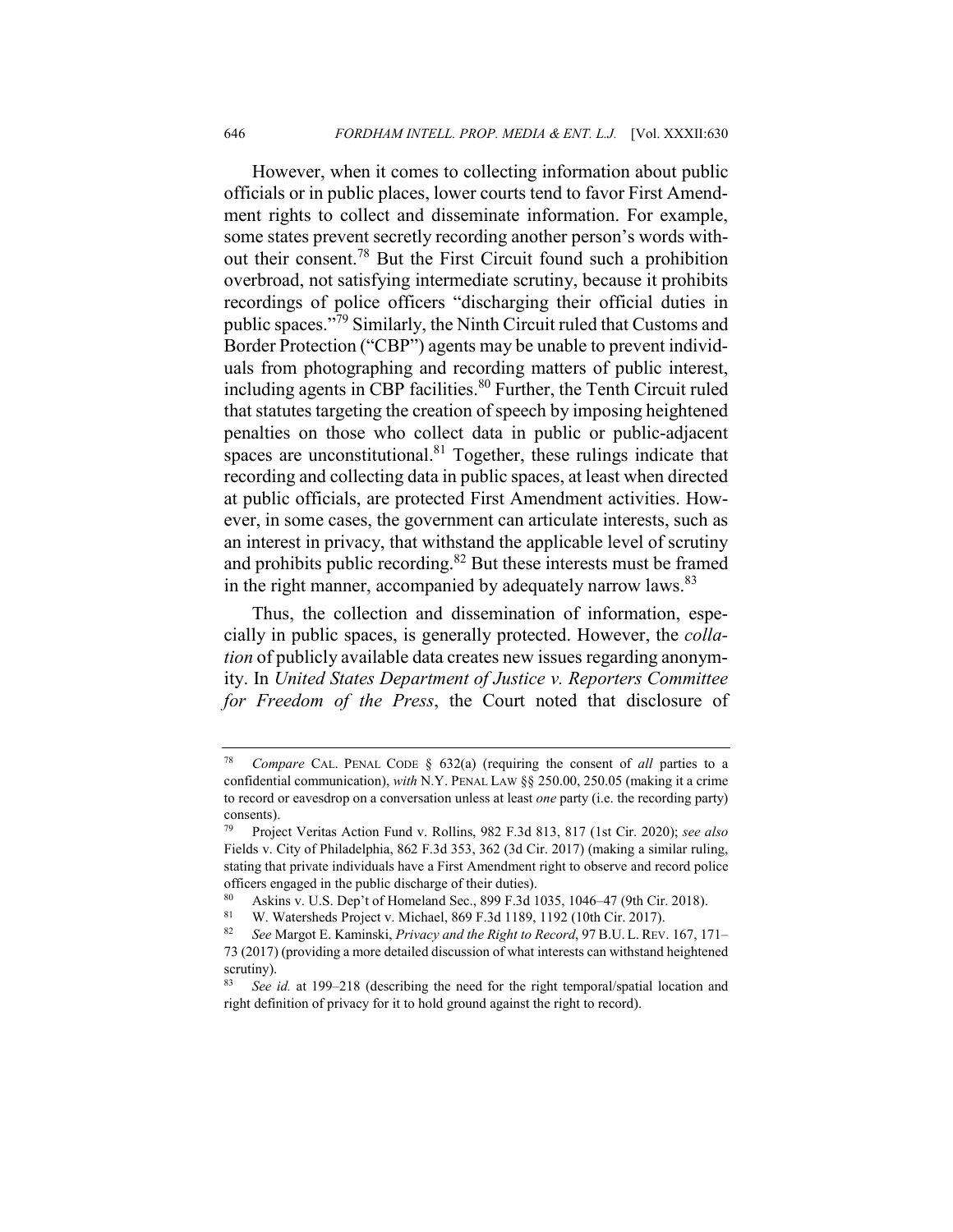government-compiled data—in this case, individuals' criminal records—went against the "practical obscurity" or anonymity-throughobscurity of uncollated data.<sup>84</sup> The Court emphasized that "the compilation of otherwise hard-to-obtain information alters the privacy interest implicated by disclosure of that information."85 Finally, the Court focused on the importance of "the privacy interest in keeping personal facts away from the public eye."<sup>86</sup> Though unclear from what constitutional source this privacy interest arises, the Court indicated that anonymity within uncompiled data may also be relevant as a corollary to privacy rights, at least with respect to government databases. 87

To summarize, collecting and disseminating information are activities protected by the First Amendment. In cases where collection and dissemination does not take place in the public sphere, governmental interests, statutes, and others' rights might hinder First Amendment rights to collect and disseminate information. Even if individuals can collect and disseminate information, collating information from different sources, though likely allowed by the First Amendment, might violate privacy rights and destroy data subjects' anonymity-through-obscurity.<sup>88</sup>

 $84 \t 489 \t U.S. 749, 761-62 \t (1989).$ 

 $\frac{85}{86}$  *Id.* at 764.

<sup>86</sup> *Id.* at 769.

An alternative approach that also conceptualizes how compiled data is greater than the sum of its parts can be found in a torts approach against data surveillance operations, in order to enforce seclusion (i.e., a watered-down form of anonymity). *See* Zhu, *supra*  note 35, at 2402 (noting that the true privacy threat of data surveillance occurs at the information gathering stage because it is the first step in processing data, which is "more revealing than the sum of the 'unprocessed' data"). One problem with the tort approach is that it requires that if personal information were not voluntarily disclosed, then that information is private and subject to a possible privacy tort. *Id.* at 2408. But faces are personal information and are voluntarily disclosed, if only by a subject's presence in the public sphere. Thus, the basis for a privacy tort seems much weaker as applied to FRT.

<sup>88</sup> *See, e.g.*, Christopher Slobogin, *Panvasive Surveillance, Political Process Theory, and the Nondelegation Doctrine*, 102 GEO. L.J. 1721, 1755–56, 1756 n.182 (2014) (discussing how the combination of the NSA's metadata collection and data from other sources can easily destroy an individual's anonymity).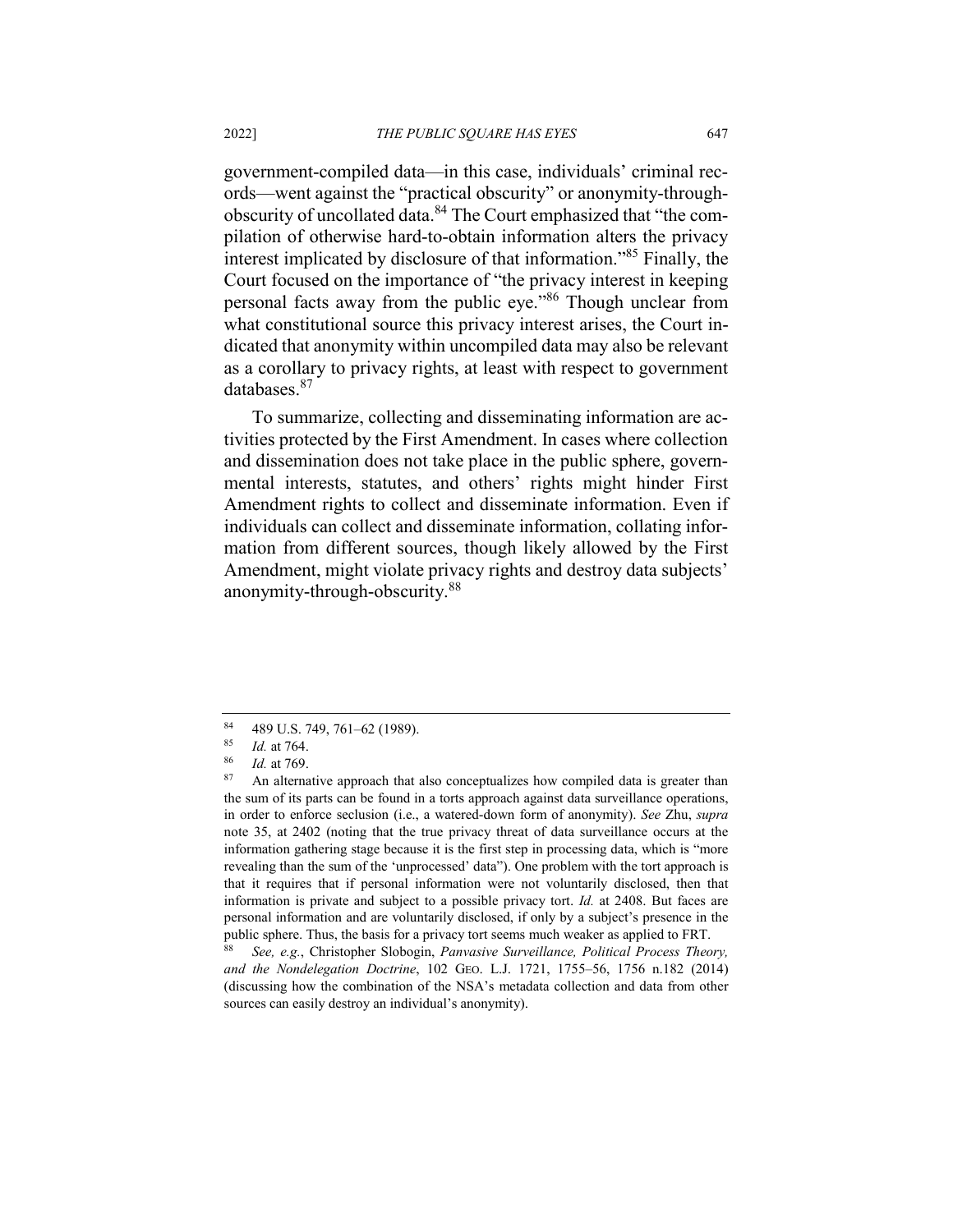#### *C. Fourth Amendment Cases*

While First Amendment doctrine occasionally touches upon the right to anonymous speech, the Fourth Amendment has far more to say about anonymity broadly. The Fourth Amendment prohibits "unreasonable searches and seizures."<sup>89</sup> In line with the discussion of anonymous speech under the First Amendment, unreasonable searches of a person could undermine their anonymity. A variety of Fourth Amendment cases focus on the intersection between the First and Fourth Amendments, surveillance, national security, chilled speech, and data. A combination of the First and Fourth Amendments' protections could regulate governmental activity, though exactly how that plays out is unclear.<sup>90</sup> Generally, three trends emerge. First, when a third-party collects information about an individual and subsequently gives that information to the government—commonly known as the third party doctrine—such sharing of private information with the government can chill speech, which undermines First and Fourth Amendment principles. Second, where speech is chilled, plaintiffs have a hard time attaining standing. Finally, in cases with cell phones, traditional third-party and chilled speech doctrines may be inapplicable given *Carpenter v. United States*.

First, in *United States v. United States District Court* (hereinafter "*Keith*"), the Court considered whether the government should be required to disclose the information that it gathered through warrantless surveillance of suspected terrorists.<sup>91</sup> The Court noted that national security cases "reflect a convergence of First and Fourth Amendment values" that are not always present in cases of ordinary crime.<sup>92</sup> The Court held that the government must disclose the information, stating that "Fourth Amendment protections become . . . necessary when the targets of official surveillance may be those suspected of unorthodoxy in their political beliefs. The danger to political dissent is acute  $\ldots$ ."<sup>93</sup>

 $\frac{89}{90}$  U.S. CONST. amend. IV.

<sup>90</sup> For a detailed discussion of the intersection of the First and Fourth Amendments, see Strandburg, *supra* note 8, at 795–96.

<sup>91 407</sup> U.S. 297, 297-302 (1972).

<sup>92</sup> *Id.* at 313.

<sup>93</sup> *Id.* at 314.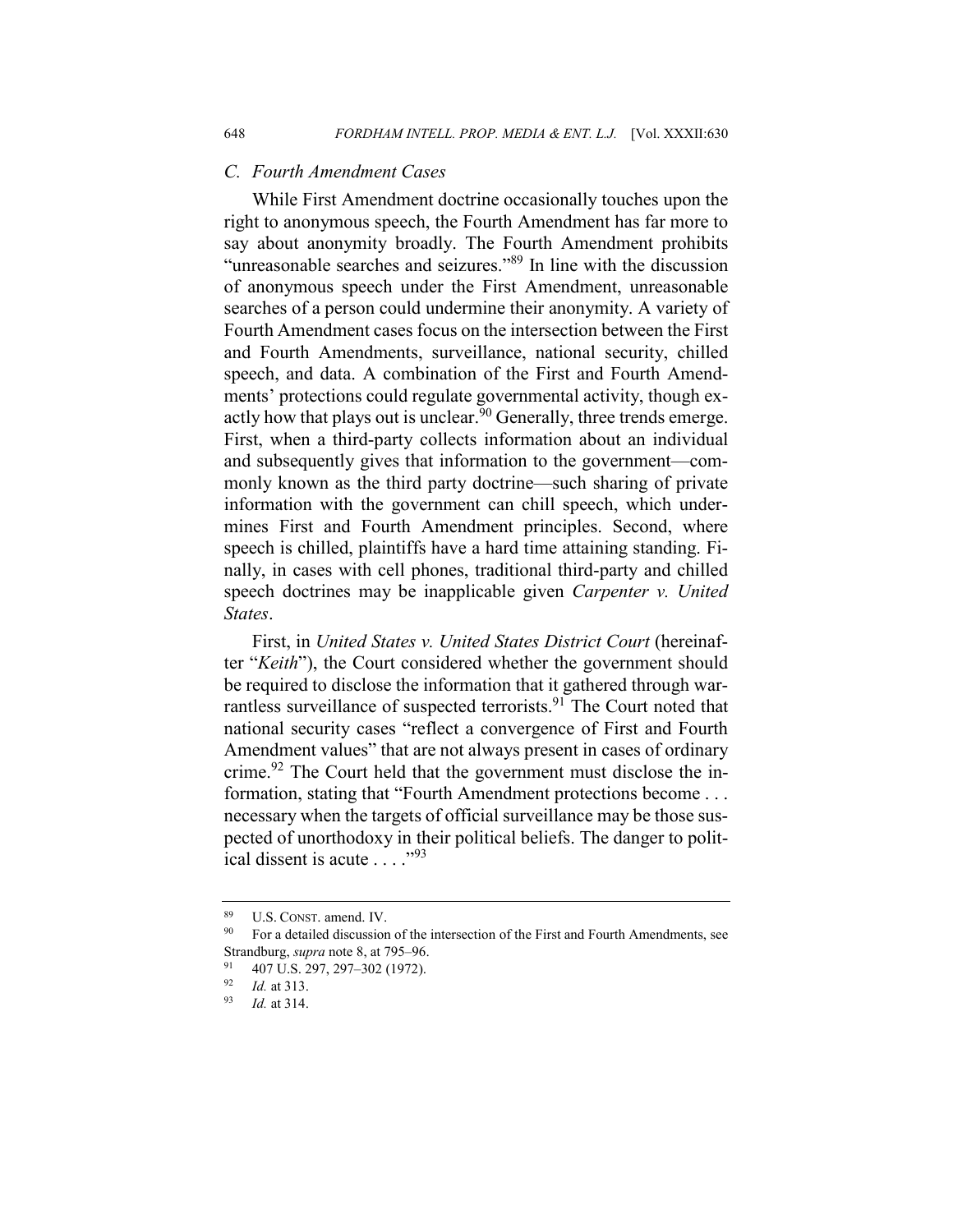But lower courts have mainly applied *Keith* through the lens of analyzing how overbroad Fourth Amendment searches generally chill speech, rather than evaluating how the searches deter anonymity or anonymous speech. For example, the D.C. Circuit noted that the First Amendment "does not guarantee journalists the right to preserve the secrecy of their sources in the face of [g]ood faith criminal investigation . . .[g]overnment inspection of third-party records, while it may inhibit . . . news-gathering activity, does not impermissibly abridge such activity" when the government's investigation takes place in accordance with Fourth Amendment law.<sup>94</sup> Thus, the government could collect de-anonymizing or identifying information through a third-party where a good faith investigation exists. However, some circuits have moved in the other direction, using the chilling effects on speech to expand the Fourth Amendment's protections. The Ninth Circuit noted that where a subject has a reasonable expectation of privacy in a non-public space, like a mosque, the collection of private conversations is subject to the Fourth Amendment's reasonable expectation test.<sup>95</sup> The D.C. Circuit also noted that Fourth Amendment surveillance could lead to the government seizing innocent citizens' conversations<sup>96</sup> or chill the speech of those opposed to government policies. $97$  Although these protections are positive, little discussion of anonymity exists in these cases.<sup>98</sup> They do not explicitly discuss whether collecting or disclosing identifying information is the underlying reason for potential chilled speech.

Even if the chilling effects argument under the First and Fourth Amendments is salient, standing issues arise where chilling effects are concerned. In *Whalen v. Roe*, the Court once again considered a prescription drug disclosure and recordkeeping statute.<sup>99</sup> The Court

<sup>94</sup> Reps. Comm. for Freedom of Press v. Am. Tel. & Tel. Co., 593 F.2d 1030, 1053 (D.C. Cir. 1978).

<sup>95</sup> Fazaga v. FBI, 965 F.3d 1015, 1037 (9th Cir. 2020), *rev'd on other grounds*, 142 S. Ct. 1051 (2021).

<sup>&</sup>lt;sup>96</sup> Zweibon v. Mitchell, 516 F.2d 594, 634–35 (D.C. Cir. 1975).<br><sup>97</sup> Halkin v. Helms, 598 F.2d 1, 12 n.3 (D.C. Cir. 1979).

<sup>97</sup> Halkin v. Helms, 598 F.2d 1, 12 n.3 (D.C. Cir. 1979).<br>
See sunge potes 05, 07

<sup>&</sup>lt;sup>98</sup> *See supra* notes 95–97.<br><sup>99</sup> *A*20 US 580 501 02 0

<sup>99</sup> 429 U.S. 589, 591–92 (1977). It turns out that prescription drug disclosure issues are highly litigated—as the Sackler Family is learning, all too late. *See* Meryl Kornfield, *Judge Overturns Deal Giving Purdue Pharma's Sackler Family Civil Immunity From Opioid*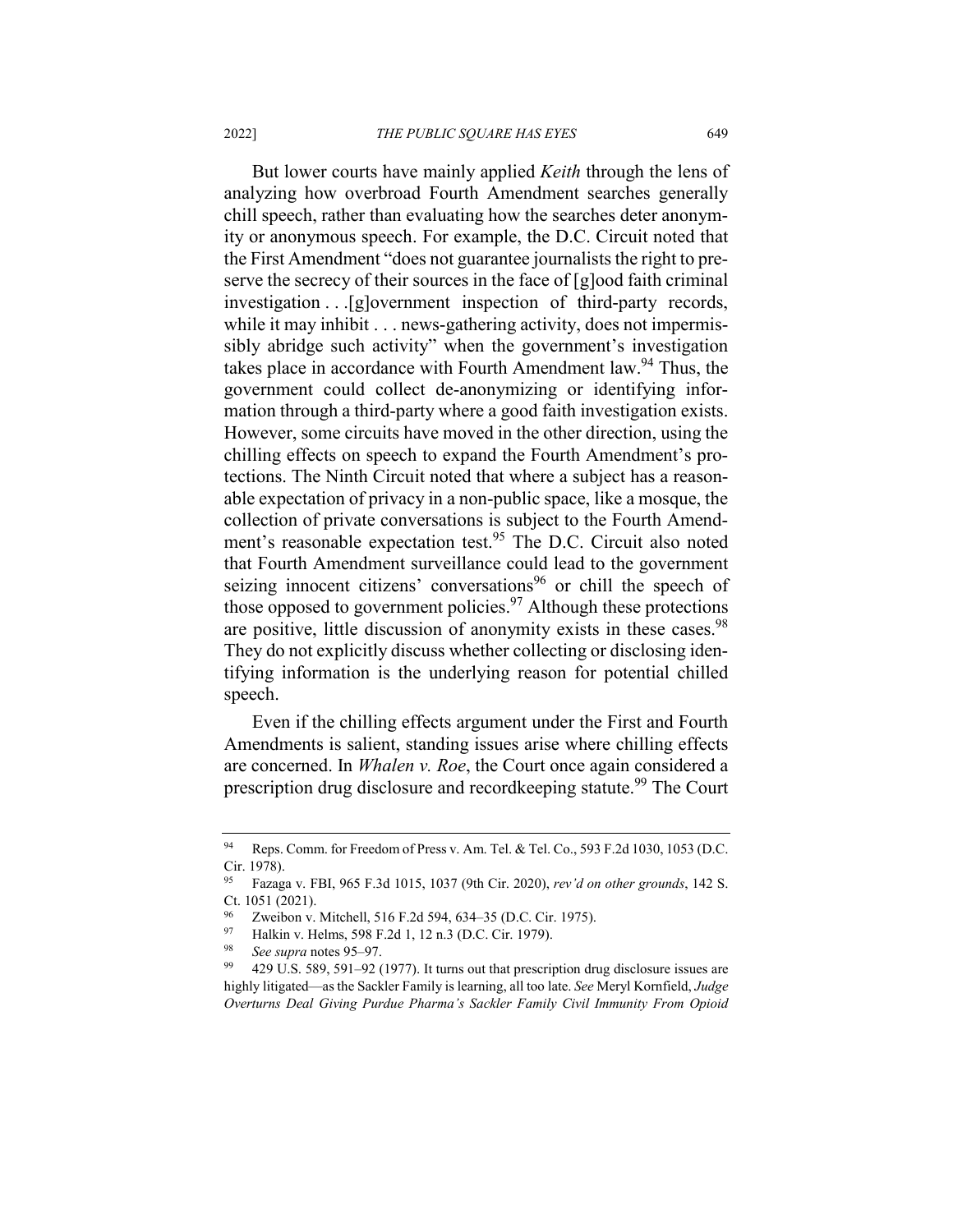upheld the statute as constitutional, specifically noting, "[t]he patient-identification requirement was a reasonable exercise of the [state's] broad police powers" under the Fourth Amendment.<sup>100</sup> Further, the Court referenced the First Amendment, stating that its associational principles were not strong enough to prevent the government from enacting such a regulation<sup>101</sup> and that the impacts on freedom of association were too speculative.<sup>102</sup> Further, in *California Bankers Association v. Shultz*, the Court considered whether a statute requiring banks to maintain records of consumers' identities and deposits was constitutional under the Fourth and First Amendments.<sup>103</sup> Because banks already kept such records, and because they were not compelled to give the records up, the statute did not violate the Fourth Amendment.<sup>104</sup> Further, the Court ruled that reporting requirements for transactions involving domestic individuals did not violate the Fourth Amendment because the bank owned the records, not the individuals themselves.<sup>105</sup> Finally, the Court did not determine whether the statute violated First Amendment associational rights of certain petitioners because the claim was hypothetical.<sup>106</sup> In sum, two principles stand out. First, unless the government compels a third-party to give up records of an individual, no Fourth Amendment claim stands. Second, chilling effects to the First Amendment's associational aspects require tangible standing.

All this jurisprudence may be bucked by *Carpenter v. United States*, where the Court made a cautious ruling requiring the government to obtain a warrant to collect cell site location data produced by cell phones and stored in cell service providers' databases.<sup>107</sup> While the case had little to do with the First Amendment, it is notable as one of few cases where the Court adequately confronted the nature of cell phone data. The Court noted that cell phone records

*Claims*, WASH. POST (Dec. 16, 2021, 11:45 PM), https://www.washingtonpost.com/ business/2021/12/16/purdue-pharma-sackler-ruling/ [https://perma.cc/V47D-TL5G].

<sup>100</sup> *Whalen*, 429 U.S. at 598.

<sup>&</sup>lt;sup>101</sup> *Id.* at 609 (Stewart, J., concurring).

 $\frac{102}{103}$  *Id.* at 600–02.

 $^{103}$  416 U.S. 21, 25–28 (1974)<br> $^{104}$  *Level* 51, 54

 $\frac{104}{105}$  *Id.* at 51–54.

 $\frac{105}{106}$  *Id.* at 66.

*Id.* at 75-76.

<sup>107</sup> 138 S. Ct. 2206, 2223 (2018).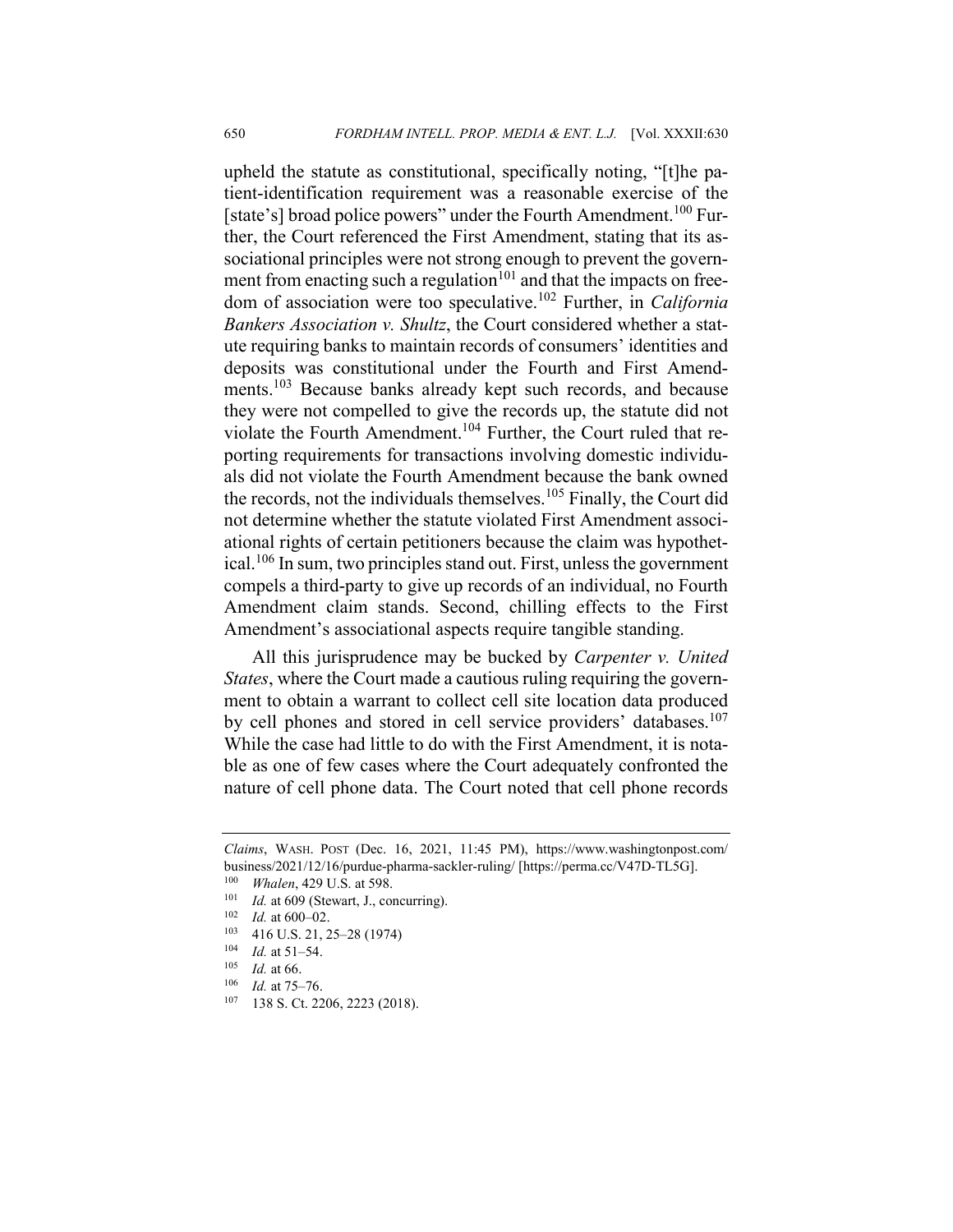are unique and reveal incredibly private and detailed information.<sup>108</sup> Thus, the Fourth Amendment's third-party doctrine does not apply to this "qualitatively different" data.<sup>109</sup> Alluding to issues of anonymity, the Court noted that "[a] person does not surrender all Fourth Amendment protection by venturing into the public sphere. To the contrary, 'what [one] seeks to preserve as private, even in an area accessible to the public, may be constitutionally protected."<sup>110</sup> Similarly, in *United States v. Jones*, Justice Sotomayor's concurrence implied that data aggregation through surveillance may impact First Amendment associational rights.<sup>111</sup> She asserted that GPS monitoring creates a precise record "of a person's public movements that reflects a wealth of detail about her familial, political, professional, religious, and sexual associations."<sup>112</sup> Taken together, *Carpenter* and *Jones* may provide an avenue to argue that a broad-based government data collection program collects "qualitatively different" data that could unmask an individual's identity and therefore affect First Amendment associational rights. But this is a novel argument, and not one completely substantiated by extant cases.

At this interesting intersection between the First and Fourth Amendment, the chilling of speech through surveillance is a real concern and one the Court has addressed. While the underlying principles of the Amendments intersect in some fashion, applying First and Fourth Amendment principles directly to surveillance technology may yield different results compared to applying just the First Amendment. This is primarily due to the heightened scrutiny required for the government to interfere with First Amendment rights, culminating in the need to demonstrate heightened interest and narrow tailoring of the policy (in this case, surveillance). The Fourth Amendment has a lower threshold for permitting government action, allowing for overbroad data collection and non-minimally-invasive surveillance techniques.<sup>113</sup> A successful argument under the

<sup>108</sup> *Id.* at 2216–19.

<sup>109</sup> *Id.*

<sup>110</sup> *Id.* at 2217 (quoting Katz v. United States, 389 U.S. 347, 351–52 (1967)).<br><sup>111</sup> 565 U.S. 400 415 (2012) (Sotomayor L. concurring)

<sup>&</sup>lt;sup>111</sup> 565 U.S. 400, 415 (2012) (Sotomayor, J., concurring).<br><sup>112</sup> Id

<sup>112</sup> *Id.*

<sup>113</sup> See Alex Abdo, *Why Rely on the Fourth Amendment to Do the Work of the First?*, 127 YALE L.J. F. 444, 455–56 (2017), for a brief analysis on the First and Fourth Amendments' applicability to surveillance technologies.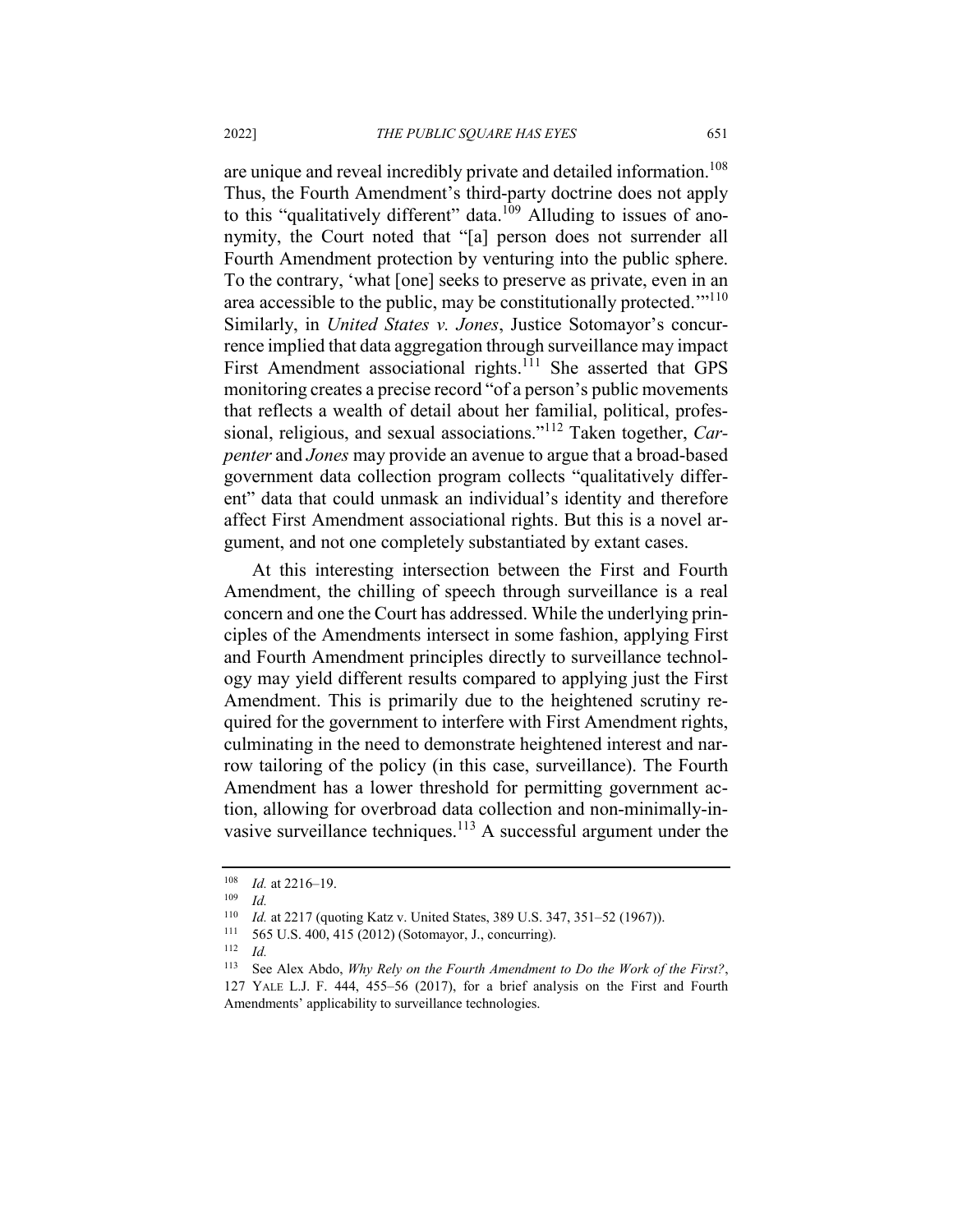nexus of the First and Fourth Amendments may posit that collection of publicly-available data is a seizure under *Carpenter*, but is not just subject to the Fourth Amendment's probable cause requirements. Instead, if a surveillance policy either chills speech or discloses the identity of the speaker to the government, the First Amendment's heightened scrutiny standards *also* apply. Thus, the critical issue of collecting/monitoring can be tackled using the Fourth Amendment, and the issue of chilling speech can be tackled using the First Amendment. However, this theory remains untested in the courts.

Even with such novel nexus theories, there are hurdles to bring such a claim: the need for non-speculative harm, national security concerns, and private speakers' own First Amendment rights.

#### II. FACIAL RECOGNITION AND THE FIRST AMENDMENT

The doctrinal outline provided in Part I may be entertaining on an exam or in a doctrinal constitutional law course, but it does not tell the whole story. As applied to FRT, the First Amendment right to anonymous speech has complex and unfortunate consequences. To understand these implications, this Part first describes FRT and how it works. It then assesses First Amendment implications of the government and private companies' use of FRT. Finally, this Part briefly evaluates Fourth Amendment implications.

#### *A. What Is Facial Recognition and How Is It Used?*

While facial recognition has only recently become a technological reality, the basic concept has been around since the 1960s, when Batman used the "batphotoscope" to label a villain's secret identity.<sup>114</sup> Today, Apple's iPhone is a popular example of a personal device using FRT. Apple launched the iPhone X with "Face ID" technology, which uses a variety of sensors and cameras to create a three-dimensional mask of the user's face.<sup>115</sup> The mask (also called

<sup>&</sup>lt;sup>114</sup> *Batman: The Clock King's Crazy Crimes* (ABC television broadcast Oct. 12, 1966).

<sup>115</sup> *See* Rachel Metz, *Facial Recognition Is Only the Beginning: Here's What to Expect Next in Biometrics on Your Phone*, MIT TECH. REV. (Sept. 20, 2017), https://www.technologyreview.com/2017/09/20/4026/facial-recognition-is-only-the-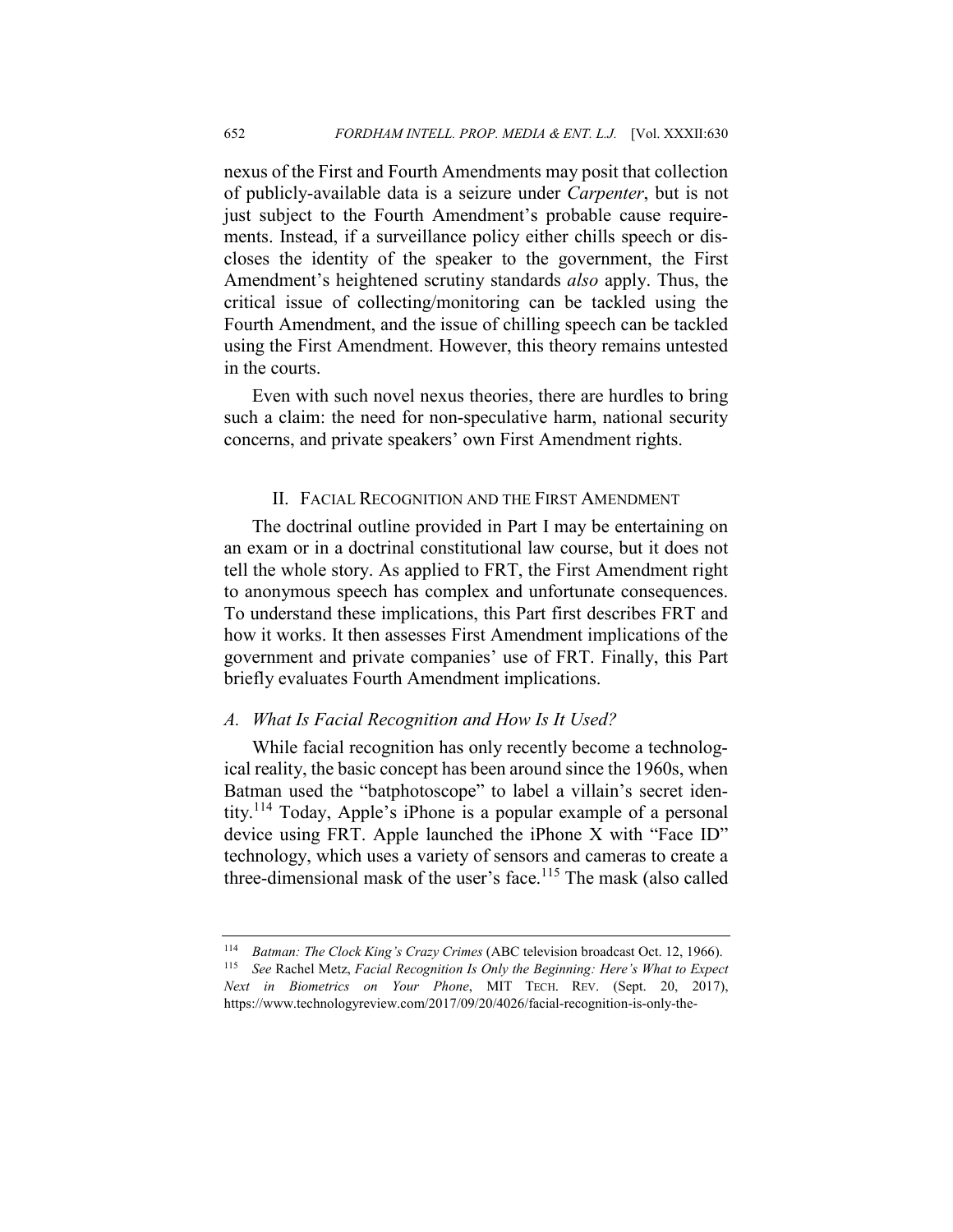a mapping or model) is unique to each user, with a low probability that an imposter could deceive the technology.<sup>116</sup> On an individual user's device, the purpose is innocent: unlocking the device or authenticating the user's identity to activate a credit card or access a password.<sup>117</sup> The FRT detects a person's face and compares it against a preexisting map to determine whether it is the face of the person preauthorized to unlock the phone.<sup>118</sup>

However, when such technology is scaled to monitor public spaces and the faces of the public at large, the power and potential threat of FRT becomes more evident.<sup>119</sup> This expansion is not just in scope, but also in kind. Unlike the detection and analysis system on an iPhone, facial recognition *systems* are used to detect and recognize individuals by using many cameras or a variety of data sources.<sup>120</sup> This can implicate privacy issues in public spaces since, by identifying a person's presence at a certain location, these systems can track individuals' movements and locations.<sup>121</sup> These systems generally compare captured images to existing photos in a database (often called a facial recognition database) that have been collected through photo shots, web searches, mugshots, prior surveillance camera footage, and other sources, in order to identify a person.<sup>122</sup>

beginning-heres-what-to-expect-next-in-biometrics-on-your/ [https://perma.cc/F499- 4YPH] (describing Apple's Face ID technology).

<sup>116</sup> *Id*.

<sup>117</sup> *See generally About Face ID Advanced Technology*, APPLE, https:// support.apple.com/en-us/HT208108 [https://perma.cc/J7WS-TLDN] (describing the uses of Face ID).

<sup>118</sup> Thorin Klosowski, *Facial Recognition Is Everywhere. Here's What We Can Do About It*, N.Y. TIMES (July 15, 2020), https://www.nytimes.com/wirecutter/blog/how-facialrecognition-works/ [https://perma.cc/8WQN-FHWZ].

<sup>119</sup> Batman, once again, is a great visual guide, this time in Christopher Nolan's iteration. In *The Dark Knight*, Batman uses a not-quite-facial-recognition system which spies on cell phone users through their microphones and cameras (which is, in some sense, more invasive than static facial recognition). THE DARK KNIGHT (Warner Brothers Pictures,  $2008$ ).<br>120  $\,$  C.

<sup>120</sup> *See Face Recognition*, ELEC. FRONTIER FOUND. (Oct. 24, 2017), https://www.eff.org/ pages/face-recognition [https://perma.cc/J9H9-QVRJ].

<sup>&</sup>lt;sup>121</sup> Klosowski, *supra* note 118.<br><sup>122</sup> *See* Karen Hao. *This Is How* 

See Karen Hao, *This Is How We Lost Control of Our Faces*, MIT TECH. REV. (Feb. 5,

<sup>2021),</sup> https://www.technologyreview.com/2021/02/05/1017388/ai-deep-learning-facial-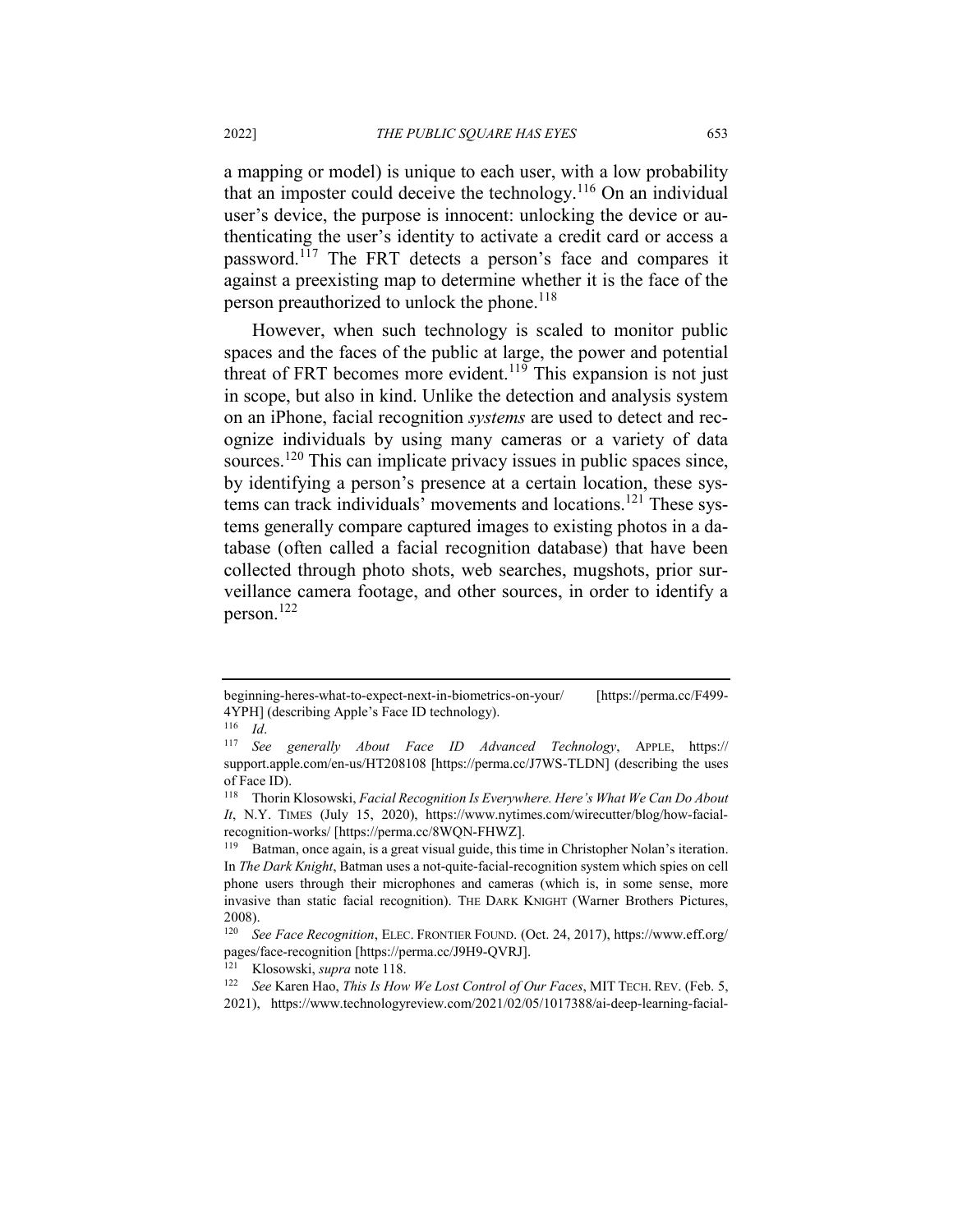Using algorithms and deep learning,  $123$  these systems can go beyond simply identifying a person, determining a subject's personality, ethnicity, and other intimate traits and characteristics.<sup>124</sup> This creates two categories of consequences. First, the systems' ability to compare faces to those in an existing database could constitute a search under the Fourth Amendment. Second, the identification of an individual's behavioral and other intimate traits challenges a person's subjective expectation of privacy under the Fourth Amendment.<sup>125</sup> Undermining this expectation of privacy could chill that person from appearing in public spaces for fear of having their anonymity destroyed, which also implicates that person's ability to speak anonymously in public and their relevant First Amendment right to anonymous speech.

Beyond these speculative legal risks, there are real issues with existing facial recognition *systems* (as opposed to FRT on individual devices). Such systems are not always accurate, especially when identifying non-white subjects.<sup>126</sup> This is likely due to the overrepresentation or underrepresentation of certain races in the databases upon which systems rely to train and deploy algorithms.<sup>127</sup> For example, Black people are disproportionately represented in mugshot databases and, as such, may be more quickly labelled criminals by an FRT system.<sup>128</sup> Further, these systems can go beyond simply identifying an individual, by making predictive determinations

<sup>128</sup> *See* Lohr, *supra* note 126.

recognition-data-history/ [https://perma.cc/D6UD-7YSE] (describing how facial recognition systems have evolved).

 $123$  Deep learning is a type of machine learning (which is learning based on training algorithms using data sets) that is structured similarly to a neural network and allows the system to discover representations that are needed to detect features or classify data. *See* Juergen Schmidhuber, *Deep Learning in Neural Networks: An Overview*, 61 NEURAL NETWORKS 85, 86 (2015).<br><sup>124</sup> See Han sunra pote

<sup>124</sup> *See* Hao, *supra* note 122.

<sup>&</sup>lt;sup>125</sup> Katz v. United States, 389 U.S. 347, 361 (1967) (Harlan, J., concurring).<br><sup>126</sup> Steve Lohr *Facial Recognition Is Accurate, if You're a White Guv. N.Y.* 

<sup>126</sup> Steve Lohr, *Facial Recognition Is Accurate, if You're a White Guy*, N.Y. TIMES (Feb. 9, 2018), https://www.nytimes.com/2018/02/09/technology/facial-recognition-raceartificial-intelligence.html [https://perma.cc/KKM8-CCWN].

<sup>127</sup> *Id.*; *see also* Joy Buolamwini & Timnit Gebru, *Gender Shades: Intersectional Accuracy Disparities in Commercial Gender Classification*, 81 PROC. MACH. LEARNING RSCH. 1, 1 (2018), http://proceedings.mlr.press/v81/buolamwini18a/buolamwini18a.pdf [https://perma.cc/CG2Z-56RP] (describing how machine learning algorithms discriminate based on classes like race and gender).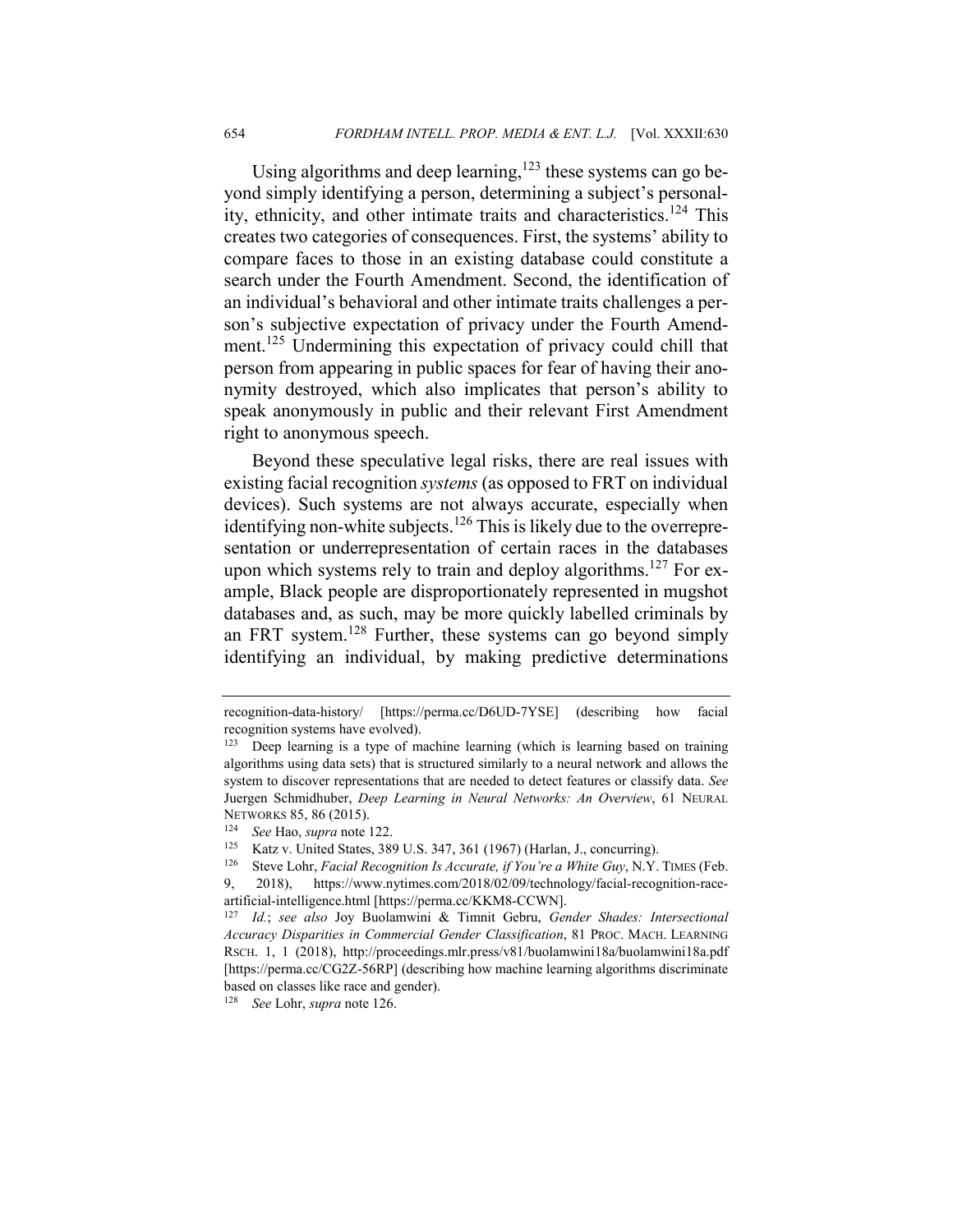about a subject's identity, sexuality, IO, or political leaning.<sup>129</sup> Finally, how data is collected and whether it was used consensually implicates questions of privacy and notice, among other issues.<sup>130</sup>

Despite these concerns, facial recognition databases are ubiquitous. As of 2016, more than 117 million Americans' faces were in a law enforcement facial recognition database.<sup>131</sup> Facebook, which has more than 2.8 billion users,<sup>132</sup> has amassed the largest facial dataset to date.<sup>133</sup> Both the government and private companies' use of the technology is worrisome, though the former raises stronger First and Fourth Amendment concerns. The government's use of facial recognition includes police and law enforcement. As of 2016, at least twenty-five states, including a variety of state and local law enforcement agencies, used facial recognition databases.<sup>134</sup> This includes local law enforcement's access to facial recognition databases, as well as to the Federal Bureau of Investigation's ("FBI") database and access to local law enforcement's databases.<sup>135</sup> In

<sup>129</sup> Jamie Condliffe, *Facial Recognition Is Getting Incredibly Powerful—and Ever More Controversial*, MIT TECH. REV. (Sept. 8, 2017), https://www.technologyreview.com/ 2017/09/08/149250/facial-recognition-is-getting-incredibly-powerful-and-ever-more-

controversial/ [https://perma.cc/3MUY-STWH]; *see generally* Michal Kosinski & Yilun Wang, *Deep Neural Networks Are More Accurate Than Humans at Detecting Sexual Orientation From Facial Images*, 114 J. PERSONALITY & SOC. PSYCH. 246 (Feb. 2018) (describing the ability for such systems to determine sexuality based on one image).

<sup>130</sup> *See* Klosowski, *supra* note 118. Note that the list of issues with facial recognition systems goes beyond the three listed here, but for the purposes of this Article, these are the three most relevant issues.

<sup>131</sup> Clare Garvie et al., *The Perpetual Line-Up: Unregulated Police Face Recognition in America*, GEO. L. CTR. ON PRIVACY & TECH. (Oct. 18, 2016), https:// www.perpetuallineup.org/ [https://perma.cc/PRG3-8FAR].

<sup>132</sup> *Number of Monthly Active Facebook Users Worldwide as of 2nd Quarter 2021*, STATISTA (Nov. 1, 2021), https://www.statista.com/statistics/264810/number-of-monthlyactive-facebook-users-worldwide/ [https://perma.cc/L4V3-CL27].

<sup>133</sup> April Glaser, *Facebook's Face-ID Database Could Be the Biggest in the World. Yes, It Should Worry Us.*, SLATE (July 9, 2019, 7:20 PM), https://slate.com/technology/ 2019/07/facebook-facial-recognition-ice-bad.html [https://perma.cc/5FA4-3E76].

<sup>134</sup> The full list of states includes Alabama, Arizona, Arkansas, Colorado, Delaware, Florida, Illinois, Iowa, Kentucky, Maryland, Maine, Michigan, Minnesota, Nebraska, North Carolina, North Dakota, Ohio, Pennsylvania, South Carolina, Tennessee, Texas, Vermont, Virginia, and Washington D.C. *See* Garvie et al., *supra* note 131. Of course, Florida's inclusion on this list is the least surprising. *See The Daily Show with Jon Stewart: Florida Haters* (Comedy Central television broadcast Jan. 13, 2015).

<sup>135</sup> *See* Garvie et al., *supra* note 131.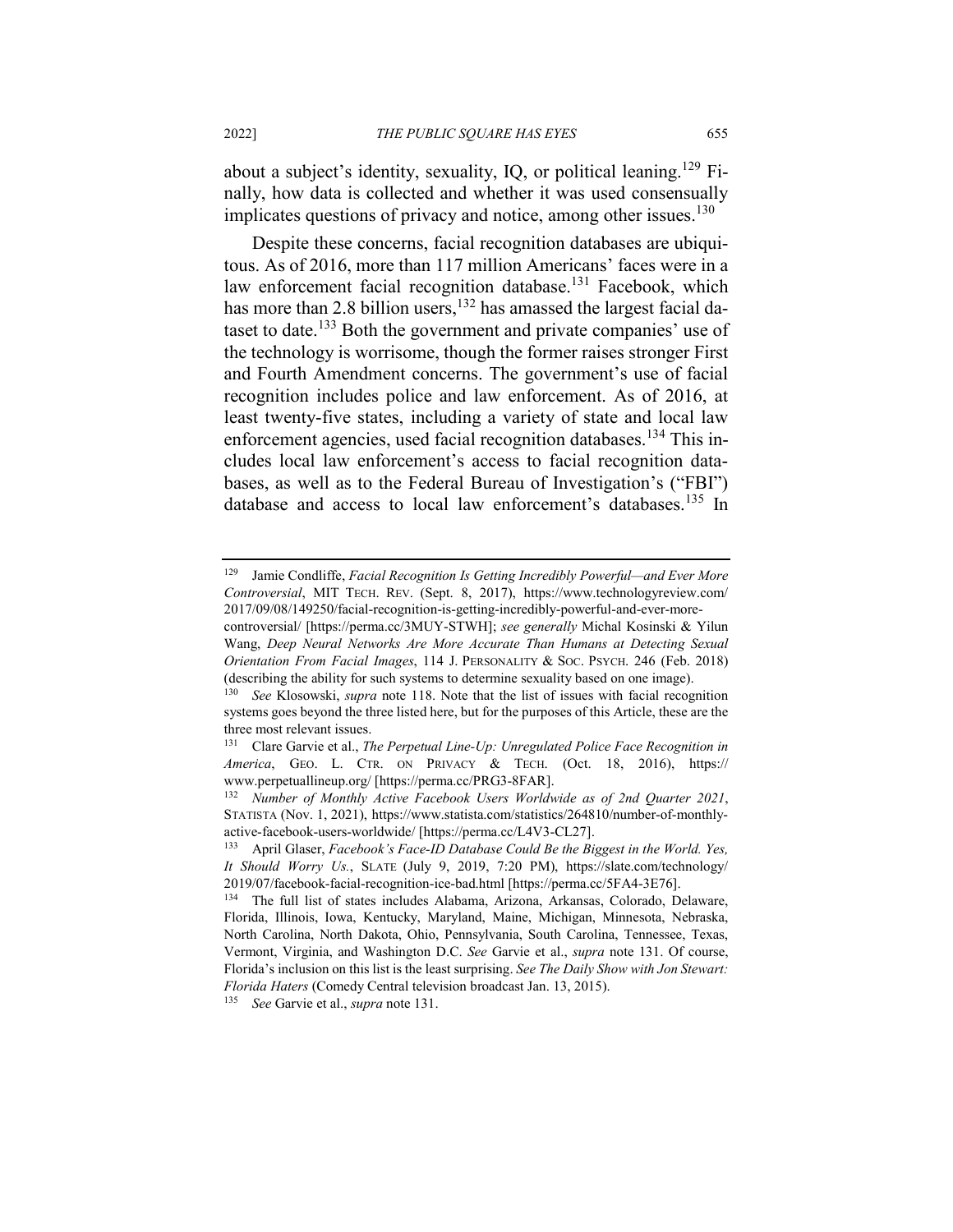addition, police not only use facial datasets from government databases, but also images amassed from social media.<sup>136</sup>

In addition to databases, a variety of airports, transit systems, and police forces have active camera systems that capture individuals' faces, which can subsequently be compared to those already in a facial recognition database.<sup>137</sup> Both Immigrations and Customs Enforcement ("ICE") and the FBI use facial recognition systems; the former at the border and airports,<sup>138</sup> and the latter across the country.<sup>139</sup> Reacting to both the local and federal government's use of facial recognition databases and systems, cities like San Francisco and Oakland, California, and Somerville, Massachusetts banned local law enforcement from using facial recognition.<sup>140</sup> Advocacy groups are also bringing suits against federal agencies.<sup>141</sup>

Beyond the government, private companies use facial recognition systems and datasets. Their possession and use of these systems is concerning because of the potential privacy violations of nonconsenting individuals, as well as the government's potential access to

<sup>136</sup> *See* James Vincent, *NYPD Used Facial Recognition to Track Down Black Lives Matter Activist*, VERGE (Aug. 18, 2020, 5:26 AM), https://www.theverge.com/2020/8/ 18/21373316/nypd-facial-recognition-black-lives-matter-activist-derrick-ingram

<sup>[</sup>https://perma.cc/5CST-D9XT] (reporting that the NYPD may have used social media photographs to investigate a Black Lives Matter activist, without having an active search warrant).<br><sup>137</sup> See

<sup>137</sup> *See Ban Facial Recognition*, FIGHT FOR FUTURE, https:// www.banfacialrecognition.com/map/ [https://perma.cc/4XJN-XYER] (showing a variety of state and local law enforcement agencies and transit authorities that use facial recognition).

<sup>138</sup> Exec. Order No. 13,780, 82 Fed. Reg. 13,209, 13,216 (Mar. 9, 2017) (calling for the "expedite[d] . . . completion and implementation of a biometric entry-exit tracking system for in-scope travelers to the United States").

<sup>139</sup> Drew Harwell, *FBI, ICE Find State Driver's License Photos Are a Gold Mine for Facial-Recognition Searches*, WASH. POST (July 7, 2019), https:// www.washingtonpost.com/technology/2019/07/07/fbi-ice-find-state-drivers-licensephotos-are-gold-mine-facial-recognition-searches/ [https://perma.cc/685H-ZYS3].

<sup>140</sup> Shirin Ghaffary & Rani Molla, *Here's Where the US Government Is Using Facial Recognition Technology to Surveil Americans*, VOX (Dec. 10, 2019, 8:00 AM), https://www.vox.com/recode/2019/7/18/20698307/facial-recognition-technology-us-

government-fight-for-the-future [https://perma.cc/C8NW-UQJV]; *see also Ban Facial Recognition*, *supra* note 137 (providing an updated list of cities banning the technology).

<sup>141</sup> *See, e.g.*, Elec. Priv. Info. Ctr. v. Customs & Border Prot., 248 F. Supp. 3d 12 (D.D.C. 2017) (granting summary judgment for petitioners regarding a Freedom of Information Act request regarding respondent's facial recognition systems).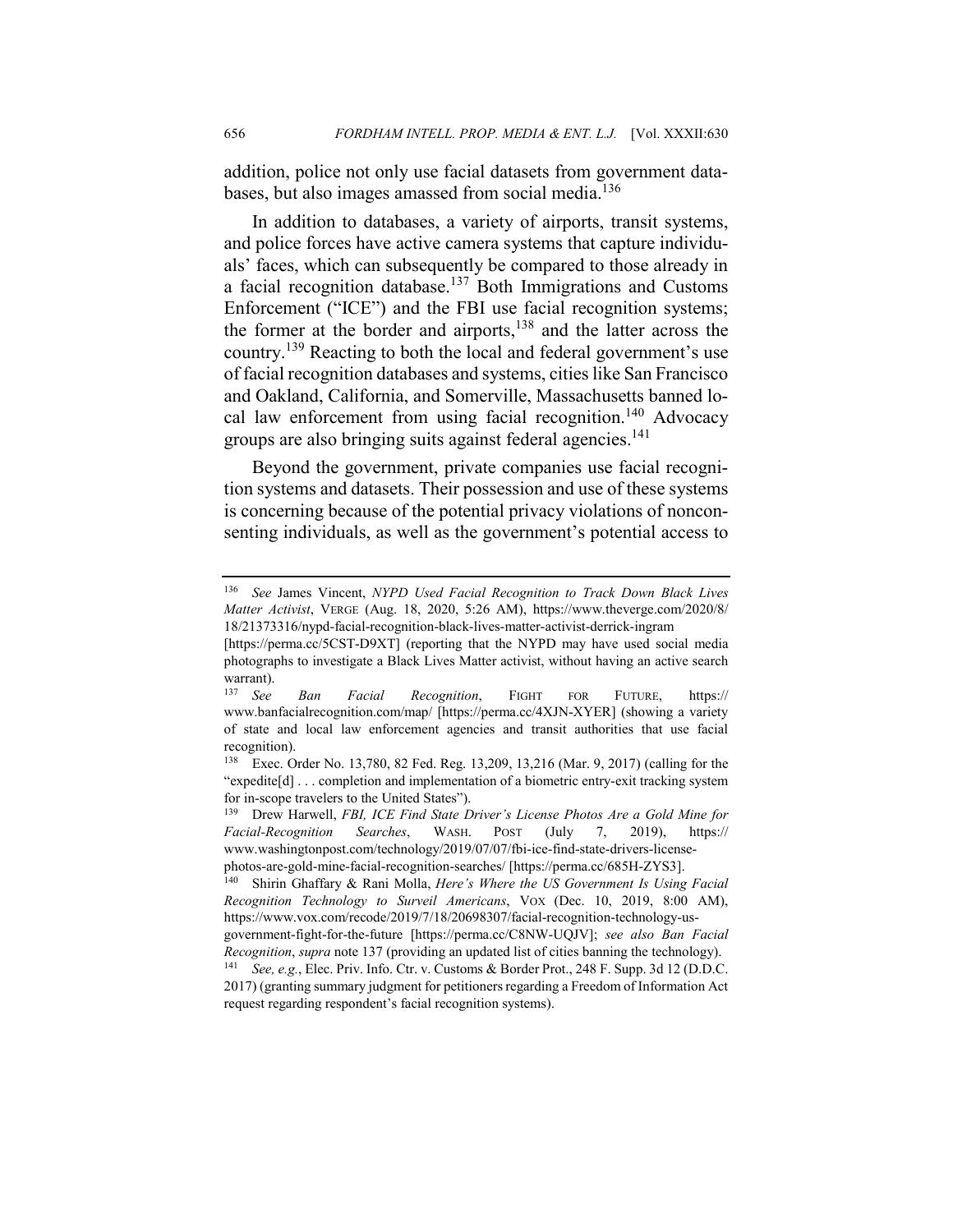such data and systems. For example, Facebook's facial recognition feature was<sup>142</sup> consumer-facing; although it made the feature opt-in due to privacy and related litigation concerns.<sup>143</sup> Further, the company agreed to obtain "affirmative express consent" before using facial recognition beyond the permission granted in a user's privacy settings.<sup>144</sup> But, while Facebook did not allow third parties to access its facial database,  $145$  the National Security Agency's ("NSA") Prism program did collect information from companies like Google and Facebook, $146$  though it is unclear whether they ever accessed facial data.

Other private companies like Amazon, IBM, and Microsoft sell commercial facial recognition systems and software.<sup>147</sup> All three companies have expressed concerns or issued moratoria about selling such technology to the government.<sup>148</sup> Vendors of facial recognition systems that have not expressed such qualms include 3M, Cognitec, DataWorks Plus, Dynamic Imaging Systems, FaceFirst,

<sup>142</sup> In late 2021, Facebook announced that it would shut down its facial recognition system and its underlying data. But the company retains the algorithm and software (DeepFace), which is incredibly accurate because it has been trained on the billions of photographs that Facebook used when the facial recognition system was in operation. Kashmir Hill & Ryan Mac, *Facebook, Citing Societal Concerns, Plans to Shut Down Facial Recognition System*, N.Y. TIMES (Nov. 2, 2021), https://www.nytimes.com/ 2021/11/02/technology/facebook-facial-recognition.html [https://perma.cc/85TA-Q4PX]. <sup>143</sup> *See generally In re* Facebook Biometric Info. Priv. Litig., 326 F.R.D. 535 (N.D. Cal. 2018) (certifying a class action lawsuit regarding Facebook's use of FRT as a violation of an Illinois biometric privacy law), *aff'd*, Patel v. Facebook, Inc., 932 F.3d 1264 (9th Cir. 2019); *see also Facebook Settles Facial Recognition Dispute*, BBC (Jan. 30, 2020), https://www.bbc.com/news/technology-51309186 [https://perma.cc/ZQ5N-QWY8] (describing the origins of Facebook's facial recognition software and subsequent lawsuits). <sup>144</sup> *Facebook Settles FTC Charges That It Deceived Consumers by Failing to Keep Privacy Promises*, FTC (Nov. 29, 2011), https://www.ftc.gov/news-events/press-releases/ 2011/11/facebook-settles-ftc-charges-it-deceived-consumers-failing-keep [https://perma.cc/NS9Y-M3H7].

<sup>145</sup> *See* Glaser, *supra* note 133.

<sup>146</sup> Glenn Greenwald & Ewen MacAskill, *NSA Prism Program Taps Into User Data of Apple, Google, and Others*, GUARDIAN (June 7, 2013, 3:23 PM), https:// www.theguardian.com/world/2013/jun/06/us-tech-giants-nsa-data [https://perma.cc/V75F-37BQ].

<sup>147</sup> Pam Greenberg, *Spotlight | Facial Recognition Gaining Measured Acceptance*, NAT'L CONF. STATE LEGISLATURES (Sept. 18, 2020), https://www.ncsl.org/research/ telecommunications-and-information-technology/facial-recognition-gaining-measuredacceptance-magazine2020.aspx [https://perma.cc/85NW-A6J5]. <sup>148</sup> *Id.*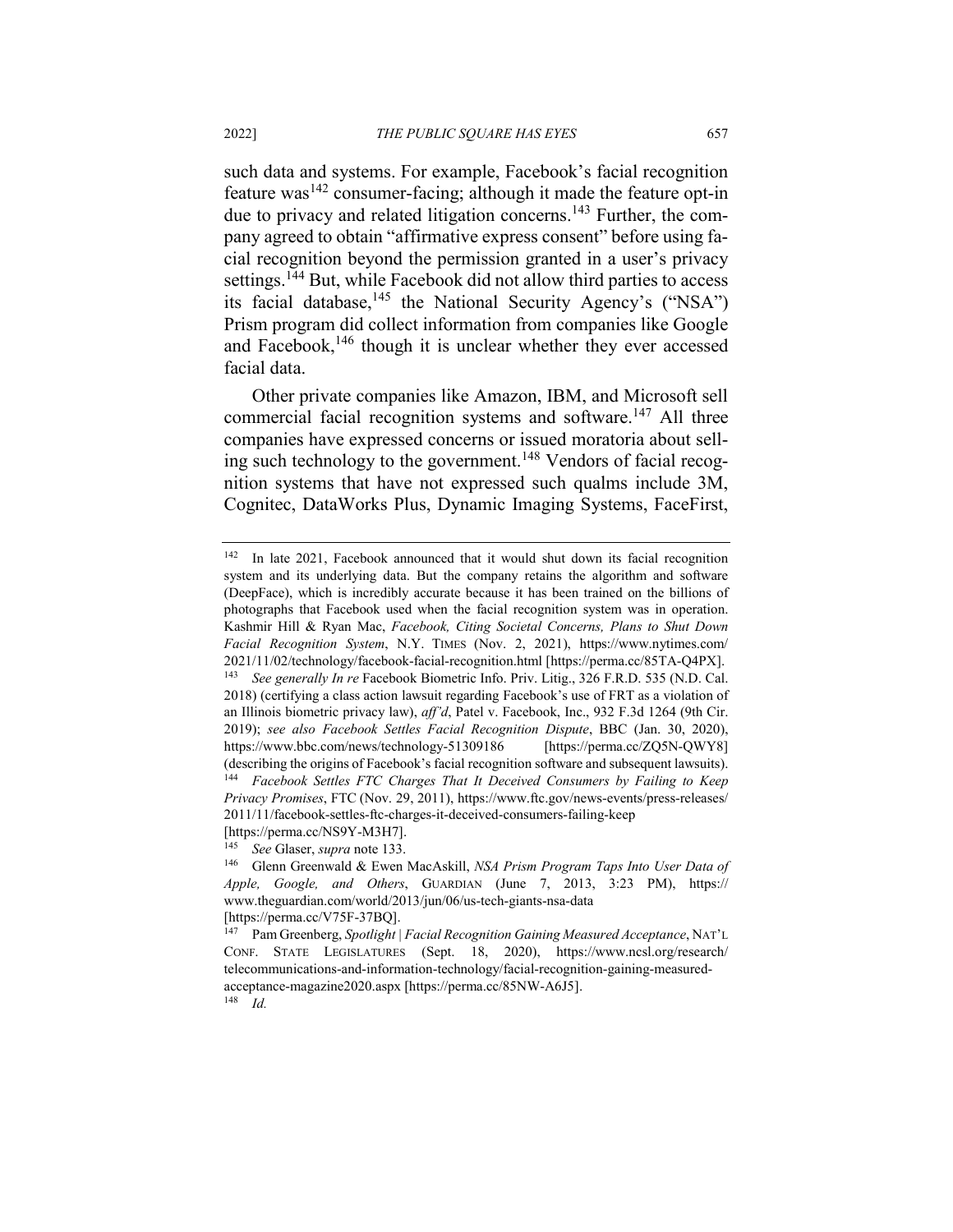and NEC Global.<sup>149</sup> Finally, Clearview AI is the most relevant and has amassed more than three billion facial images by scraping the internet, including sites like Facebook, YouTube, and Venmo.<sup>150</sup> The company has sold its facial recognition software to more than six-hundred police departments throughout the United States and Canada.<sup>151</sup>

While the use of FRT in these contexts raises many concerns including privacy, contractual, and ethical concerns—for the purposes of this Article, two issues are pertinent. First, whether such technologies in the hands of (1) the government and (2) private actors implicate the First Amendment right to anonymous speech. Second, whether they implicate Fourth Amendment issues that could, in turn, raise First Amendment issues.

#### *B. First Amendment Implications*

A variety of First Amendment issues could arise from the use of FRT. First, when the government uses such systems, it has the potential to chill speech and de-anonymize speakers. However, because the government's use of FRT does not require registration prior to speech like that of *McIntyre*, and since the right to anonymous speech is viewed through the disclosure approach, legal hurdles arise. Second, private companies' First Amendment rights might invalidate anonymous speech claims and their interactions with the government fall in a legally ambiguous zone.

#### 1. The Government's Use of Facial Recognition

The government's use of FRT may raise First Amendment issues because its collection of individuals' faces and therefore whereabouts may deter people from speaking in the public sphere, protesting, and engaging in protected expressive activity, which would chill anonymous speech. Unfortunately, an individual's face and facial expressions are not considered protected speech by the Court. The Supreme Court noted that "[i]t is possible to find some kernel

<sup>149</sup> *Face Recognition*, ELEC. FRONTIER FOUND. (Oct. 24, 2017), https://www.eff.org/ pages/face-recognition [https://perma.cc/7CVR-8658].

<sup>150</sup> *See* Hill, *supra* note 5.

<sup>151</sup> *Id*.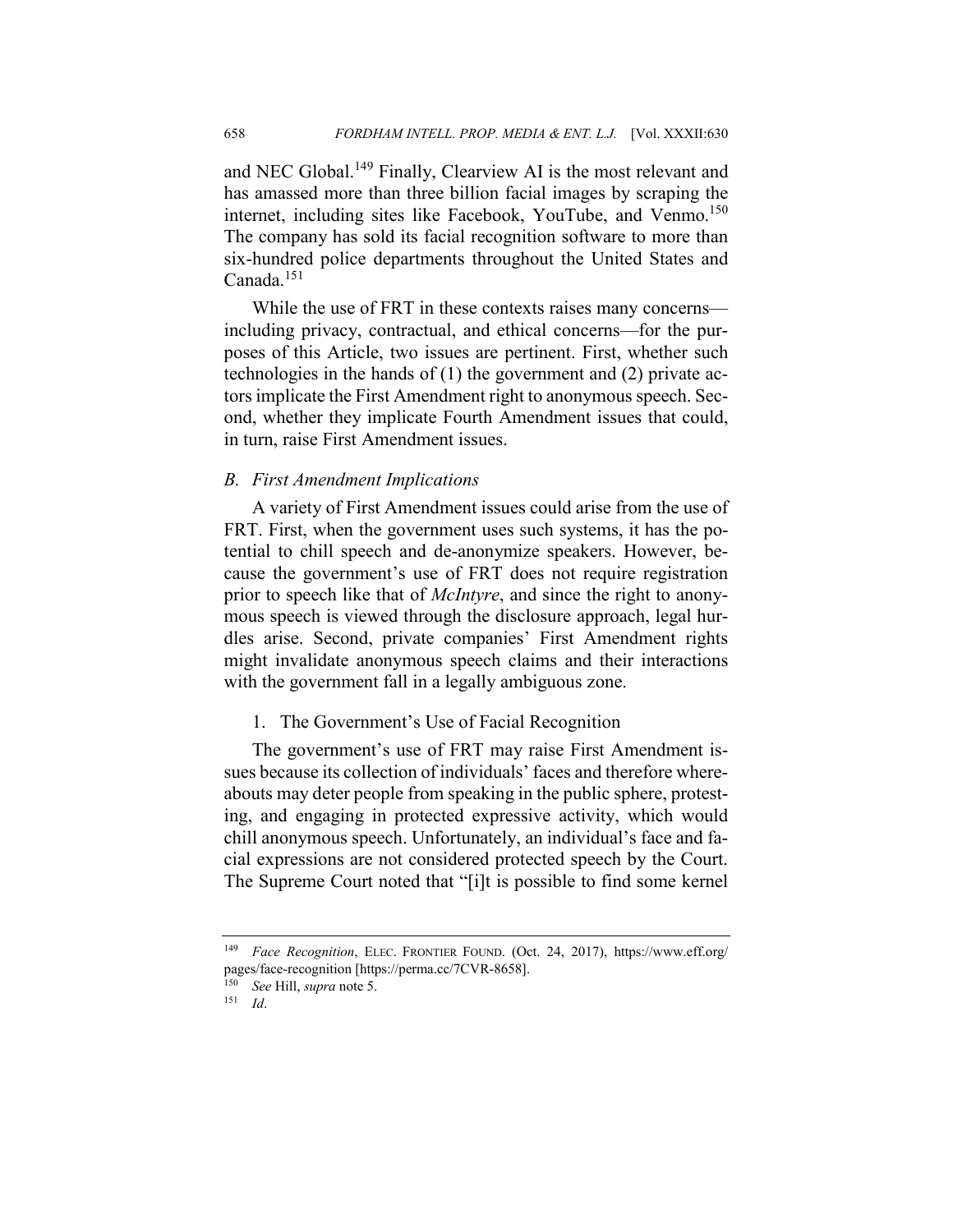of expression in almost every activity a person undertakes—for example, walking down the street or meeting one's friends at a shopping mall—but such a kernel is not sufficient to bring the activity within the protection of the First Amendment."<sup>152</sup> Instead, whether speech is protected by the First Amendment depends on the "expressive content" it conveys.<sup>153</sup> And, the extent to which the government's use of FRT burdens expressive speech protected by the First Amendment "depends on the likelihood that legitimate *expressive* associations will be exposed to government scrutiny."<sup>154</sup> Here, since only subjects' faces are being exposed to government scrutiny, no underlying *speech* is directly being captured, since the images captured by FRT are unlikely to be considered expressive, and thus the underlying facial expressions are unprotected by the First Amendment.<sup>155</sup>

Instead, the government's collection of images of individuals' faces implicates different First Amendment concerns centering around the chilling effect on speech rather than the right to anonymous speech directly. This is because FRT does not require an individual to disclose who is speaking or producing political literature unlike the issues considered in *McIntyre*, *Bartnicki*, and *Watchtower Bible*—since individuals here are not directly producing speech and registering their speech with the government.<sup>156</sup> Nor are the general principles of these cases implicated. For example, no individual is publishing leaflets, and so the freedom to publish is not implicated.<sup>157</sup> Nor is a private conversation being disclosed publicly.<sup>158</sup> Nor are individuals advocating for unpopular causes.<sup>159</sup> Instead, a government-run FRT is simply collecting publicly available data by

<sup>&</sup>lt;sup>152</sup> City of Dallas v. Stanglin, 490 U.S. 19, 25 (1989).<br><sup>153</sup> Hurley v. Irish-Am. Gay, Leshian and Bisexual G

Hurley v. Irish-Am. Gay, Lesbian and Bisexual Grp. of Bos., 515 U.S. 557, 572-73 (1995).

<sup>154</sup> Strandburg, *supra* note 8, at 803 (emphasis added).

<sup>155</sup> *See, e.g.*, Christopher Slobogin, *Public Privacy: Camera Surveillance of Public Places and the Right to Anonymity*, 72 MISS. L.J. 213, 253 (2002) (referencing *Stanglin* and noting that government's inhibition "of association is generally not a violation of the First Amendment unless the group is engaged in some type of speech activity.").

<sup>156</sup> *See supra* Part I.A.

McIntyre v. Ohio Elections Comm'n, 514 U.S. 334, 342 (1995).

<sup>&</sup>lt;sup>158</sup> Bartnicki v. Vopper, 532 U.S. 514, 533–34 (2001).<br><sup>159</sup> Watchtower Bible & Tract Soc'v of N.Y., Inc. v. V

Watchtower Bible & Tract Soc'y of N.Y., Inc. v. Vill. of Stratton, 536 U.S. 150, 167 (2002).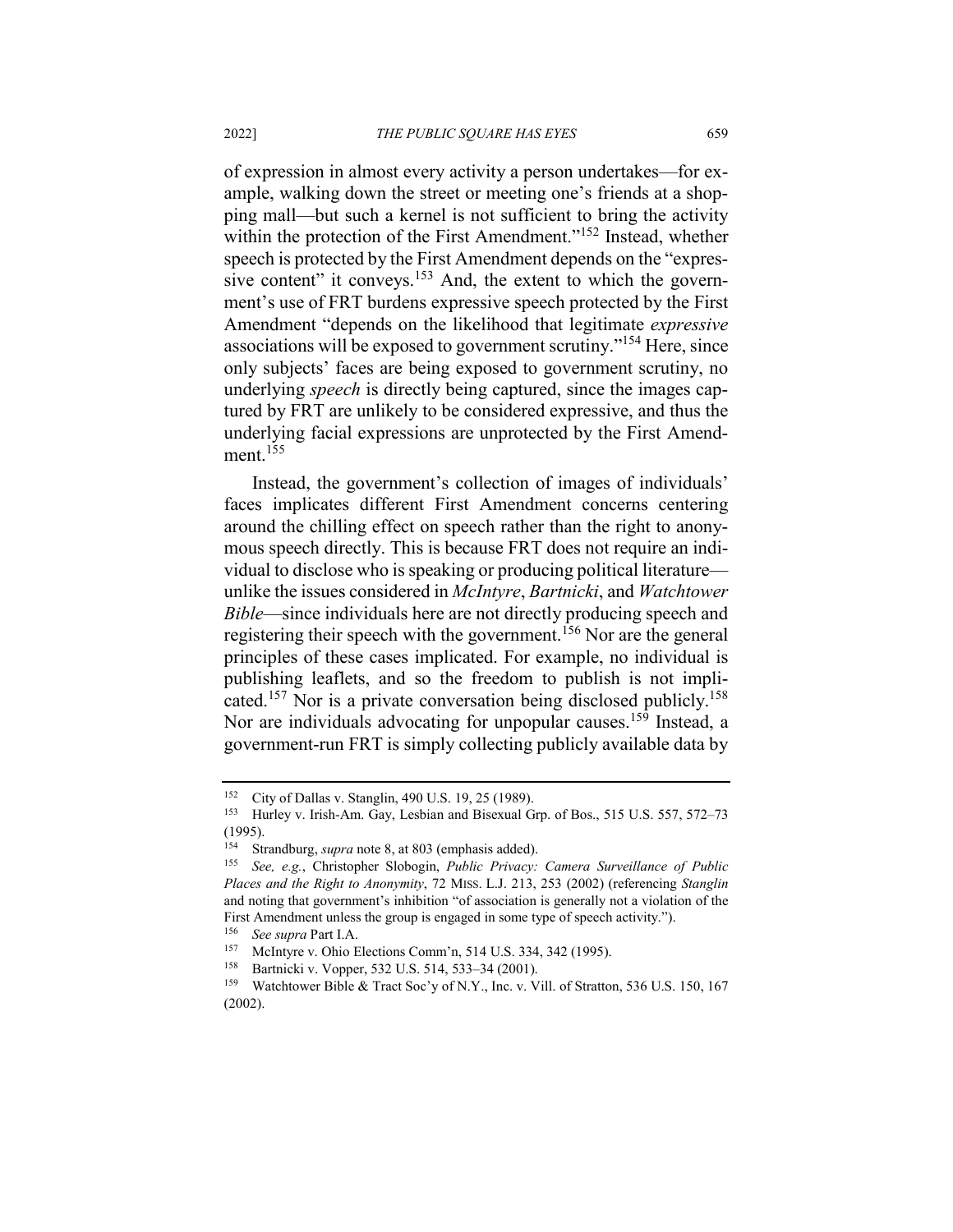collecting images of people in public. Thus, it is unlikely that the right to anonymous speech is implicated, at least through the disclosure approach.

Rather, the government's capture of individuals' faces creates a chilling effect on speech, including anonymous speech made in the public square.<sup>160</sup> Such usage of FRT can distort speech, reinforce behavior, $161$  influence the beliefs of those whose beliefs are undecided, increase anxiety and unease, create cognitive dissonance and self-censorship, and generally weaken minority influence.<sup>162</sup> Despite these commonly-accepted impacts on speech, chilling effect arguments have found little traction in post-9/11 government surveillance cases.<sup>163</sup> Further, the Court generally does not find this argument enticing. For example, in *Law Students Civil Rights Research Council, Inc. v. Wadmond*, petitioners argued that the New York Bar's character and fitness screening process violated the First Amendment by chilling speech.<sup>164</sup> The Court was unconvinced, holding that respondents showed "every willingness to keep their investigations within constitutionally permissible limits."165 Further, the Court emphasized that the chilling effect argument was an inappropriate policy argument for the Court to adjudicate.<sup>166</sup> Similarly, the Court has ignored arguments that overly punitive laws chill speech,<sup>167</sup> and that chilling effects to speech are a strong enough consideration to prohibit state action.<sup>168</sup>

Where the Court has struck down statutes because of chilling effects, the bar for showing that a policy or law chills speech is high. In *Reno v. ACLU*, respondents challenged the Communications Decency Act's ("CDA") provisions that proscribed the "knowing

<sup>160</sup> *See* Kaminski & Witnov, *supra* note 9, at 485–93 (describing the effects of surveillance). Specifically, surveillance *and the threat of surveillance* can cause an individual to conform to a group's behavior or beliefs and can more broadly change a subject's behavior. *Id.* at 492.

<sup>161</sup> *Id.* at 483.

<sup>162</sup> *Id.* at 499–500.

<sup>163</sup> Neil M. Richards, *Intellectual Privacy*, 87 TEX. L. REV. 387, 433 (2008).

 $^{164}$  401 U.S. 154, 156–59 (1971).<br> $^{165}$  *Id* at 167

 $\frac{165}{166}$  *Id.* at 167.

 $\frac{166}{167}$  *Id.* 

Fort Wayne Books, Inc. v. Indiana, 489 U.S. 46, 59 (1989).

<sup>168</sup> Younger v. Harris, 401 U.S. 37, 51 (1971).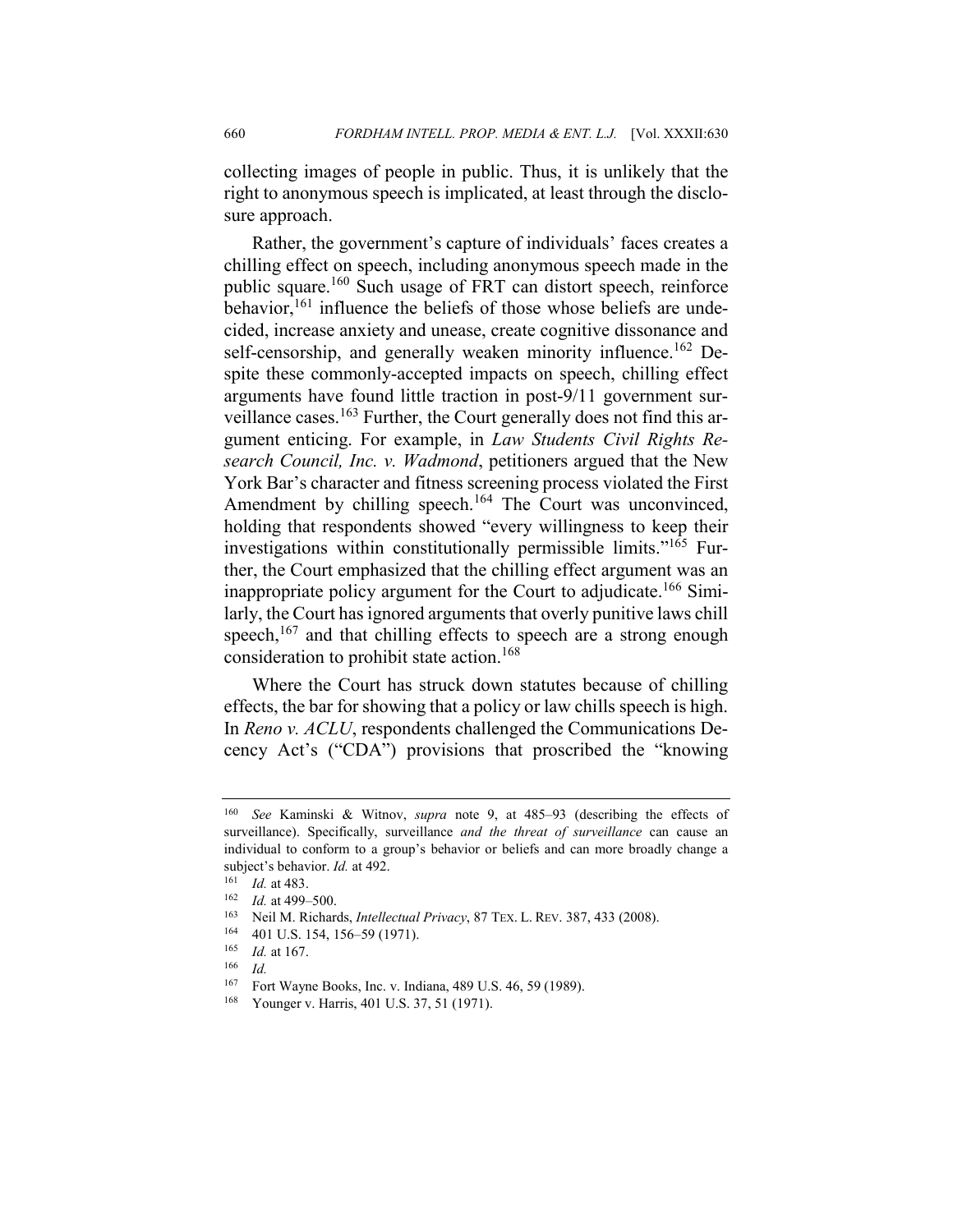transmission of obscene or indecent messages to any recipient under [eighteen] years of age."<sup>169</sup> The Court struck down these provisions, identifying the CDA as a content-based regulation and finding it sufficiently vague as to deter speech, "silenc[ing] some speakers whose messages would be entitled to constitutional protection."<sup>170</sup> Similarly, in *Dombrowski v. Pfister*, the Court struck down parts of Louisiana's Subversive Activities and Communist Control Law because the arrests and prosecutions of the petitioners were proof that the law chilled speech.<sup>171</sup> The Court concluded that "[t]he chilling effect upon the exercise of First Amendment rights may derive from the fact of the prosecution, unaffected by the prospects of its success or failure."<sup>172</sup>

Thus, a case against the government's use of FRT would have to show that any FRT system is statutorily overbroad or leads to arrests and prosecutions of individuals in a manner that chills speech. Showing this will be difficult. Government policies that permit government agencies to use FRT do not directly regulate content and are generally not unconstitutionally vague, because most policies are implemented through administrative decisions rather than through statutes like the CDA.<sup>173</sup> Further, a wide variety of these FRT systems are used to track down and capture individuals who had already committed crimes,<sup>174</sup> which helps provide evidence for successful prosecutions. Unlike in *Dombrowski*, where the statute

<sup>169</sup> 521 U.S. 844, 859 (1997). For a retrospectively entertaining read and the Court's description of the internet and the presence of sexually explicit material on the internet, see *id.* at 849–55.

 $\frac{170}{171}$  *Id.* at 872–74.

 $^{171}$  380 U.S. 479, 487, 498 (1965).<br> $^{172}$  *Id* 

*Id.* 

<sup>173</sup> *See, e.g.*, NGI System of Records Notice, 81 Fed. Reg. 29,284 (May 5, 2016) (documenting the creation of the Next Generation Identification system and detailing, among other things, an "interstate photo system" and "the addition of face recognition technology to permit law enforcement to search photos against the interstate photo system"); 84 Fed. Reg. 54,182 (Oct. 9, 2019) (proposing the use of iris images and fingerprints to the FBI's Next Generation Identification system).

<sup>174</sup> *See, e.g.*, Ryan Lucas, *How a Tip—and Facial Recognition Technology—Helped the FBI Catch a Killer*, NPR (Aug. 21, 2019, 5:01 AM), https://www.npr.org/2019/ 08/21/752484720/how-a-tip-and-facial-recognition-technology-helped-the-fbi-catch-a-

killer [https://perma.cc/C3J9-J7LW] (showing that the FBI compared a photograph provided by a tipster against the FBI's database of facial images to track a most wanted fugitive).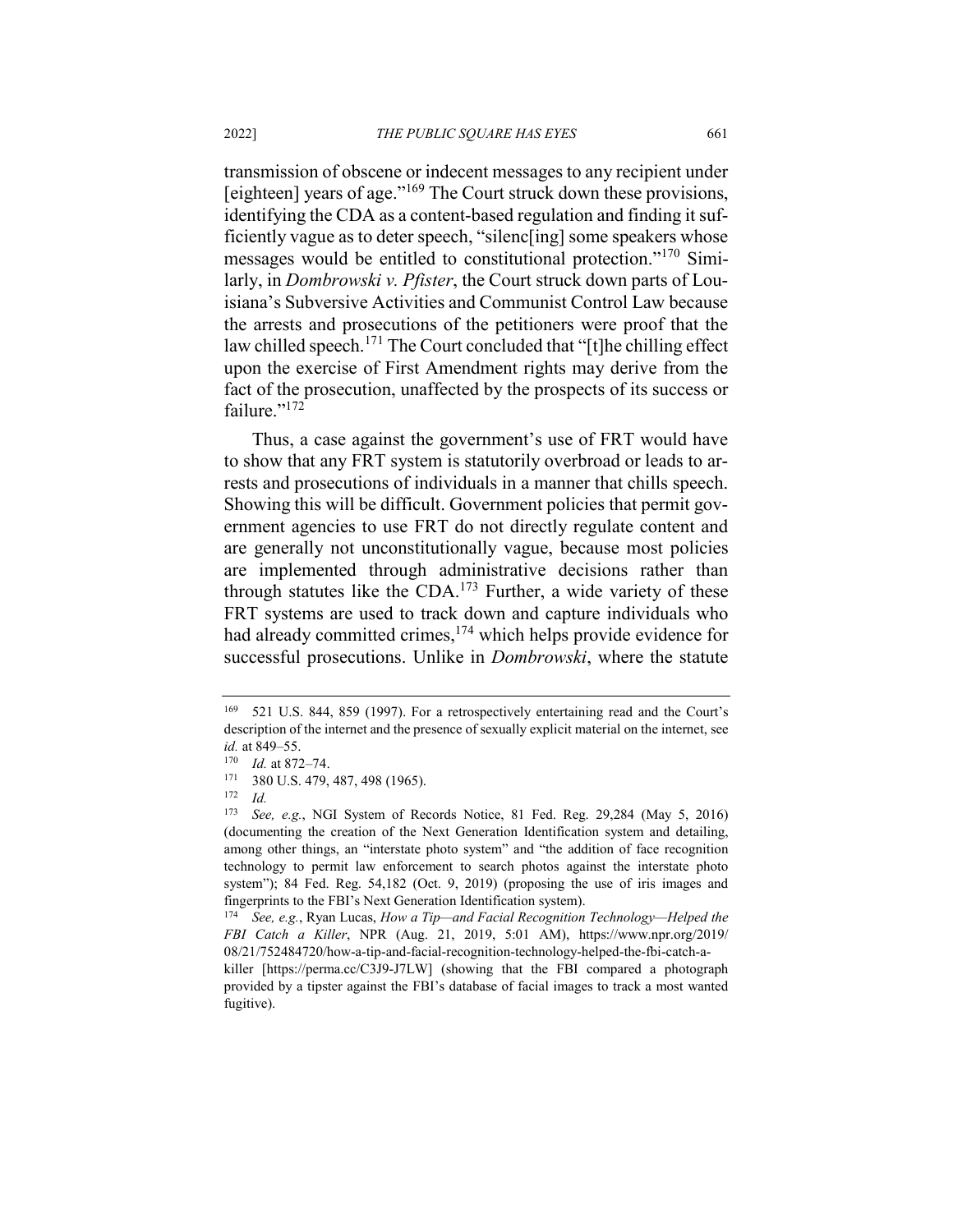threatened to prosecute people because of their speech, FRT systems simply substantiate that someone has *already* committed a crime. In effect, the government's use of FRT systems simply facilitates the government's general crime-control function.<sup>175</sup> Without allegations that the government's use of FRT goes beyond "constitutionally permissible limits," $176$  the use of FRT appears to fit within the confines of justified self-regulated behavior like in *Wadmond*, even if it could be considered overly punitive.

Ultimately, case law and history do not provide a good avenue for challenging the government's use of FRTs under the First Amendment. The problem only intensifies when looking at private actors' use of the technology.

2. Private Actors' Use of Facial Recognition

While an exhaustive discussion of private actors' use of FRT is beyond the scope of this Article, this Article discusses two major issues with respect to private actors. First, private actors' own First Amendment rights indicate that they may be able to use facial recognition systems without significant constraints. Second, private actors who partner with the government may also not be regulatable, allowing the government a means to circumvent the First Amendment.

Private actors use facial recognition for a variety of purposes: preventing theft at retail stores,  $177$  micro-targeting sales to

<sup>&</sup>lt;sup>175</sup> The Court frequently favors crime control, even when it slightly impacts the First Amendment. *See, e.g.*, Paris Adult Theatre I v. Slaton, 413 U.S. 49, 57–63 (1973) (upholding a Georgia court's decision to prevent the screening of two hardcore pornographic films because the state's proper concern with safeguarding crime and other effects of obscene materials was a legitimate interest that satisfied the Court's ambiguous level of scrutiny).

<sup>176</sup> Law Students C.R. Rsch. Council, Inc. v. Wadmond, 401 U.S. 154, 167 (1971).

<sup>177</sup> *See, e.g.*, Leticia Miranda, *Thousands of Stores Will Soon Use Facial Recognition, and They Won't Need Your Consent*, BUZZFEED NEWS (Aug. 17, 2018, 10:28 AM), https:// www.buzzfeednews.com/article/leticiamiranda/retail-companies-are-testing-out-facialrecognition-at [https://perma.cc/G77M-WSBP] (describing the proliferation of facial recognition to prevent shoplifting).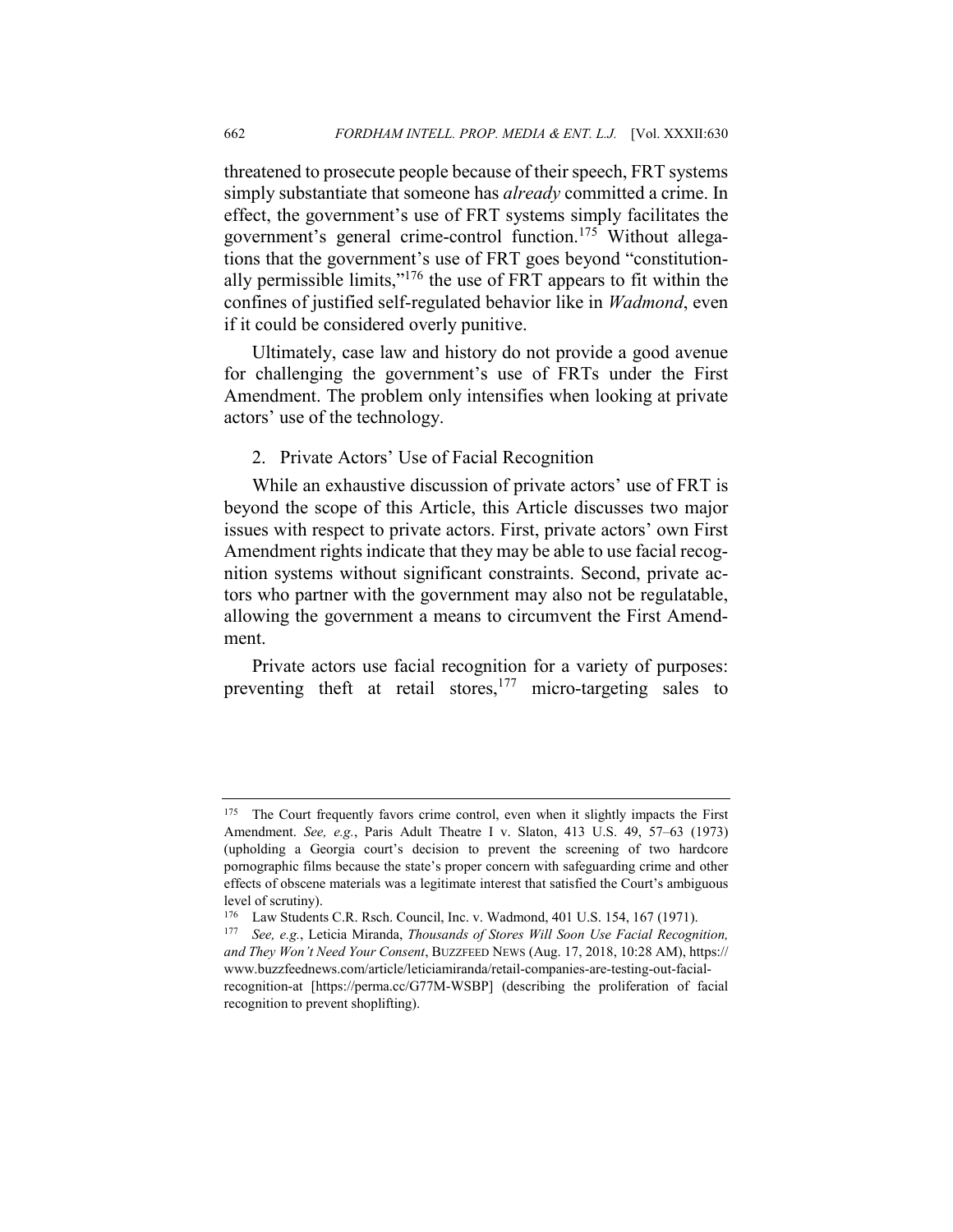customers, $178$  and monitoring employee behavior to improve safety<sup>179</sup> or performance,<sup>180</sup> reduce security threats,<sup>181</sup> or mitigate COVID-19 exposures. <sup>182</sup> How regulatable these technologies are depends on the kinds of databases and underlying systems that exist. For example, if the facial recognition system is a closed environment that simply tracks individuals who enter a LEGO Store<sup>183</sup> and maintains records of those behaving suspiciously, the system does not implicate the First or Fourth Amendments since it operates within the confines of a private environment.<sup>184</sup>

But if the LEGO Store surveillance system matches the faces it tracks to those in an external database, the source of the data in the external database has relevant implications. For example, if the external database's data originates from social media or data profiles, the origins of the data may implicate contract law and regulatory scrutiny if user agreements *from the source of the data* (i.e., the

<sup>178</sup> *See, e.g.*, Daniel Thomas, *The Cameras That Know if You're Happy—Or a Threat*, BBC (July 17, 2018), https://www.bbc.com/news/business-44799239 [https://perma.cc/ 2GX8-JC2R] ("A supermarket might use it in the aisles, not to identify people, but to analyse [sic] who came in in terms of age and gender as well as their basic mood. It can help with targeted marketing and product placement.").

<sup>179</sup> Sara Castellanos, *Chevron CIO Says Technology Triggers Faster Human Decisions*, WALL ST. J. (Jan. 29, 2019), https://www.wsj.com/articles/chevron-cio-says-technologytriggers-faster-human-decisions-11548808058 [https://perma.cc/J9QE-ZAS3].

<sup>180</sup> *See, e.g.*, Drew Harwell, *Managers Turn to Surveillance Software, Always-on Webcams to Ensure Employees Are (Really) Working from Home*, WASH. POST (Apr. 30, 2020), https://www.washingtonpost.com/technology/2020/04/30/work-from-homesurveillance/ [https://perma.cc/A3W6-3UT5] (discussing the use of webcams and a potential facial recognition feature).

<sup>181</sup> *See, e.g.*, Mike Rogoway, *Intel Starts Using Facial Recognition Technology to ID Workers, Visitors*, OREGONIAN, https://www.oregonlive.com/silicon-forest/2020/03/intelstarts-using-facial-recognition-technology-to-scan-workers-visitors.html

<sup>[</sup>https://perma.cc/HS8P-9YVB] (Mar. 11, 2020, 6:16 AM) ("Computers analyze those [facial] images to identify these people, part of a broad program Intel says will help identify 'high risk individuals' who might pose a threat to the chipmaker or its workers.").

<sup>182</sup> *See, e.g.*, Natasha Singer, *Employers Rush to Adopt Virus Screening. The Tools May Not Help Much*, N.Y. TIMES (May 14, 2020), https://www.nytimes.com/2020/ 05/11/technology/coronavirus-worker-testing-privacy.html [https://perma.cc/DAN2- F66X] (describing the use of a fever-detection and facial recognition camera service known as PopID to identify workers and gauge their temperature).

<sup>&</sup>lt;sup>183</sup> In the Author's opinion, one of the best store franchises offered in the United States. <sup>184</sup> *But see* Slobogin, *supra* note 155, at 256 (noting that where employers use photography and surveillance to track employees who have been involved in strikes, the Court has been willing to find a chilling effect on speech, at least in the labor context).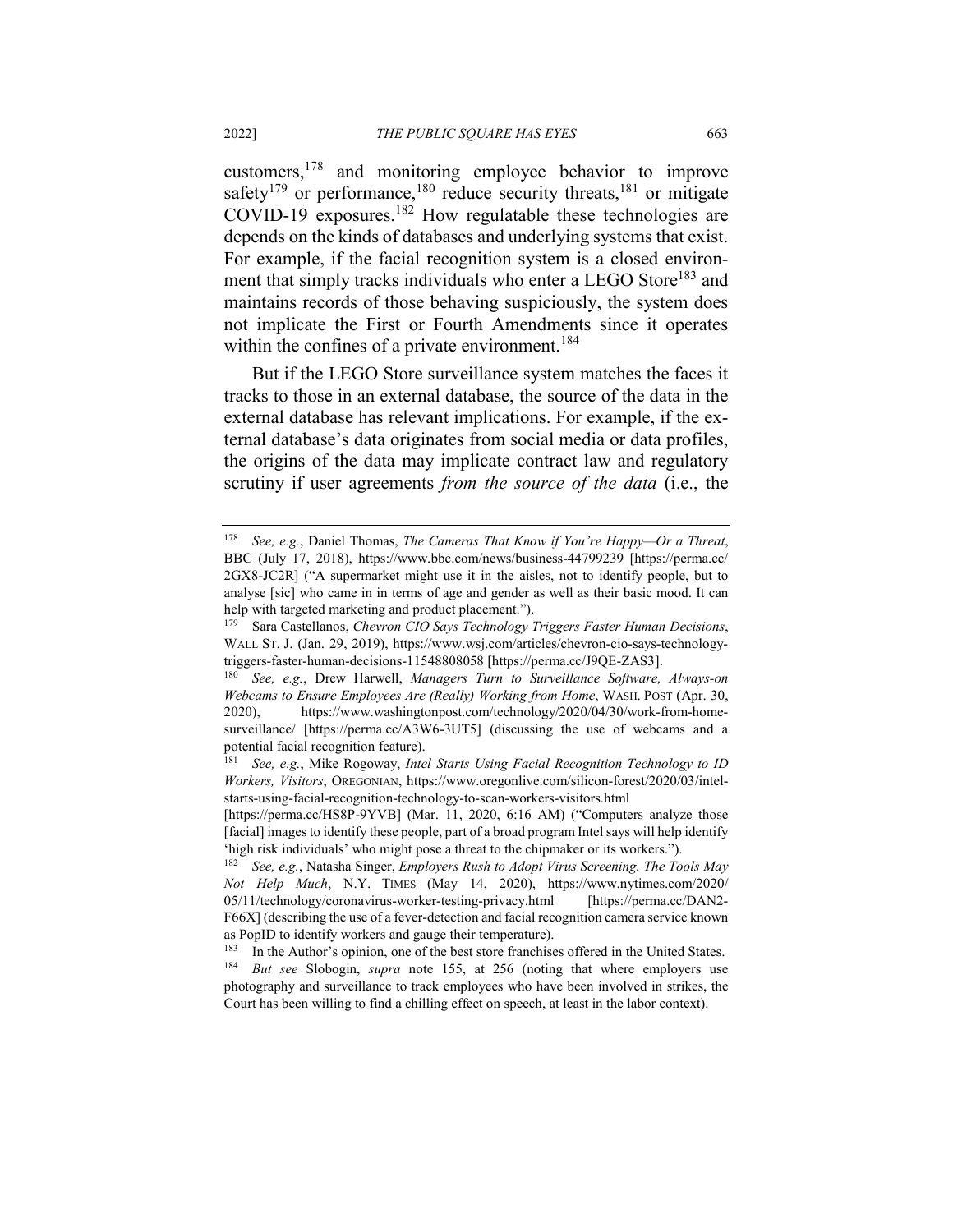origin social media website) were abused. For example, Facebook's nonconsensual disclosure of users' phone numbers to third parties led to the FTC imposing a fine and mandatory privacy regime on the company.<sup>185</sup> However, where a middleman creates the database by scraping data from the internet, the middleman company's First Amendment rights may permit it to collect the data. This is the argument Clearview AI has put forth in pending litigation, though the matter is far from finished.<sup>186</sup> Notably, what is missing from the discussion is the right to anonymous speech, since no actor—the LEGO store, middlemen like Clearview AI, or social media companies—is chilling anonymous speech as was intended in the Court's relevant case law dealing with public speech and disclosure of a speaker's identity to the government.<sup>187</sup>

Of course, the mechanics of this system might implicate the First Amendment—if the Court deems social media platforms and the internet as public forums. The state of this issue is currently in flux, both because technology moves rapidly<sup>188</sup> and because the Court is reluctant to make broad decisions in the internet context.189 And where the Court has spoken, the waters are muddy. For example, in *Packingham v. North Carolina*, the Court struck down a statute preventing sex offenders from using social media websites.<sup>190</sup> The Court noted that social media was a principle source "for knowing current events, checking ads for employment, speaking and listening in *the modern public square*, and otherwise exploring the vast

<sup>&</sup>lt;sup>185</sup> In the Matter of Facebook, Inc., C-4365, 2020 FTC LEXIS 80 (F.T.C. Apr. 27, 2020), https://www.ftc.gov/system/files/documents/cases/c4365facebookmodifyingorder.pdf [https://perma.cc/B9TL-2BZF].

<sup>186</sup> Defendant's Motion to Dismiss, ACLU v. Clearview AI, Inc., No. 2020 CH 04353 (Ill. Cir. Ct. 2021), https://www.aclu.org/sites/default/files/field\_document/2020.10.07\_ memo\_of\_law\_iso\_mtd.pdf [https://perma.cc/5MYN-SBC2].

<sup>187</sup> *See supra* Part I.A.

<sup>188</sup> As Mark Zuckerberg may have said, technology clearly breaks things (like our democracy). *See, e.g.*, Hemant Taneja, *The Era of "Move Fast and Break Things" Is Over*, HARVARD BUS. REV. (Jan. 22, 2019), https://hbr.org/2019/01/the-era-of-move-fast-andbreak-things-is-over [https://perma.cc/UX72-25J9]; Randall Munroe, *Move Fast and Break Things*, XKCD, https://xkcd.com/1428/ [https://perma.cc/UJA5-76XE].

<sup>189</sup> *See, e.g.*, Carpenter v. United States, 138 S. Ct. 2206, 2218 (2018) (where the Court cabins its decision about requiring warrants for cell site location information ("CSLI") only to CSLI, rather than renovating all third party doctrine).

<sup>190</sup> 137 S. Ct. 1730, 1737 (2017).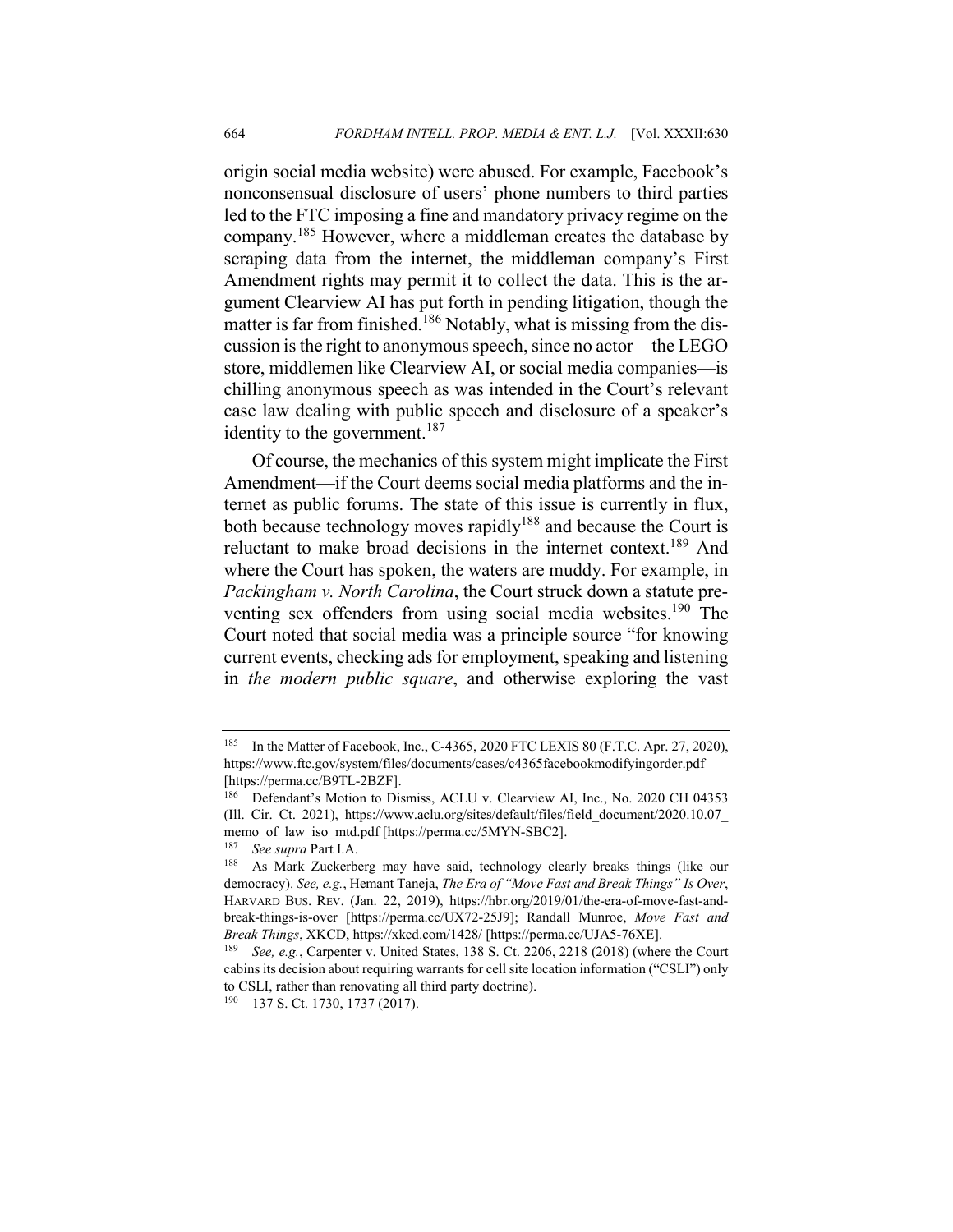realms of human thought and knowledge."<sup>191</sup> But this slight statement does not indicate whether public forum doctrine applies to all social media or whether the public square was being used metaphorically. Some indication can be found in *Knight First Amendment Institute at Columbia University v. Trump*, where the Second Circuit deemed a government official's Twitter account a public forum.<sup>192</sup> While the case was vacated as moot, Justice Thomas advocated for social media platforms to be considered public forums based on the power held by these companies.193 All this is to say that if social media sites are considered public forums, then the discussion and First Amendment implications surrounding data scraping and anonymous speech might differ. But this is not currently the case.

A final issue is that private actors share information and technology with the government. Those whose speech is chilled by the government's acquisition of such data are at a disadvantage. The government already acquires data from private companies, especially regarding border issues.194 There are two issues that apply, likely rooted in the Fourth Amendment. First, the Stored Communications Act likely prevents the digital platforms where data originates (e.g., Facebook, Google, Twitter) from sharing the data directly with the government without a subpoena or warrant.<sup>195</sup> But a middleman, such as Clearview AI, is not prohibited from doing so.<sup>196</sup> Such middlemen are allowed to scrape publicly available data from Facebook and Google and share it with the government, as

<sup>191</sup> *Id.*

<sup>192</sup> 928 F.3d 226, 237 (2d Cir. 2019), *vacated as moot*, Biden v. Knight First Amend. Inst., 141 S. Ct. 1220 (2021).

<sup>193</sup> *Biden*, 141 S. Ct. at 1227 (Thomas, J., concurring).

<sup>194</sup> *See, e.g.*, Bryan Tau & Michelle Hackman, *Federal Agencies Use Cellphone Location Data for Immigration Enforcement*, WALL ST. J. (Feb. 7, 2020, 7:30 AM), https://www.wsj.com/articles/federal-agencies-use-cellphone-location-data-for-

immigration-enforcement-11581078600 [https://perma.cc/8P53-JQ4R] (reporting that ICE bought millions of dollars of licenses to access location data for immigration enforcement purposes); Foreign Intelligence Surveillance Act § 702, 50 U.S.C. § 1881(a) (exemplifying the U.S. government's ability to access foreign consumer data).

 $195$  18 U.S.C. § 2702(a).

<sup>196</sup> *Id*. (the statute only applies to "a person or entity *providing* an electronic communication service . . . .") (emphasis added).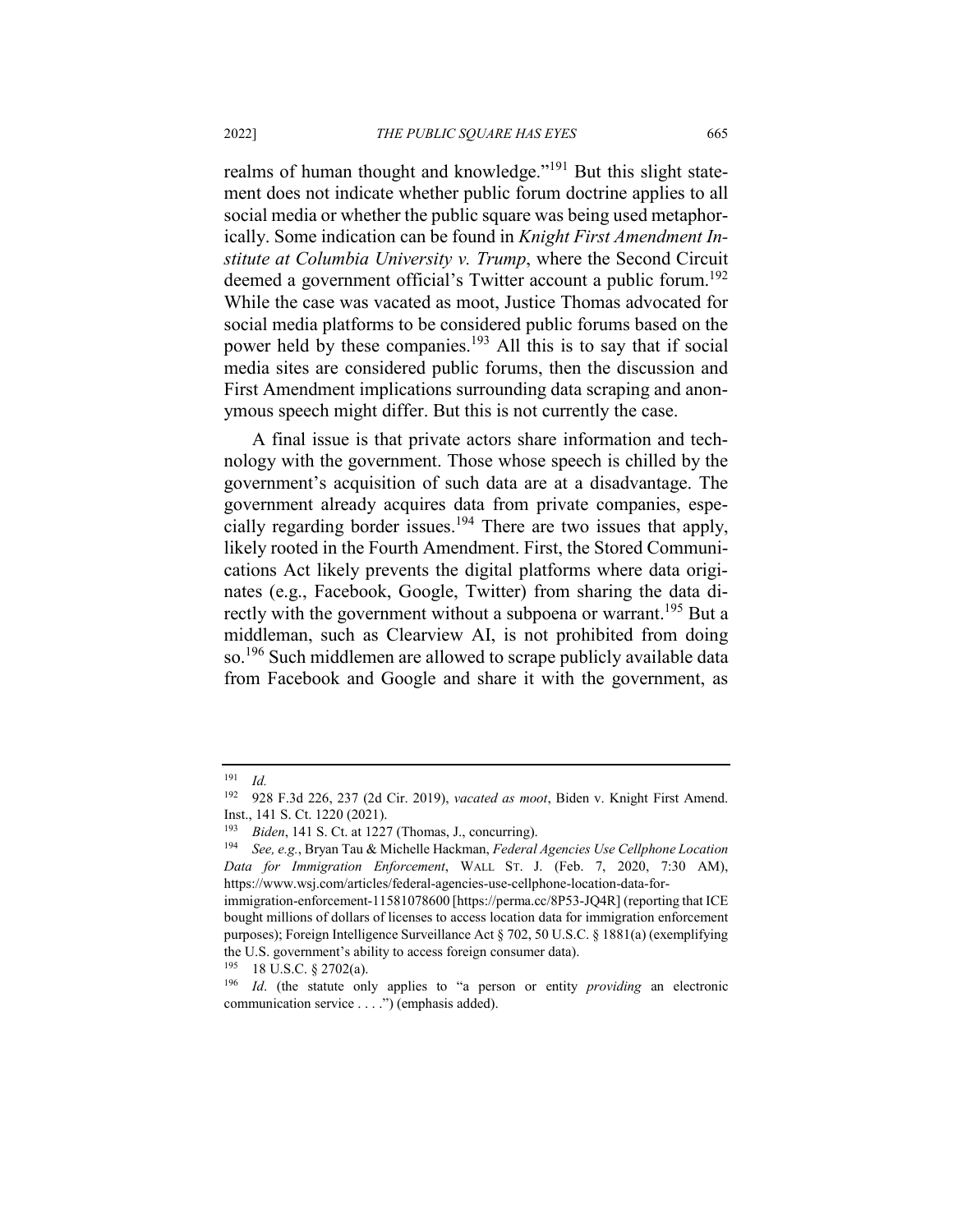Clearview AI currently does.<sup>197</sup> Barring collusion between the government and private officials to censor speech, $198$  there are few limitations on selling and sharing data with the government. Second, there are Fourth Amendment considerations, outlined in Part II.C.

Despite these (minimal) limitations, if history is any indicator, the government seems to get its way, especially when issues of national security and crime are implicated. The Prism Program which collected information based on government demands to private companies<sup>199</sup>—has survived a variety of court challenges since its inception.200 Similarly, the NSA's bulk telephone metadata collection program stood for more than ten years before the Second Circuit declared it unconstitutional.<sup>201</sup> On a positive note, it is possible, through the collection/dissemination doctrine discussed above, that the compilation of this data through various sources might dissipate the anonymity that individual pieces of data might have, which would then create a cognizable claim under reasoning from *Reporters Committee*. <sup>202</sup> Even so, the right to anonymity in *Reporters Committee* was based on a statutory right, which is a

<sup>197</sup> *See, e.g.*, Gilad Edelman, *Can the Government Buy Its Way Around the Fourth Amendment?*, WIRED (Feb. 11, 2020), https://www.wired.com/story/can-government-buyway-around-fourth-amendment/ [https://perma.cc/5KL9-DCNE] (noting that the Stored Communications Act "probably doesn't apply to a broker . . . that doesn't deal with consumers directly").

<sup>198</sup> Bantam Books, Inc. v. Sullivan, 372 U.S. 58, 72 (1963) (holding that a "scheme of state censorship effectuated by extralegal sanctions" in cooperation with a private party is unconstitutional).

<sup>199</sup> Barton Gellman & Askan Soltani, *NSA Infiltrates Links to Yahoo, Google Data Centers Worldwide, Snowden Documents Say*, WASH. POST (Oct. 30, 2013), http://www.washingtonpost.com/world/national-security/nsa-infiltrates-links-to-yahoogoogle-data-centers-worldwide-snowden-documents-say/2013/10/30/e51d661e-4166-

<sup>11</sup>e3-8b74-d89d714ca4dd\_story.html [https://perma.cc/Y59N-RV2U] (describing private companies who were subject to this data sharing requirement).

<sup>200</sup> *See, e.g.*, Schuchardt v. Trump, No. 14-705, 2019 U.S. Dist. LEXIS 17174 (W.D. Pa. Feb. 4, 2019), *aff'd*, Schuchardt v. President of U.S., 802 F. App'x 69 (3d Cir. 2020) (dismissing a claim that plaintiff was affected by the Prism program because the plaintiff did not show that his information was collected through the program); *see also* Wikimedia Found. v. Nat'l Sec. Agency, 335 F. Supp. 3d 772, 790 (D. Md. 2018) (dismissing plaintiff's motions for discovery regarding data collected by the Prism program due to procedural constraints and the state secrets doctrine).

<sup>&</sup>lt;sup>201</sup> ACLU v. Clapper, 785 F.3d 787, 824 (2d Cir. 2015).<br><sup>202</sup> See generally U.S. Den't, of Just, v. Reps. Comm. for

See generally U.S. Dep't. of Just. v. Reps. Comm. for Free Press, 489 U.S. 749 (1989); *see also supra* note 87 and accompanying discussion.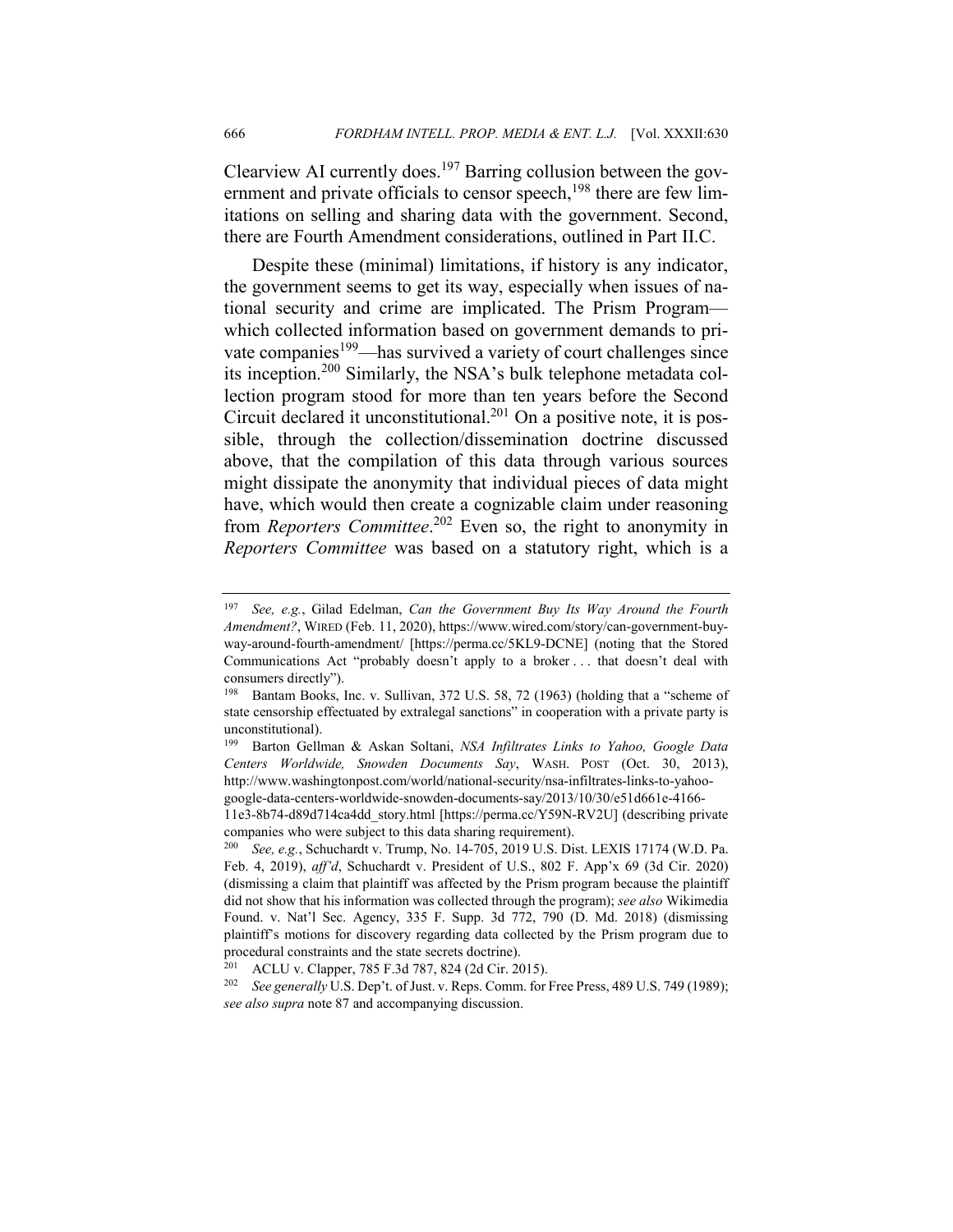complicated route to ensure the protection of anonymous speech given the lack of any current statutes regulating FRT or creating a right to anonymous speech.

Ultimately, from the perspective of current case law, not much prevents private companies from scraping data and implementing their own FRT systems. Recent history indicates that where the government buys this data, or collates it by pressuring companies, there may be few means of recourse in preserving the right to anonymous speech.

### *C. Fourth Amendment Implications and Inferences*

FRT may also implicate the Fourth Amendment, whose penumbra might, in turn, impact the First Amendment right to anonymous speech. This Section is an abridged discussion of relevant Fourth Amendment principles implicated by FRT, and how they might invoke First Amendment principles.

Generally, FRT in the public sphere does not violate the Fourth Amendment because "[w]hat a person knowingly exposes to the public . . . is not [subject to] Fourth Amendment protection."<sup>203</sup> This applies regardless of the type of technology employed to conduct such surveillance.<sup>204</sup> However, the granularity with which data provides information about a subject may limit what the government can collect without a warrant. In *Carpenter*, the Court explicitly noted the unique nature of cell site location information ("CSLI") data, stating that the granularity of such data gave the government "perfect surveillance" abilities rather than general ones.<sup>205</sup> CSLI data could also enable the government to create a profile about an individual's whereabouts retrospectively and continuously, without limitation.<sup>206</sup> This shows the Court's concern about technologies

<sup>203</sup> Katz v. United States, 389 U.S. 347, 351 (1967). For a practical example, see Byron Tau, *License-Plate Scans Aid Crime-Solving but Spur Little Privacy Debate*, WALL ST. J. (Mar. 10, 2021, 12:23 PM), https://www.wsj.com/articles/license-plate-scans-aid-crimesolving-but-spur-little-privacy-debate-11615384816 [https://perma.cc/WHU9-XZF7] (discussing the widespread use of license plate scanners to track insurrectionists after January 6th, in addition to other crime-fighting purposes).

<sup>204</sup> United States v. Knotts, 460 U.S. 276, 281–82 (1983) (applying *Katz* to an electronic device used to track an individual for more than 100 miles).

<sup>205</sup> Carpenter v. United States, 138 S. Ct. 2206, 2218 (2018).

<sup>206</sup> *Id.*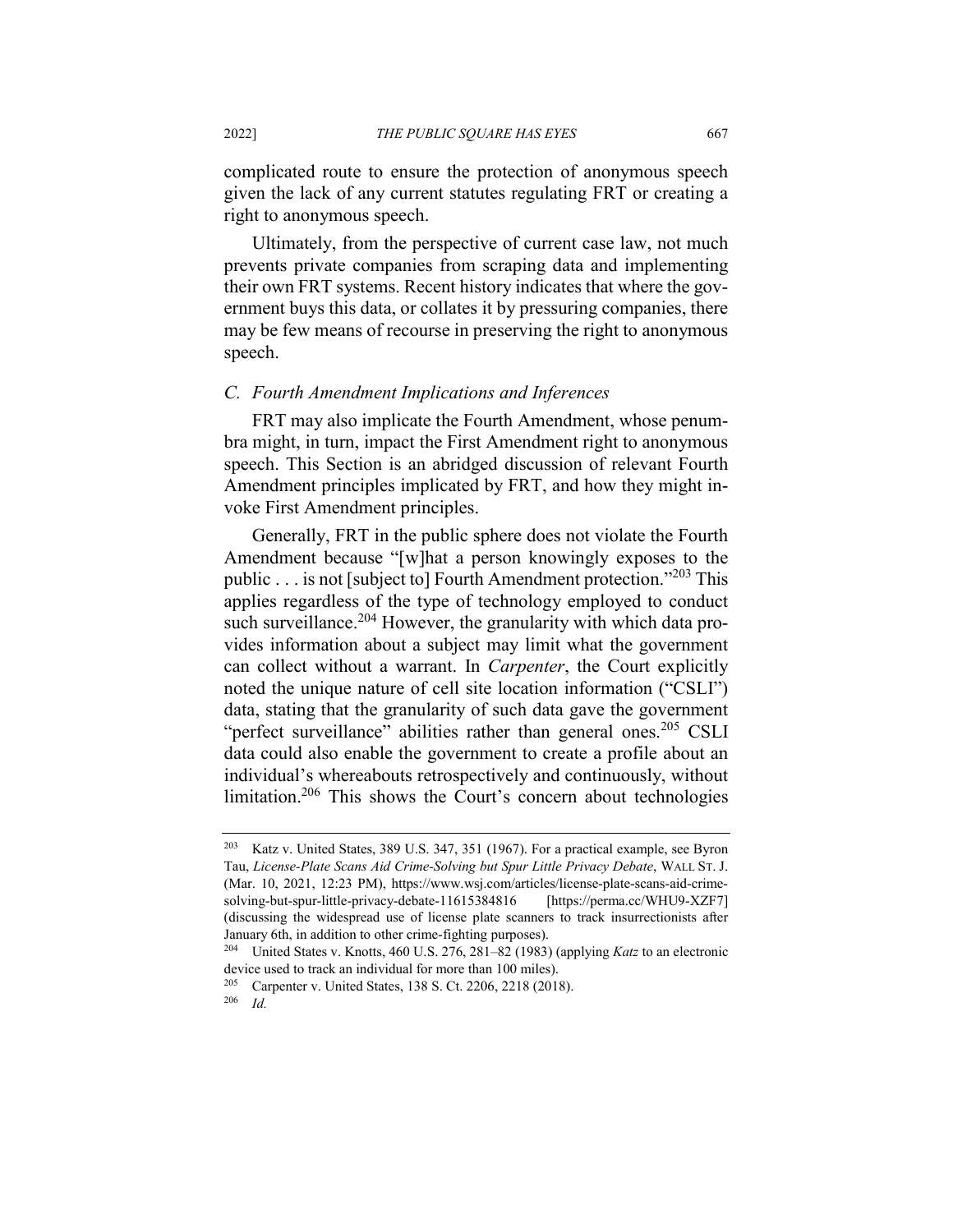that allow the government to create such warrantless profiles of individuals' whereabouts with a high level of precision and accuracy, precisely like FRT.

Despite the professed protection for such revealing data, the government could circumvent the warrant requirement from *Carpenter* by simply buying data (rather than subpoenaing it, as in *Carpenter*) from a third-party that collected the data.<sup>207</sup> And there are limited protections for data given to third parties, as the Court noted in *Smith v. Maryland*. <sup>208</sup> There, the Court found that the government's use of a pen register $^{209}$  to collect the phone numbers dialed by petitioner did not violate the Fourth Amendment, because the dialed numbers were being transmitted to a third party, and so the petitioner did not have a reasonable expectation of privacy in this noncontent data<sup>210</sup>

Three inferences can be drawn from the Fourth Amendment's public exposure doctrine, *Carpenter*, and third party doctrine. First, preserving autonomy—which is central to the Fourth Amendment might depend on being identified in a large mass of people, rather than remaining totally anonymous in public.<sup>211</sup> Taking a cue from this Fourth Amendment doctrine, this leads to possible solutions in preserving the First Amendment right to anonymous speech, which might have to focus on ensuring some threshold level of fungibility among other members of the public rather than total anonymity. Second, where personal data is transferred to third parties from whom the government subsequently accesses that data, it may not be protected under the third party doctrine.<sup>212</sup> Finally, despite tomes of doctrine, with *Carpenter*, the Court has shown that it is open to changing direction when dealing with technological advancements

<sup>207</sup> *See* Edelman, *supra* note 197.

<sup>208</sup> 442 U.S. 735, 745 (1979).

<sup>209</sup> *Id*. at 748 (Marshall, J., dissenting). In the olden days when phones had cords and buttons, a pen register was used to collect the numbers that were dialed on a phone. *Id.* at 736 n.1. We would probably call this "metadata" collection now.

<sup>210</sup> *Id.* at 745.

<sup>211</sup> *See* Lloyd L. Weinreb, *Generalities of the Fourth Amendment*, 42 UNIV. CHI. L. REV. 47, 81–82 (1974).

<sup>212</sup> *Smith*, 442 U.S. at 744.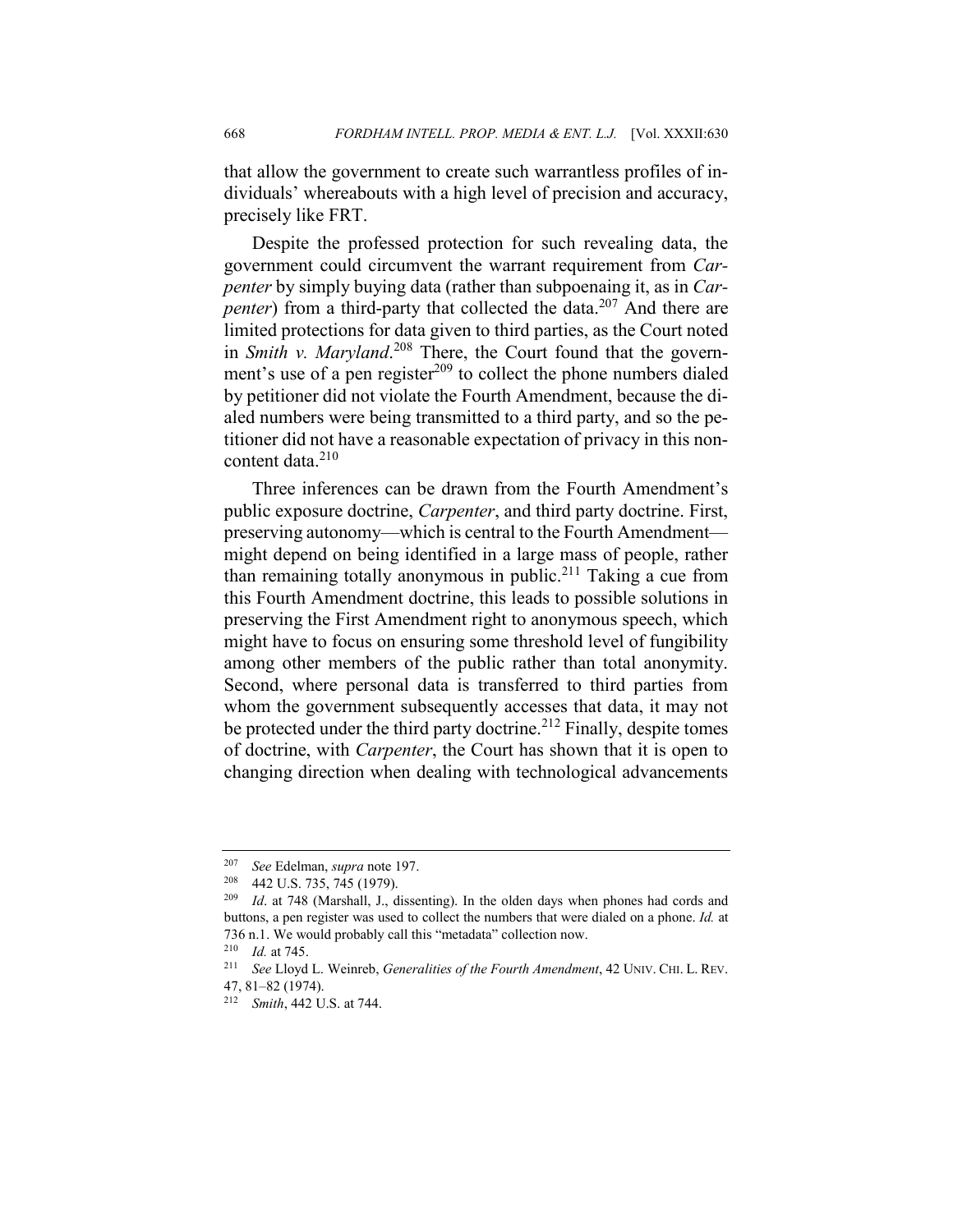that are qualitatively and quantitatively different from analogous historical technologies.

One final observation is that the penumbras of the First and Fourth Amendments may together create a cause of action for finding that FRT violates privacy rights. The penumbra theory intersects with the right to anonymity, especially in terms of freedom of thought, belief, and personhood.<sup>213</sup> However, an exploration of the penumbra theory is beyond the scope of this Article.

## III. CHALLENGES TO LITIGATING AGAINST FRT UNDER THE RIGHT TO ANONYMOUS SPEECH

Despite the challenges presented by extant case law and barriers of the First and Fourth Amendments, potential plaintiffs may still want to challenge the government's use of FRT through litigation under the right to anonymous speech. Such litigation would face an uphill battle on three fronts: (1) finding plaintiffs who could meet standing requirements; (2) overcoming national security issues; and (3) defeating the right of private third parties to collect and receive information.

#### *A. Issues of Standing*

A party must be "entitled to have the court decide the merits of the dispute or of particular issues" for it to have standing before a court.<sup>214</sup> Here, there are three main issues with attaining standing. First, the Court's bar for the kind of injury that constitutes a particularized and legally-cognizable harm has narrowed in recent years; combined with *Twombly* and *Iqbal*, the threshold is difficult to overcome. Second, regardless of whether a party can articulate a concrete harm, finding the right plaintiff is difficult. And even if these

<sup>213</sup> *See* Slobogin, *supra* note 155, at 258–67 (discussing the penumbra theory and additional implications to freedom of movement and repose, posed by surveillance cameras). For an extended discussion about the right to privacy under the Fourth Amendment and how that intersects with the right to anonymity (as opposed to the specific right to anonymous speech), see Jeffrey M. Skopek, *Reasonable Expectations of Anonymity*, 101 VA. L. REV. 691, 715–20, 725–31 (2015).

<sup>214</sup> Warth v. Seldin, 422 U.S. 490, 498 (1975). For a broader discussion about standing requirements, see generally ERWIN CHEMERINSKY, CONSTITUTIONAL LAW: PRINCIPLES AND POLICIES, ch. 2, § 2.5 (2019).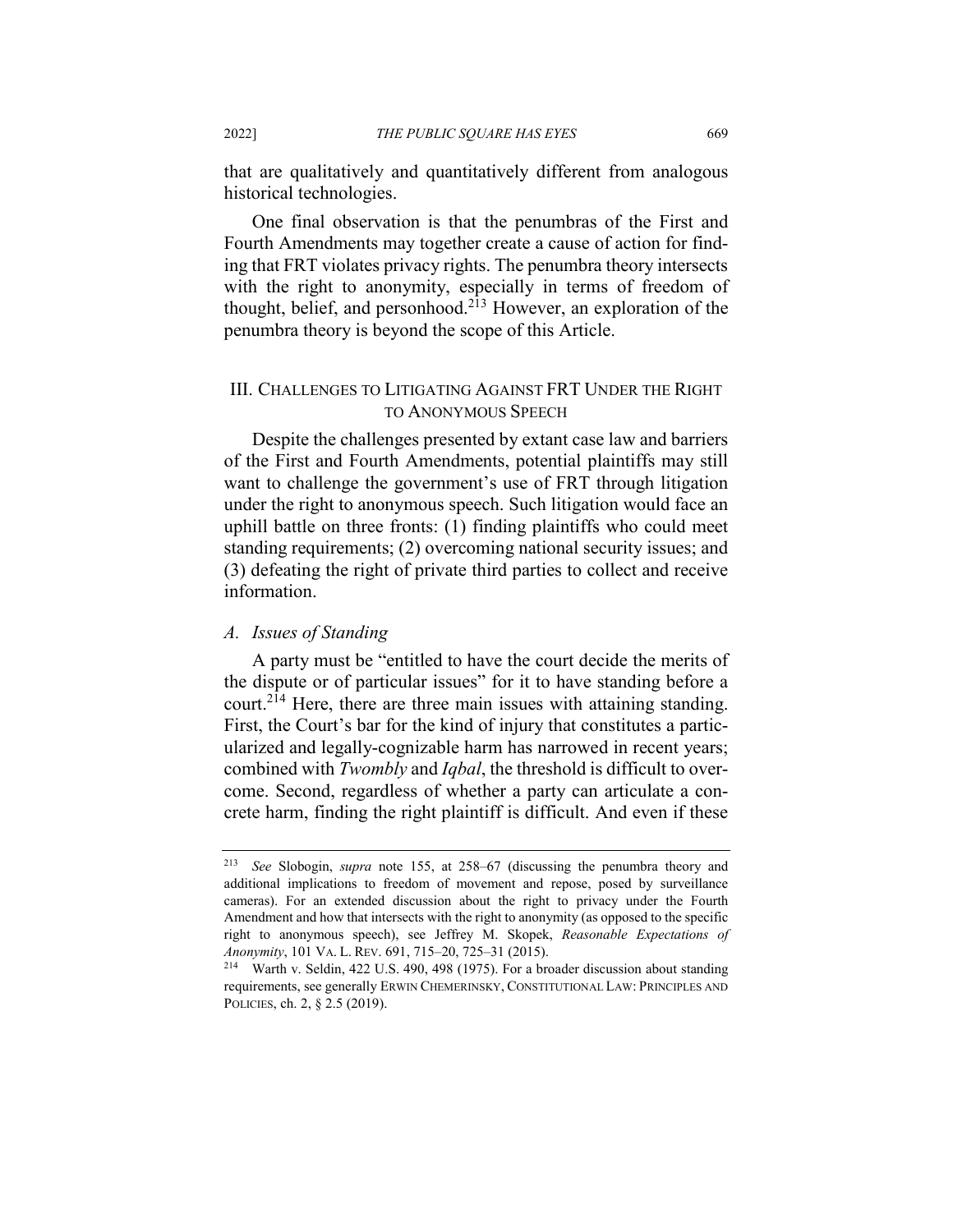two hurdles are overcome, understanding whether collected information was used for infringing purposes presents additional difficulties. Taken together, these issues mean that even though the right to anonymous speech exists in theory, it may be less applicable in practice as applied to FRT.

Standing for chilling effects and anonymous speech is difficult to attain. For example, in *Laird v. Tatum*, respondents challenged the U.S. Army's surveillance of civilians, alleging that it caused a chilling effect on citizens' First Amendment rights.<sup>215</sup> The Army's surveillance program was intended to "quell insurrection and other domestic violence," and collected "information about public activities that were thought to have at least some potential for civil disorder."<sup>216</sup> Rejecting the argument on standing grounds, the Court said that respondents did not show that they "sustained, or [were] immediately in danger of sustaining, a direct injury as the result" of the government's program,<sup>217</sup> and instead were inadequate "[a]llegations of a subjective chill."<sup>218</sup> The Court then went further in *Clapper v. Amnesty International*. <sup>219</sup> It rejected respondent's claim that the fear of surveillance under Section 702 of the Foreign Intelligence Surveillance Act caused respondents to take "costly and burdensome measures to protect the confidentiality of their communications."220 The Court said that subjective chill through the existence of a surveillance program is not an adequate substitute for specific subjective harm or threat of future harm.<sup>221</sup> Instead, the injury must be "concrete, particularized, and actual or imminent, fairly traceable to the challenged action; and redressable by a favorable ruling" and "'certainly impending . . . allegations of possible future injury' are not sufficient."<sup>222</sup>

<sup>215</sup> 408 U.S. 1, 3 (1972).

<sup>216</sup> *Id.* at 4–6.

<sup>217</sup> *Id.* at 13.

<sup>218</sup> *Id.* at 13–14. *But see* Slobogin, *supra* note 155, at 253–55 (noting limitations of the applicability of *Laird*).

 $\frac{219}{220}$  568 U.S. 398 (2013).

 $\frac{220}{221}$  *Id.* at 415.

Id. at 415–18.

<sup>222</sup> *Id*. at 409.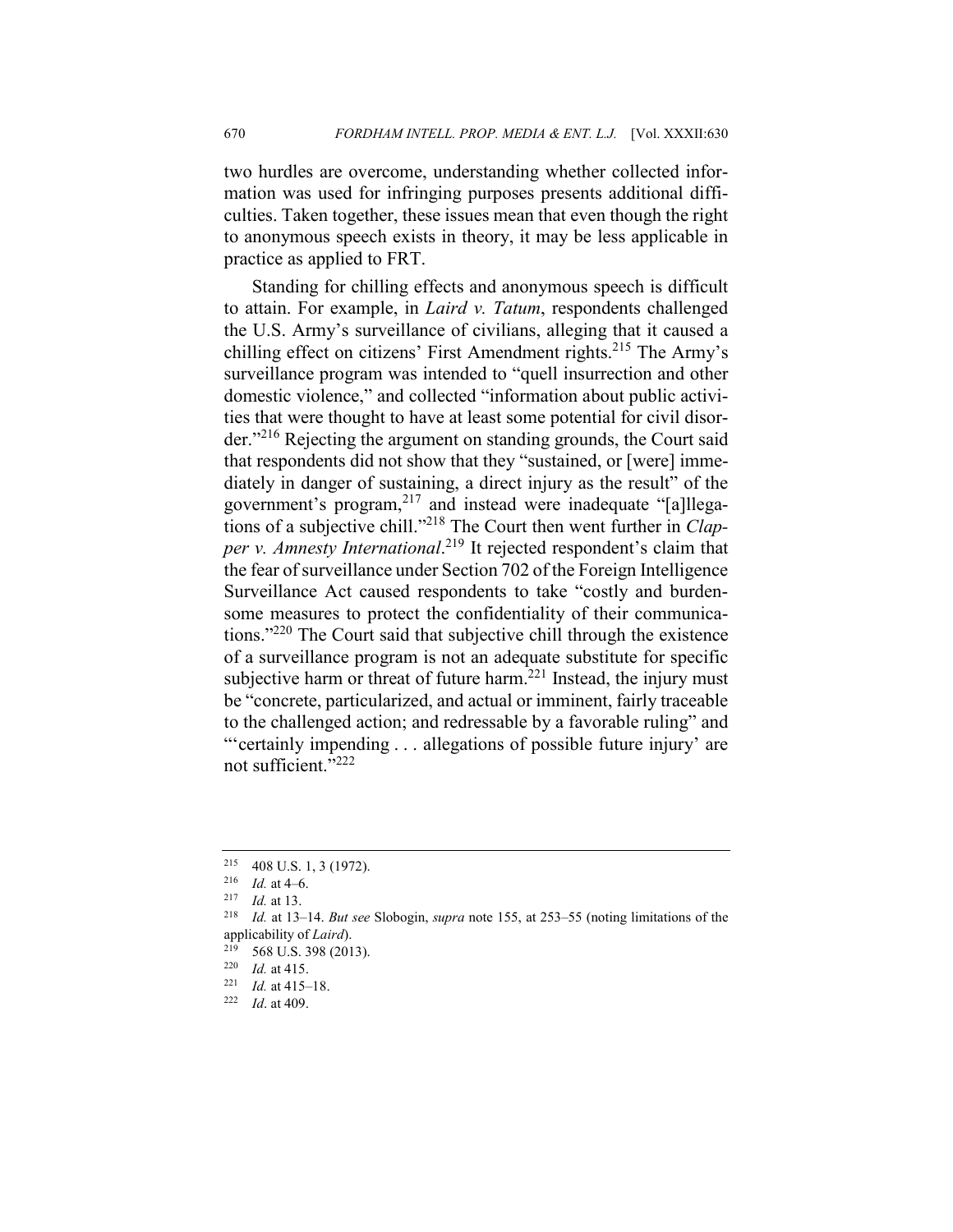This requirement for specificity and current injury is further complicated because it is incredibly difficult to find plaintiffs who have directly and concretely had their First Amendment rights to anonymous speech affected by FRT. With respect to infringements on the right to anonymous speech, plaintiffs must allege the system or ordinance has been applied to them.223 This is particularly difficult with law enforcement and government agencies, who are not transparent when it comes to detailing what techniques or mechanisms were used in apprehending a suspect.<sup>224</sup> Simply showing that the government had a FRT system near a plaintiff's location is likely insufficient to make a pleading that satisfies the specificity requirements of *Twombly* and *Iqbal*. <sup>225</sup> And after making this showing, a plaintiff must also clearly show that the FRT not only destroyed their anonymity, but burdened their ability to speak or express themselves.<sup>226</sup>

On the other hand, potential plaintiffs could bring a chilling effects claim, which is likely less specific than traditional anonymous speech cases addressed in Part I.A. Unfortunately, it is even more difficult to bring these cases. The Court has stated that "'[c]hilling effect' allegations [are] insufficient to establish a case or controversy" unless the allegations are "much more specific."<sup>227</sup> Further, injunctive relief in these cases can be hard to come by without specific allegations of ongoing or imminent harm.<sup>228</sup> This is especially true with respect to state laws, which are a significant avenue for FRT implementation since most law enforcement agencies are local or state affiliated.<sup>229</sup> And as the Court ruled in *Clapper*, what

<sup>223</sup> Ellis v. Dyson, 421 U.S. 426, 448–49 (1975).

See, e.g., Ashcroft v. Iqbal, 556 U.S. 662, 667 (2009) (discussing the FBI's investigation to identify potential terrorists after 9/11, but not detailing the specific means of investigation).

 $225$  For an account of the FBI's lack of transparency when it comes to the use of FRT, see Kade Crockford, *The FBI Is Tracking Our Faces in Secret. We're Suing.*, ACLU (Oct. 31, 2019), https://www.aclu.org/news/privacy-technology/the-fbi-is-tracking-our-faces-insecret-were-suing/ [https://perma.cc/XNQ9-2N62].

<sup>226</sup> *See supra* Part I.A.

<sup>227</sup> Socialist Workers Party v. Att'y Gen., 419 U.S. 1314, 1316, 1318–20 (1974).

<sup>&</sup>lt;sup>228</sup> Clapper v. Amnesty Int'l, 568 U.S. 398, 409 (2013).<br><sup>229</sup> See Younger v. Harris. 401 U.S. 37, 51–52 (1971)

See Younger v. Harris, 401 U.S. 37, 51–52 (1971) ("Just as the incidental 'chilling effect' of such statutes does not automatically render them unconstitutional, so the chilling effect that admittedly can result from the very existence of certain laws on the statute books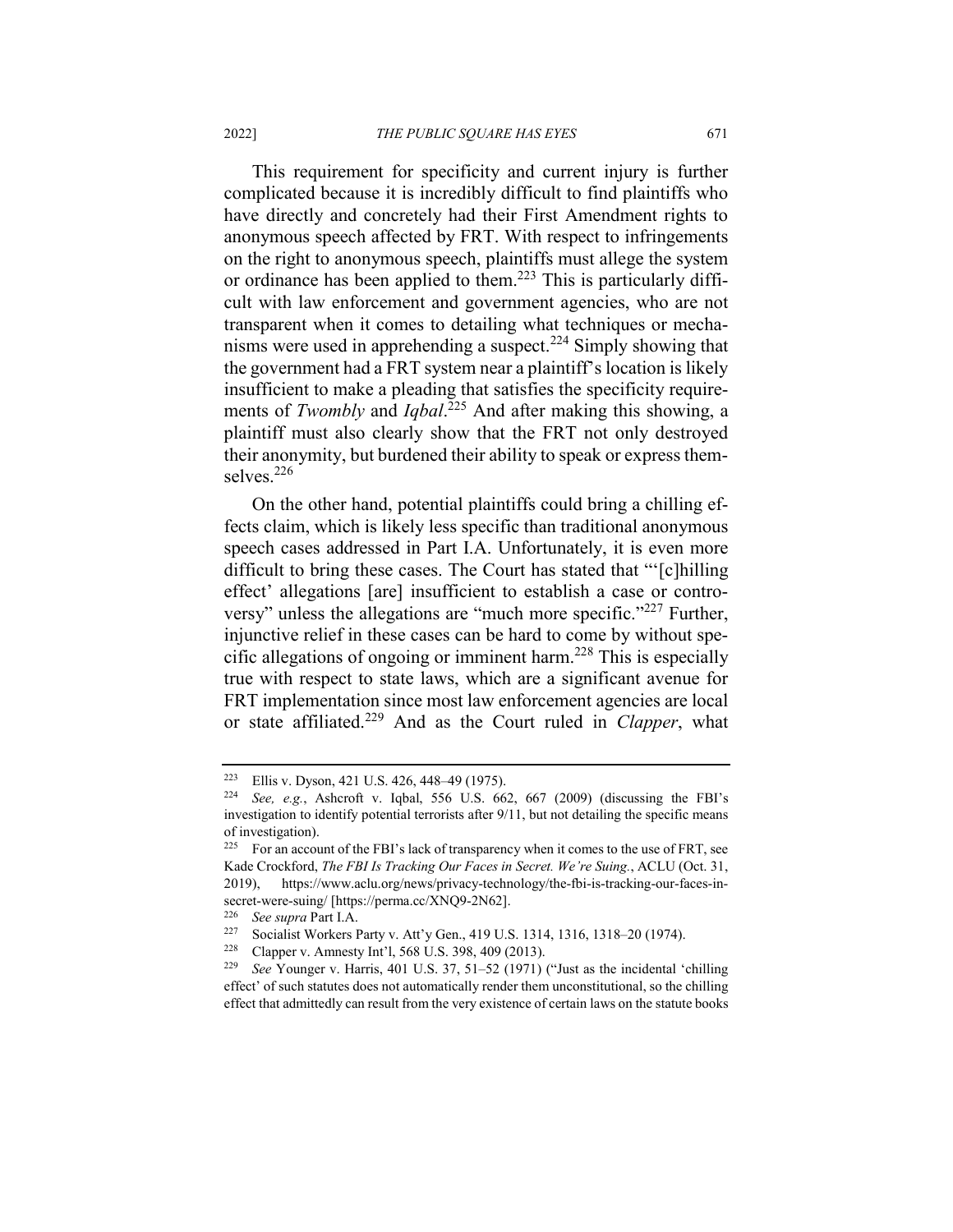adequately constitutes a sufficient allegation is a high bar that wades into providing evidence *prior* to knowing what the government's program looks like.<sup>230</sup> For example, respondents must have knowledge of the government's targeting practices in claiming they were targeted.<sup>231</sup> They must know whether methods under the alleged infringing statute were used or other methods were used.232 They must know whether such methods were successful in acquiring communications.233 And they must not speculate as to whether their own communications were impacted.<sup>234</sup> These barriers are not mere hurdles—they are mountains.

In contrast to *Clapper*, *Meese v. Keene* provides an example of what concretely satisfies the standing bar, and it is not a reassuring standard. In *Meese*, the Court considered whether the Department of Justice's labelling of the respondent's film as "political propaganda" violated the First Amendment.235 The Court found that labelling the films "substantially harm[ed] [respondent's] chances for reelection and . . . adversely affect [ed] his reputation in the community," which was "more than a subjective chill" and satisfied the standing requirement.<sup>236</sup> This kind of concrete standing is not something FRT surveillance victims can adequately allege. $237$ 

Finally, a note about private actors. In *Thornley v. Clearview AI*, petitioners unexpectedly argued that they did not have Article III standing because they wanted to keep their litigation in Illinois state court, likely because the complaint alleged a violation of Illinois state law.<sup>238</sup> The Court found that because the complaint merely alleged a general regulatory violation and was not sufficiently

does not in itself justify prohibiting the state from carrying out the important and necessary task of enforcing these laws against socially harmful conduct that the state believes in good faith to be punishable under its laws and the Constitution.").<br> $^{230}$  Clanner, 568 U.S. at 411–14

<sup>&</sup>lt;sup>230</sup> *Clapper*, 568 U.S. at 411–14.<br><sup>231</sup> *Id.* at 411

 $\frac{231}{232}$  *Id.* at 411.

 $\frac{232}{233}$  *Id.* at 412–13.

 $\frac{233}{234}$  *Id.* at 414.

 $\frac{234}{235}$  *Id.* 

<sup>&</sup>lt;sup>235</sup> Meese v. Keene, 481 U.S. 465, 468–69 (1987).<br><sup>236</sup> Id. at 473, 74

<sup>&</sup>lt;sup>236</sup> *Id.* at 473–74.

Note that lower courts have noted that the chilling effect on anonymous speech might be better challenged through other rights that have more cognizable harms. *See, e.g.*, Hassan v. City of N.Y., 804 F.3d 277, 292 (3d Cir. 2015).

<sup>238</sup> Thornley v. Clearview AI, Inc., 984 F.3d 1241, 1243–44 (2021).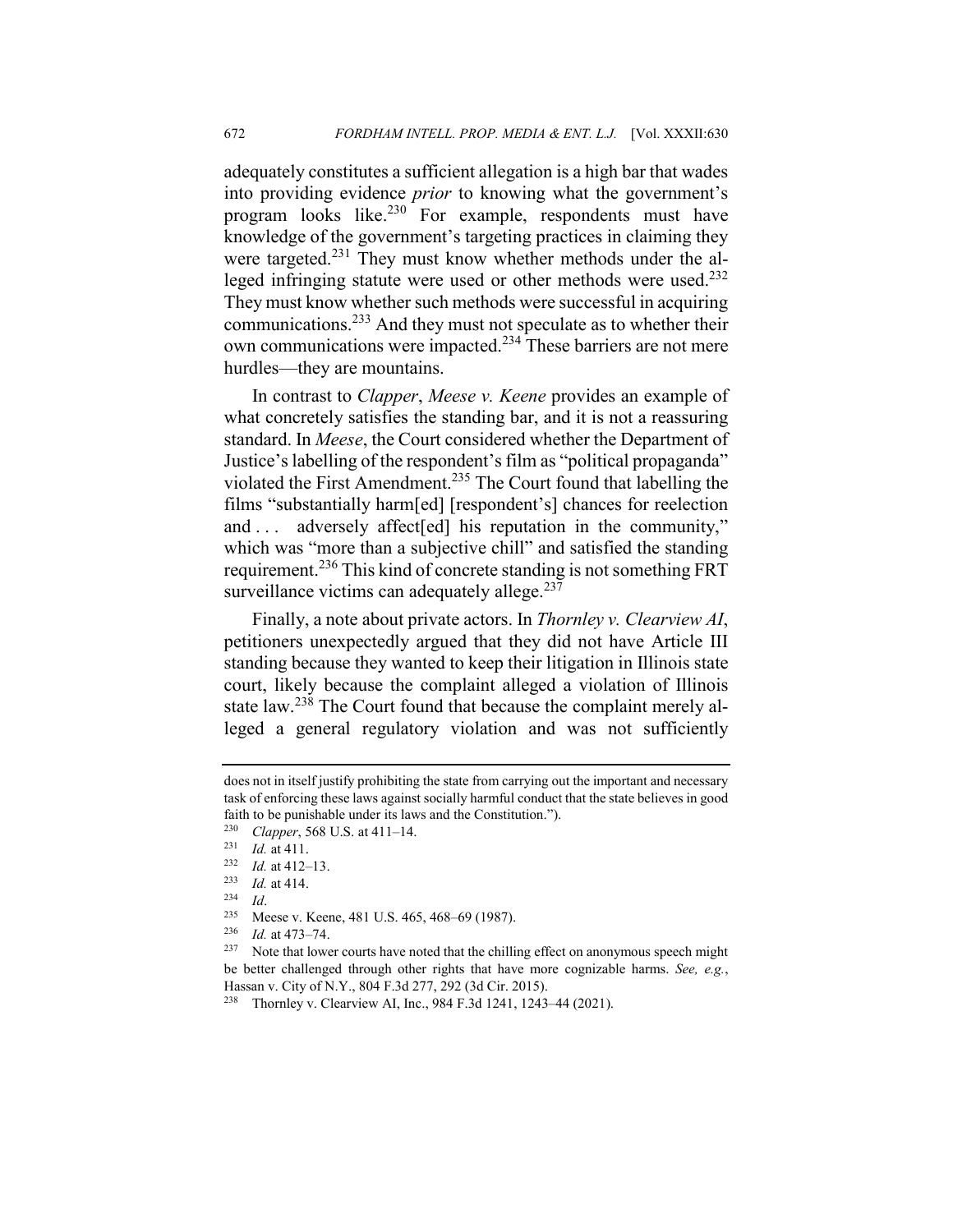particularized, it did not satisfy Article III standing and must be heard in state court.<sup>239</sup> *Thornley* is a great example of strategic maneuvering to remain in state court where state statutory laws are violated or where state court might be friendlier than federal court. Unfortunately, claims grounded in the First Amendment or against the federal government cannot maneuver like this; by definition, such claims fulfill Article III standing because they allege a violation of federal law.

In conclusion, for claims that are not against private parties and allege First Amendment violations, potential plaintiffs will find it hard to satisfy standing because of *Clapper*'s specificity standard, creating a deterrent to litigation.

#### *B. National Security Issues*

FRT is used at the border and to prevent terrorism and similar national security threats.<sup>240</sup> By 2020, the DHS had scanned more than 43.7 million people at the border using  $FRT<sup>241</sup>$  In addition, the federal government uses FRT to prevent terrorism<sup>242</sup> and track domestic terrorists.<sup>243</sup> These uses fall within the purview of border security and national security. Unfortunately, the Court—and courts

<sup>239</sup> *Id.* at 1248–49.

Tau & Hackman, *supra* note 194 and accompanying text.

<sup>241</sup> *About Face: Examining the Department of Homeland Security's Use of Facial Recognition and Other Biometric Technologies, Part II: Hearing Before the H. Comm. on Homeland Sec.*, 116th Cong. (2020) (statement of John Wagner, Deputy Executive Assistant Comm'r, Office of Field Operations, U.S. CBP).

<sup>242</sup> Bobby Allyn, *Amazon Halts Police Use of Its Facial Recognition Technology*, NPR (June 12, 2020, 12:55 PM), https://www.npr.org/2020/06/10/874418013/amazon-haltspolice-use-of-its-facial-recognition-technology [https://perma.cc/C65C-PVS4] ("American intelligence and military officials have long used facial recognition software in overseas anti-terrorist operations, but local and federal law enforcement agencies inside the U.S. have increasingly turned to the software as a crime-fighting tool.").

<sup>243</sup> Kashmir Hill, *The Facial-Recognition App Clearview Sees a Spike in Use After Capitol Attack*, N.Y. TIMES (Jan. 31, 2021), https://www.nytimes.com/2021/01/09/ technology/facial-recognition-clearview-capitol.html [https://perma.cc/K3WM-E7AA] (noting that after the January 6th insurrection, "[t]here was a [twenty-six] percent increase of searches over [Clearview's] usual weekday search volume."). For a more thorough read of the federal government's use of FRT, see generally KRISTIN FINKLEA ET AL., CONG. RSCH. SERV., R46586, FEDERAL LAW ENFORCEMENT USE OF FACIAL RECOGNITION TECHNOLOGY (2020), https://fas.org/sgp/crs/misc/R46586.pdf [https://perma.cc/3EX5- JA8H].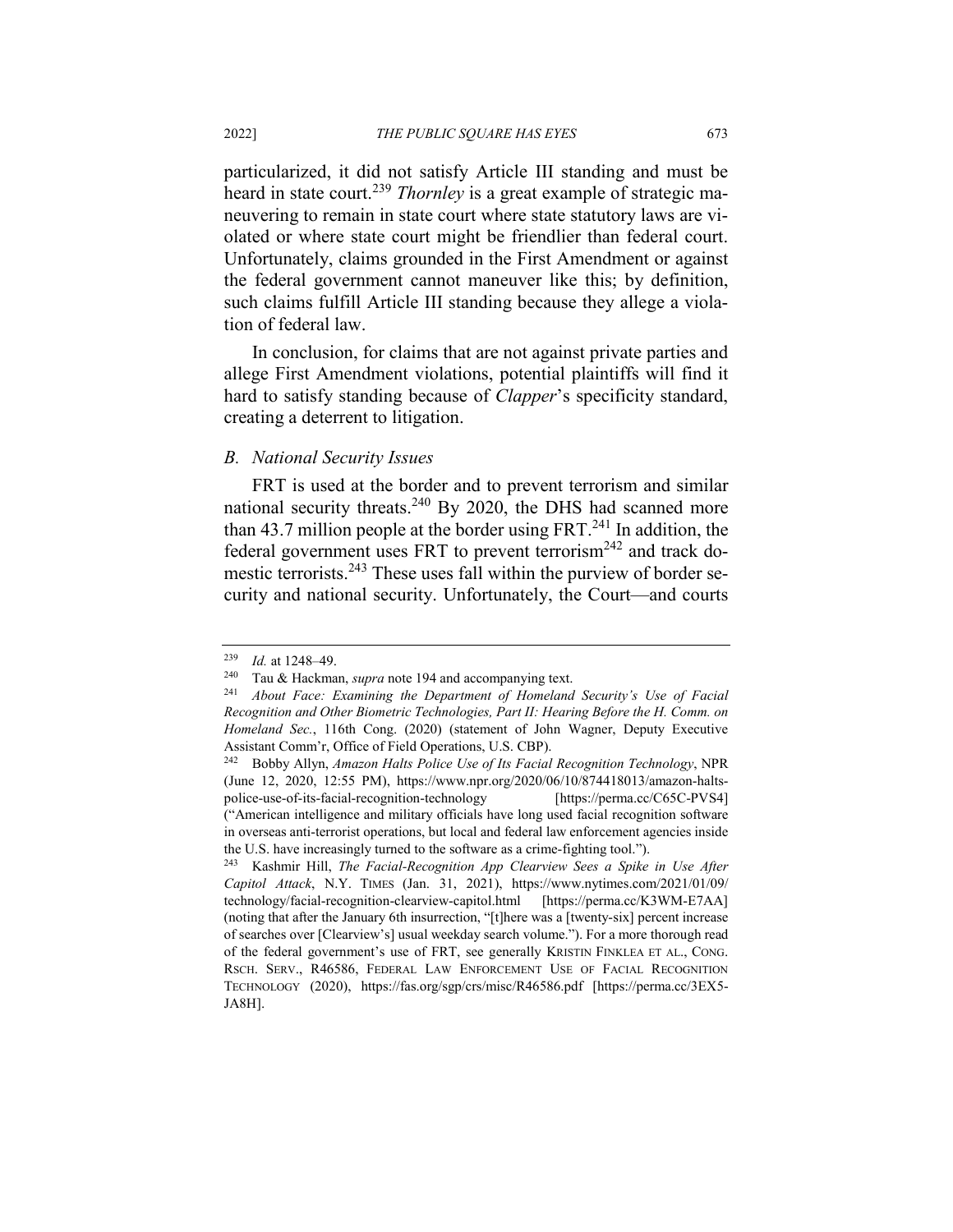generally—are deferential to the government's claims that national security issues might require abridgements of First Amendment rights.

With respect to border security, the Court's deference to executive authority is impressive, despite the guarantees of the First Amendment. For example, *Kleindienst v. Mandel* addressed whether the government could prevent a foreigner seeking to participate in academic lectures about socialism from obtaining a non-immigrant visa.244 The Court ruled that the respondent had no constitutional right of entry as a nonimmigrant.<sup>245</sup> Despite U.S. citizens' First Amendment right to receive information, Congress' "power to make rules for the admission of aliens and to exclude those who possess those characteristics which Congress has forbidden" took precedent.<sup>246</sup> The Court accepted Congress' facially legitimate reasoning, regardless of any First Amendment claim.247 A similar principle was applied in *United States v. Ramsey*, this time noting the border search exception to the Fourth Amendment's warrant requirement in allowing border officers to search incoming international mail for drugs.<sup>248</sup> The Court permitted warrantless searches of international mail at the border despite any chill to First Amendment rights, which would be minimal and "wholly subjective."<sup>249</sup> In sum, where FRT is used at the border, it is unlikely that the underdeveloped right to anonymous speech would hold much water as compared to the risks to national security and the other branches' authority.

In addition to deference at the border, the Court generally defers to Congress and the Executive when it comes to national security issues. In *Humanitarian Law Project*, Chief Justice Roberts spent several paragraphs quoting Congress and the Executive's claims about terrorism findings, stating that:

<sup>248</sup> 431 U.S. 606, 616 (1977).

<sup>244</sup> 408 U.S. 753, 756–57 (1972).

<sup>245</sup> *Id.* at 762.

<sup>246</sup> *Id.* at 762–66 (quoting Boutilier v. Immigr. & Naturalization Serv., 387 U.S. 118, 123 (1967)).

<sup>247</sup> *Id*. at 767, 770–79; *see also* Timothy Zick, *Territoriality and the First Amendment: Free Speech at—and Beyond—Our Borders*, 85 NOTRE DAME L. REV. 1543, 1554–56 (2010) (describing additional statutes that Congress has passed that allow for barring nonimmigrants based on past speech).

<sup>249</sup> *Id.* at 624.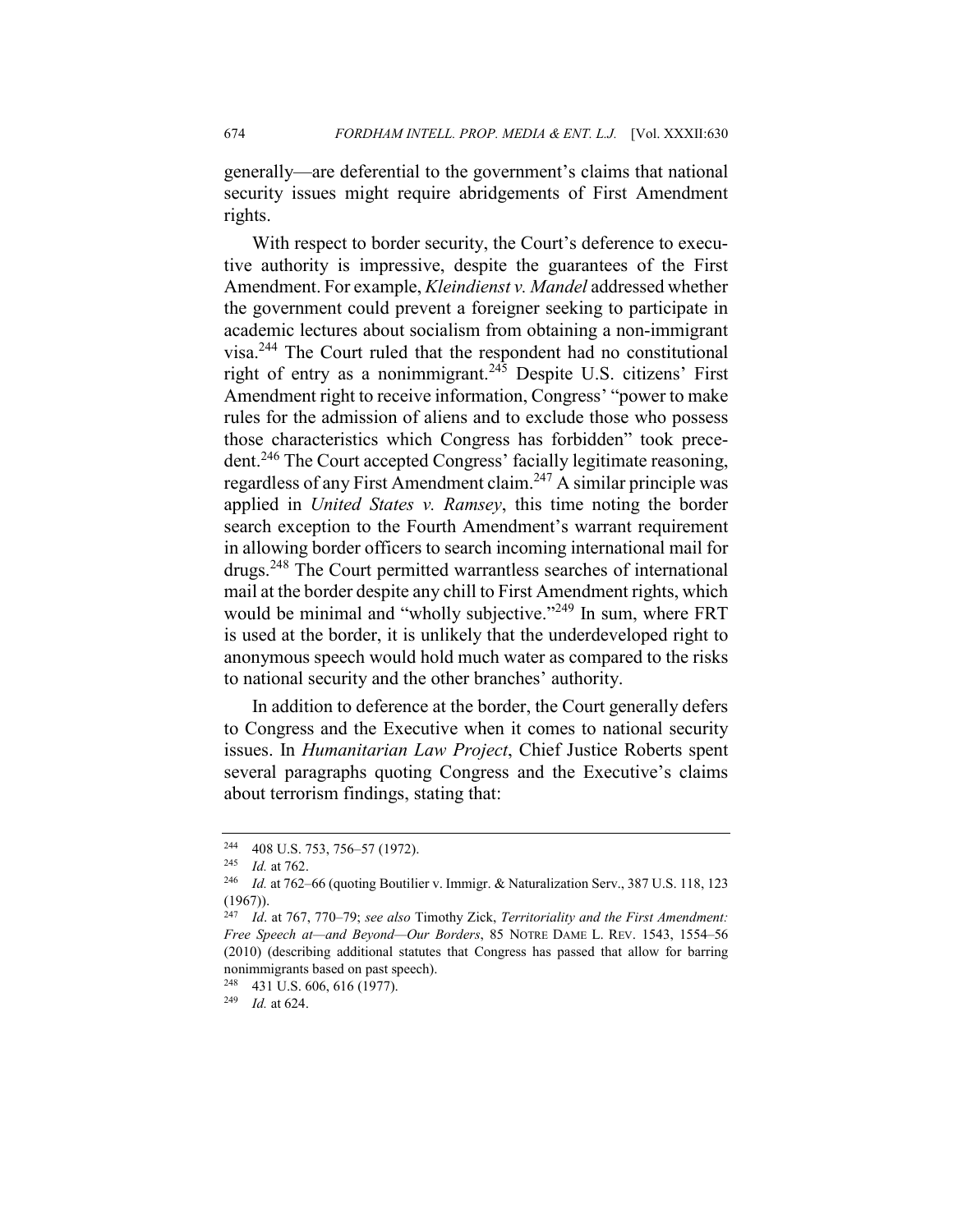[The] evaluation of the facts by the Executive, like Congress's assessment, is entitled to deference. This litigation implicates sensitive and weighty interests of national security . . . neither the Members of this Court nor most federal judges begin the day with briefings that may describe new and serious threats to our Nation and its people. $250$ 

Additional examples of such deference include *Ziglar v. Abbasi*, where the court declined to extend *Bivens* jurisprudence<sup>251</sup> in a case where foreigners who overstayed their visas were detained after 9/11 and were kept under a maximum security unit, strip searched, and subjected to verbal and physical abuse.<sup>252</sup> The Court emphasized the long line of cases discussing separation of powers principles and Congress' desire for the Judiciary not to interfere so as to not expand *Bivens* jurisprudence.<sup>253</sup> Additionally, the Court noted that discovery and litigation would require disclosure of Executive discussion and deliberations, so instead the Court should defer to the Executive in matters of national security.<sup>254</sup> Similarly, in *Hernandez v. Mesa*, the Court considered whether to extend *Bivens* to Fifth Amendment claims in a case where a border patrol agent fatally shot a Mexican child on Mexican soil.255 Because the shooting was a cross-border incident and because the Executive plays the "lead role in foreign policy," the Court deferred to the Executive to prevent inconsistent government decision-making that might be embarrassing. $^{256}$ 

<sup>250</sup> Holder v. Humanitarian L. Project, 561 U.S. 1, 33–34 (2010).

<sup>&</sup>lt;sup>251</sup> A *Bivens* claim allows plaintiffs to sue the federal government for violations of their constitutional rights. The Court permits *Bivens* claims for violations of the Fourth and Eighth Amendments and the Fifth Amendment's Equal Protection Clause. *See* Bivens v. Six Unknown Named Agents of Fed. Bureau of Narcotics, 403 U.S. 388, 390 (1971) (covering Fourth Amendment violations); Carlson v. Green, 446 U.S. 14, 15 (1980) (covering Eighth Amendment violations); Davis v. Passman, 442 U.S. 228, 229–30 (1979) (covering Fifth Amendment Equal Protection Clause violations).

<sup>&</sup>lt;sup>252</sup> 137 S. Ct. 1843, 1847, 1869 (2017).<br><sup>253</sup> Id. at 1858

<sup>&</sup>lt;sup>253</sup> *Id.* at 1858.<br><sup>254</sup> *Id.* at 1861

 $\frac{254}{255}$  *Id.* at 1861.

<sup>140</sup> S. Ct. 735, 740-42 (2020).

<sup>256</sup> *Id.* at 744–45 (quoting Medellin v. Texas, 552 U.S. 491, 524 (2008)).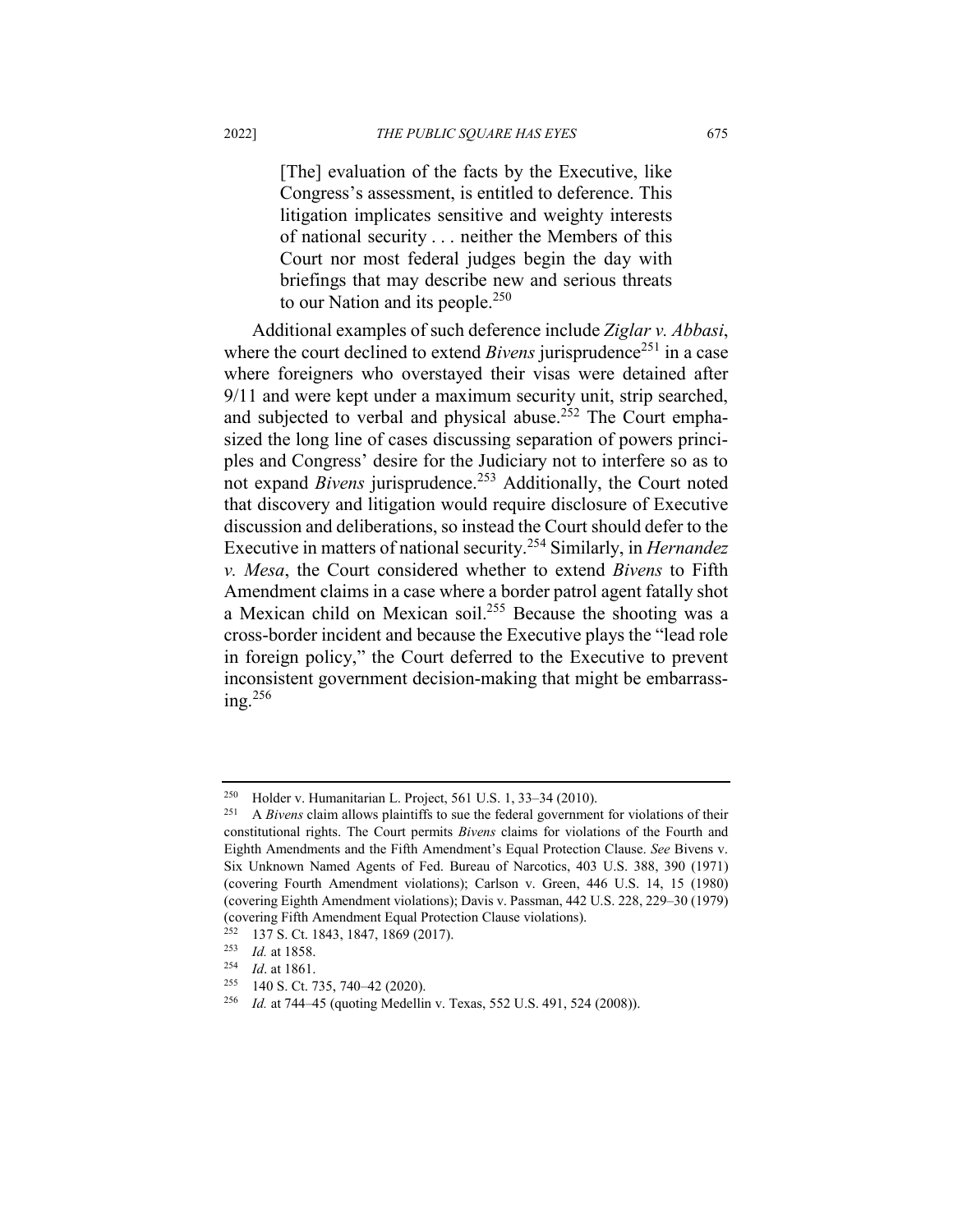While all three cases deal with issues of national security that intersect with foreign policy, the Court's message is clear: in such cases, the federal government's authority is nearly unquestionable, and the Court should defer maximally. Because FRT is currently used to track violent criminals, insurrectionists, drug smugglers, prisoners,  $257$  and foreigners who have overstayed their visas,  $258$  it is especially unlikely that the Court will muster the strength to override Congress and the Executive's policies. Finally, where probable cause, investigatory powers, or seizure authority exists, First Amendment claims can be defeated.<sup>259</sup> Thus, the mountain becomes steeper if the technology or techniques questioned implicate national security, border issues, or crime-fighting.

# *C. Right to Collect and Disseminate Information, and Government Databases*

As noted in Part I.I.B, other parties' rights to collect and disseminate information may prevent their First Amendment right to anonymous speech claims against private actors. Both because the jurisprudence is currently evolving, and because a deep analysis is beyond the scope of this Article, this Section briefly addresses two issues. First, whether private actors' right to collect and disseminate information supersedes other First Amendment rights. Second, whether the government's collection and compilation of data through third parties—though not directly under the purview of the right to collect and receive information—has been successfully challenged in the past.

<sup>257</sup> *See* Matt Field, *The Alarming Face of Facial Recognition*, BULL. OF ATOMIC SCIENTISTS (June 24, 2019), https://thebulletin.org/2019/06/the-alarming-face-of-facialrecognition/ [https://perma.cc/S2TC-JZN6] (describing the use of FRT in building cases against local drug dealers).

<sup>258</sup> HOMELAND SEC. ADVISORY COUNCIL, FINAL REPORT OF THE BIOMETRICS SUBCOMMITTEE 39 (2020), https://www.dhs.gov/sites/default/files/publications/final\_ hsac\_biometrics\_subcommittee\_report\_11-12-2020.pdf [https://perma.cc/8FW6-PN5P] ("[A facial recognition system] has been credited with identifying several hundred known or suspected terrorists, in addition to criminals, drug smugglers, human traffickers, murderers, child predators and gangs like MS-13.").

<sup>259</sup> *See, e.g.*, Nieves v. Bartlett, 139 S. Ct. 1715, 1727 (2019) (noting that because probable cause existed to arrest respondent, it did not matter that the police may have been retaliating to respondent's taunts and speech, which fell under his First Amendment rights).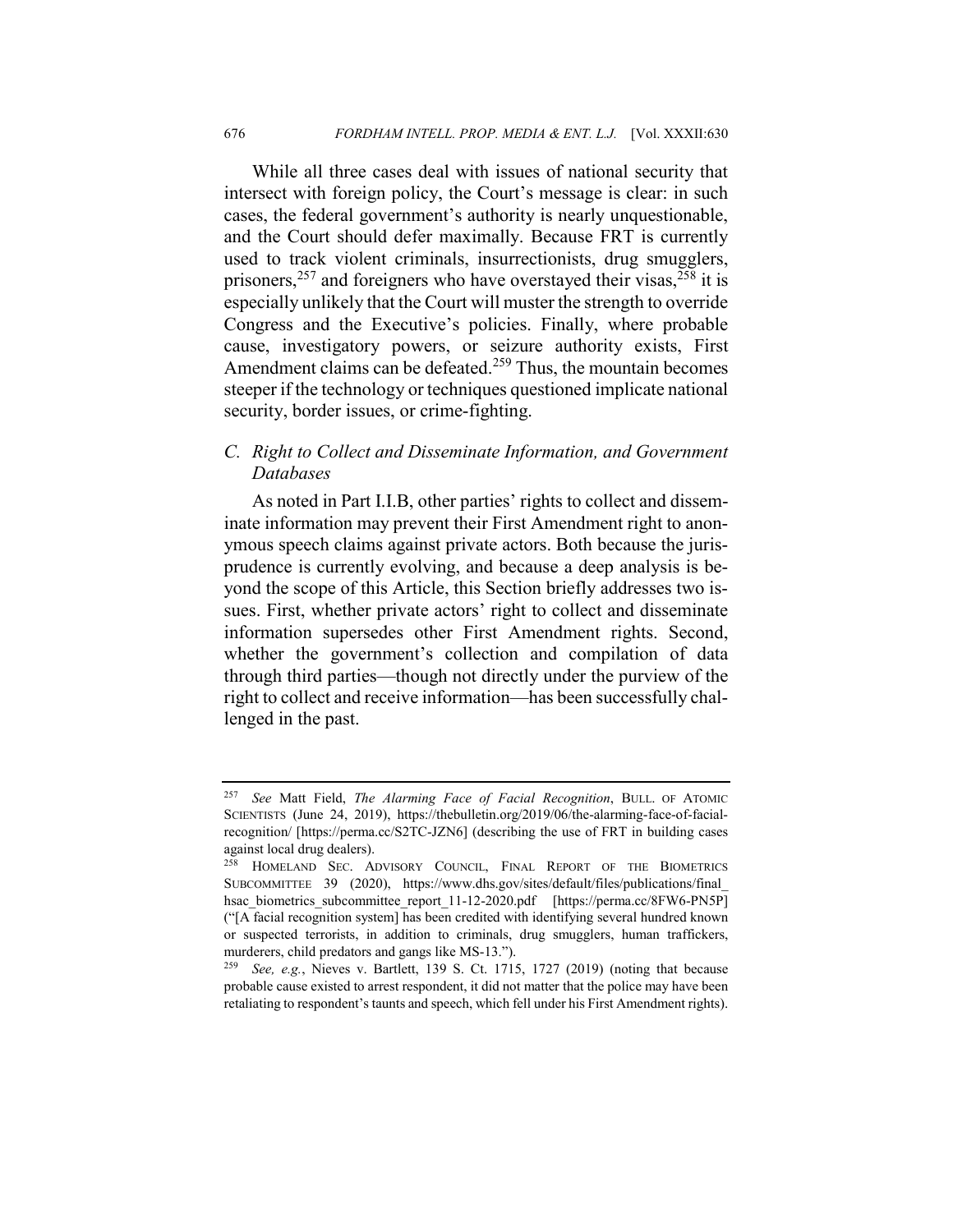Generally, given facial data's wide availability and many permissible uses, it is unlikely that plaintiffs could plausibly complain of its use by private parties under *Sorrell*. <sup>260</sup> *Branzburg*, *Rhinehart*, and *Humanitarian Law Project* indicate that some statutory and legal interests can precede the right to collect and disseminate information.<sup>261</sup> However, it is unclear what right a potential plaintiff would have here that would be able to trump a collecting company's First Amendment right to speech (as expressed through code<sup>262</sup> and, thus, the creation of facial recognition software), given the lack of statutory protections. This is problematic given examples like Clearview AI, where data upon which the software relies has been acquired legally.<sup>263</sup> The ability to speak anonymously is a right citizens hold against the *government* in preventing registration or tracking *when conducting specific expressive speech*. <sup>264</sup> The right to privacy under the penumbra of the First and Fourth Amendments applies against the government and is unlikely to abridge a third party's right to speech.

More generally, the broad First Amendment right to speech of *private actors* collecting data likely cannot be overcome by an *individual's* right to privacy. This is because laws that protect individual privacy rights will do so by preventing companies from collecting specific types of content (such as facial data), which is subject to the high bar of strict scrutiny.<sup>265</sup> In addition, individual privacy interests generally "fade once information already appears on the public record," while the private entity using that information is protected by the First Amendment.<sup>266</sup> Further, the underlying assumption in

<sup>260</sup> 564 U.S. 552, 573 (2011); *see also supra* note 67 and accompanying text.

<sup>261</sup> *See supra* notes 73–77 and accompanying text.

<sup>262</sup> Bernstein v. U.S. Dep't of State, 922 F. Supp. 1426, 1436 (N.D. Ca. 1996) ("For the purposes of First Amendment analysis . . . source code is speech.").<br> $^{263}$  See Fla. Ster v. B J E 401 U S 524 526 28 (1080)

<sup>263</sup> *See* Fla. Star v. B.J.F., 491 U.S. 524, 526–28 (1989).

<sup>264</sup> *See supra* Part I.A.

<sup>265</sup> *See, e.g.*, Rodney A. Smolla, *Privacy and the First Amendment Right to Gather News*, 67 GEO. WASH. L. REV. 1097, 1113 (1999) (noting that anti-paparazzi laws are contentbased laws that are presumably unconstitutional). See generally Bambauer, *supra* note 67, for a maximalist view of the First Amendment right to collect and disseminate and how this right trumps privacy rights.

<sup>266</sup> *Fla. Star*, 491 U.S. at 532 n.7; *see also* Time, Inc. v. Firestone, 424 U.S. 448, 471–72 (1976) (Brennan, J., dissenting) ("[W]e have held that laws governing harm incurred by individuals through defamation or invasion of privacy . . . must be measured and limited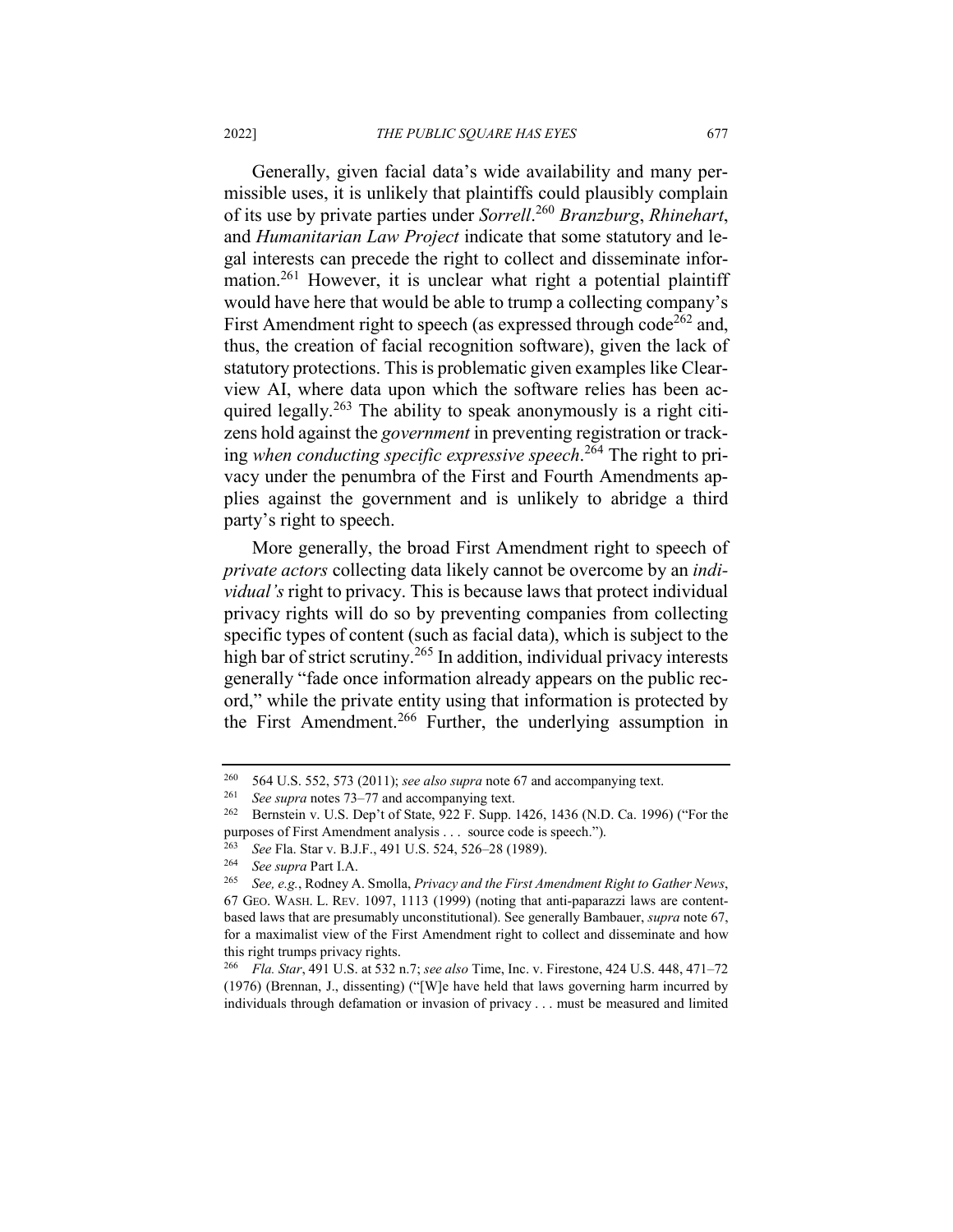challenging the use of FRT is that a subject's facial data is either collected in public, on the internet where it is collected through a third party,  $2\overline{67}$  or in a private space like a store where the private entity's rules and regulations apply. In all three instances, the individual's privacy interests are different from situations in which the individual's information is held purely privately, such as keeping information in a personal journal.<sup>268</sup> In sum, any anonymity or privacy rights generated under the First and Fourth Amendments are weak enough that they would likely be defeated by private entities' own First Amendment rights.

Although not directly related to the right to collect and disseminate information, a further confounding factor is that the government often compiles fingerprint and DNA databases; these may also affect the right to anonymous speech and privacy. Yet, neither type of database has been challenged. For example, the Court held DNA collection and analysis from arrested persons who are not convicted as constitutional because the legitimate law enforcement governmental interest outweighed the minimally invasive privacy intrusion of a cheek swab.<sup>269</sup> Similarly, lower courts have generally accepted maintaining collections of photographs and fingerprints based on a Fourth Amendment balancing analysis, finding that the value of establishing the identity of an individual outweighs liberty and privacy concerns.<sup>270</sup> Further, the Supreme Court has noted that the collection of fingerprint data, even outside the criminal context, is minimally constrained by constitutional issues.271

by constitutional constraints assuring the maintenance and well-being of the system of free expression."); Anne E. Crane, *Unsealing Adoption Records: The Right to Know Versus the Right to Privacy*, 1986 ANN. SURV. AM. L. 645, 654–55 (1986) (discussing how First Amendment rights often defeat requirements for sealed records in adoption cases).

<sup>267</sup> However, note that it is unclear whether this constitutes "the public record." *See*  Crane, *supra* note 266.

<sup>268</sup> See Zhu, *supra* note 36, at 2397, for a discussion of the private-public dichotomy. Specifically, Zhu notes that under the secrecy paradigm, individuals lack a privacy interest in data available from third parties or public records, at least when it comes to bringing a privacy tort. *Id.* A similar analysis would apply here.

<sup>269</sup> Maryland v. King, 569 U.S. 435, 449–61 (2013).

<sup>270</sup> David H. Kaye, *A Fourth Amendment Theory for Arrestee DNA and Other Biometric Databases*, 15 U. PA. J. CONST. L. 1095, 1097–98 (2013).

<sup>271</sup> *See, e.g.*, Davis v. Mississippi, 394 U.S. 721, 727 (1969) ("[B]ecause of the unique nature of the fingerprinting process, [detentions for the purpose of fingerprinting] might,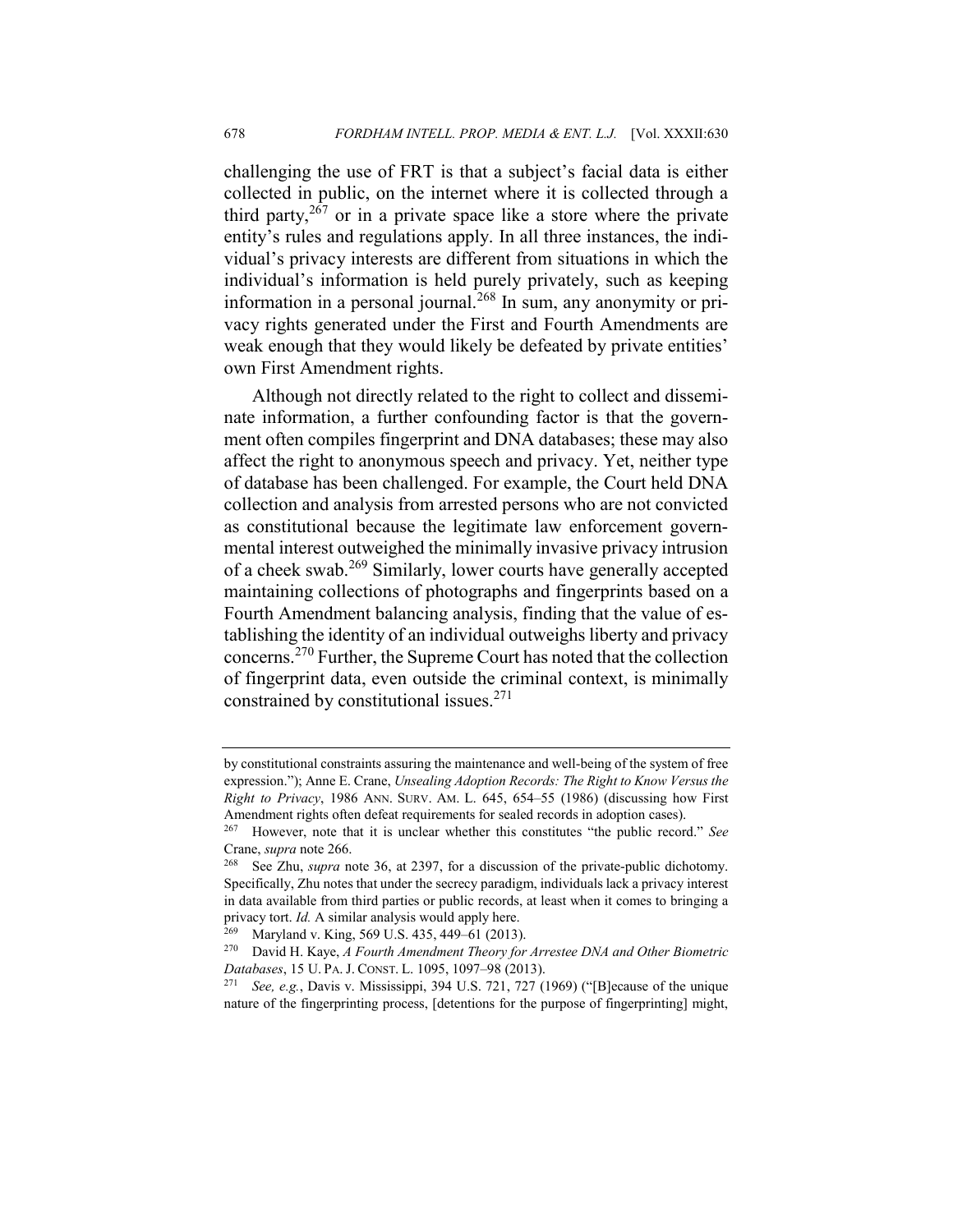Thus, it is unlikely that a potential plaintiff's right to anonymous speech would defeat a private party's First Amendment right to collect and disseminate information. And the government's extant biometric databases indicate that a facial recognition system, though far more invasive, is unlikely to succeed. Given this futile state of affairs, potential solutions must go through legislation and regulation.

#### IV. SOLUTIONS

This Article presents three avenues to protect the right to anonymous speech outside of litigation. The first is local and federal government legislation that prevents or pauses the government's use of facial recognition. Second are regulations against private actors. Finally, slowing the creation of facial recognition systems might also be effective in preventing technological expansion until lawmakers, ethicists, and technologists have a better framework to regulate the technology.

# *A. Legislation and Norm-Setting Against the Government's Use of Facial Recognition*

Prophylactic legislation is one approach to protecting rights. This is not a novel concept, even within the realm of FRT. While the right to anonymous speech is enshrined under the Bill of Rights, Congress "bears a responsibility to enforce the Bill of Rights and it has been particularly likely to act in the arena of surveillance regulation."272 Even so, that may not be the case in a post-9/11, postbipartisanship world.

Local and state governments have led the way, approaching the issue of facial recognition with the enthusiasm expected of the

under narrowly defined circumstances, be found to comply with the Fourth Amendment even though there is no probable cause in the traditional sense."); Schmerber v. California, 383 U.S. 757, 764 (1966) ("[B]oth federal and state courts have usually held that [Fifth Amendment privilege] offers no protection against compulsion to submit to fingerprinting, photographing, or measurements, to write or speak for identification, to appear in court, to stand, to assume a stance, to walk, or to make a particular gesture."). *See generally* John D. Woodward, Jr. et al., *Appendix C: Legal Assessment: Legal Concerns Raised by the U.S. Army's Use of Biometrics*, *in* ARMY BIOMETRIC APPLICATIONS: IDENTIFYING & ADDRESSING SOCIOCULTURAL CONCERNS 111, 111–66 (RAND 2001).

<sup>272</sup> Strandburg, *supra* note 8, at 816.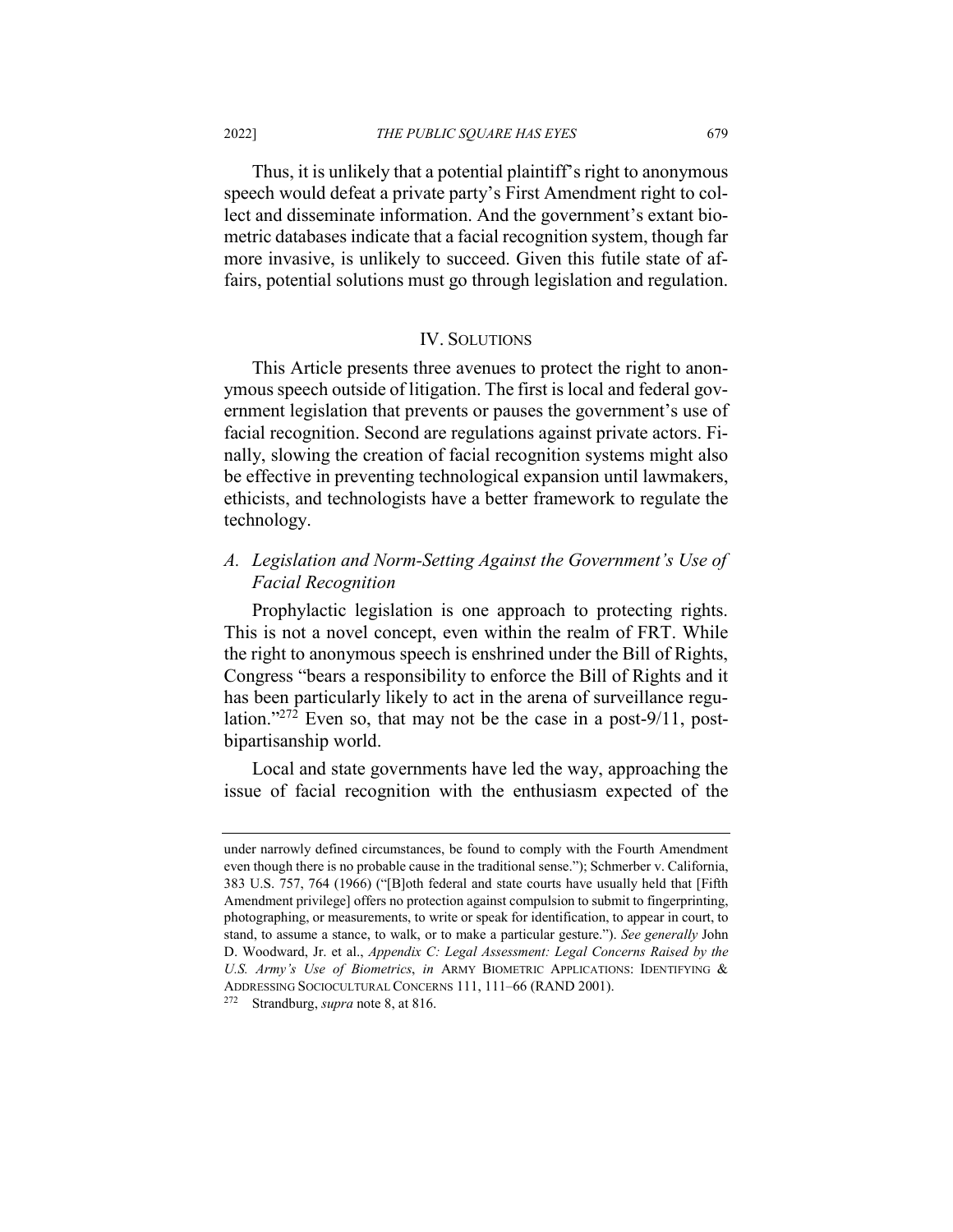laboratories of democracy—which may be a blueprint for how the federal government should react. So far, many cities, including Berkeley,<sup>273</sup> Boston,<sup>274</sup> Cambridge,<sup>275</sup> Minneapolis,<sup>276</sup> New Orleans,<sup>277</sup> Oakland,<sup>278</sup> Pittsburgh,<sup>279</sup> Portland,<sup>280</sup> and San Francisco<sup>281</sup> have all banned their respective cities from using FRT. Within these bans, some do the minimum: preventing the city from using the technology.<sup>282</sup> Others—like Berkeley, Boston, Minneapolis, and Pittsburgh—prevent law enforcement from using such technology as well.<sup>283</sup> Cambridge goes further, preventing the collection and use of information obtained through such systems.<sup>284</sup> New Orleans has

<sup>273</sup> Levi Sumagaysay, *Berkeley Bans Facial Recognition*, MERCURY NEWS (Oct. 16, 2019, 4:23 PM), https://www.mercurynews.com/2019/10/16/berkeley-bans-facialrecognition/ [https://perma.cc/D38W-H2JM].

<sup>274</sup> Ally Jarmanning, *Boston Bans Use of Facial Recognition Technology. It's The 2nd-Largest City to Do So*, WBUR (June 24, 2020), https://www.wbur.org/news/2020/06/23/ boston-facial-recognition-ban [https://perma.cc/C8DS-NT4K].

<sup>275</sup> Stefan Geller, *Cambridge City Council Bans Face Surveillance Technology*, BOS. HERALD (Jan. 14, 2020, 8:37 PM), https://www.bostonherald.com/2020/01/14/cambridgecity-council-bans-face-surveillance-technology/ [https://perma.cc/R5MH-SQ5H].

<sup>276</sup> Kim Lyons, *Minneapolis Prohibits Use of Facial Recognition Software by its Police Department*, VERGE (Feb. 13, 2021, 9:48 AM), https://www.theverge.com/2021/2/13/ 22281523/minneapolis-prohibits-facial-recognition-software-police-privacy [https://perma.cc/9NS8-DDW4].

<sup>277</sup> Michael Isaac Stein, *New Orleans City Council Bans Facial Recognition, Predictive Policing and Other Surveillance Tech*, LENS (Dec. 18, 2020), https://thelensnola.org/2020/ 12/18/new-orleans-city-council-approves-ban-on-facial-recognition-predictive-policingand-other-surveillance-tech/ [https://perma.cc/RQN3-U2Z6].

<sup>278</sup> Sarah Ravani, *Oakland Bans Use of Facial Recognition Technology, Citing Bias Concerns*, S.F. CHRONICLE (July 17, 2019, 8:33 AM), https://www.sfchronicle.com/ bayarea/article/Oakland-bans-use-of-facial-recognition-14101253.php [https://perma.cc/ZJ5N-SF25].

<sup>279</sup> Juliette Rihl, *Pittsburgh City Council Votes to Regulate Facial Recognition and Predictive Policing*, PUB. SOURCE (Sept. 22, 2020), https://www.publicsource.org/ pittsburgh-city-council-vote-regulate-facial-recognition/ [https://perma.cc/P6RB-DU55]. <sup>280</sup> Tom Simonite, *Portland's Face-Recognition Ban Is a New Twist on 'Smart Cities*,*'*

WIRED (Sept. 21, 2020, 9:00 AM), https://www.wired.com/story/portlands-facerecognition-ban-twist-smart-cities/ [https://perma.cc/R2LT-PGLP].

<sup>281</sup> Kate Conger et al., *San Francisco Bans Facial Recognition Technology*, N.Y. TIMES (May 14, 2019), https://www.nytimes.com/2019/05/14/us/facial-recognition-ban-sanfrancisco.html [https://perma.cc/WYW5-FF6L].

<sup>282</sup> *See, e.g.*, Jarmanning, *supra* note 274.

<sup>283</sup> *Supra* notes 273–74, 276, 279 respectively.

<sup>284</sup> Geller, *supra* note 275.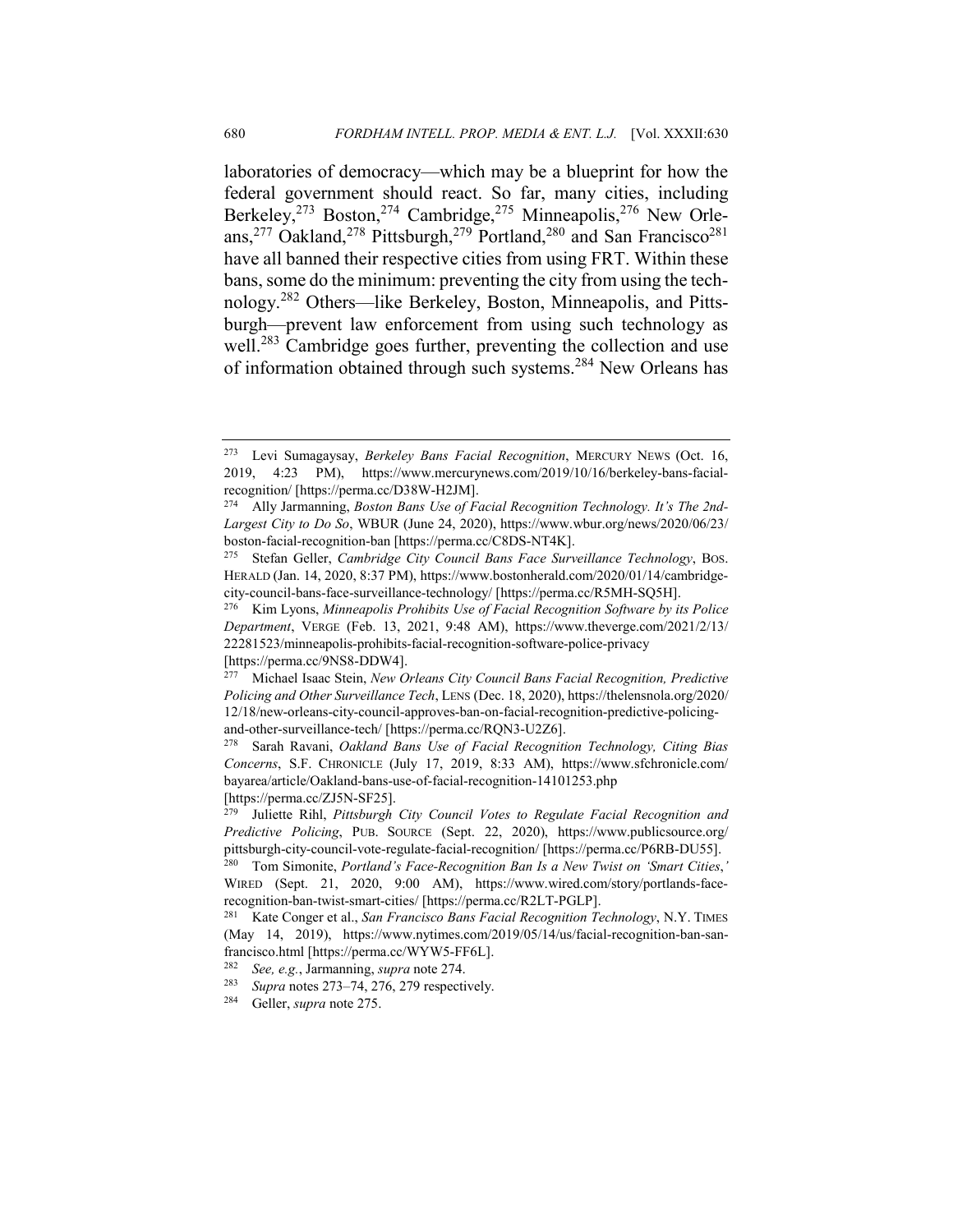banned such technologies from propagating predictive policing.<sup>285</sup> And Portland has gone the full distance, banning even private businesses from implementing such technologies.<sup>286</sup> This movement isn't limited to local governments: Vermont has banned law enforcement from using such technology.<sup>287</sup>

The benefits of enacting local and state legislation are numerous. They are not hindered by congressional gridlock and are more closely linked with local law enforcement organizations. Where Congress is constitutionally limited in what prophylactic federal legislation it may pass, state and local governments are not.<sup>288</sup> State and local officials are also less insulated from public pressure and do not generally capture the spotlight of national politics.<sup>289</sup> More importantly, they serve as a measure of forward-thinking, more proactive legislation that can inform the Supreme Court and Congress about what laws work and are constitutionally viable.<sup>290</sup> And because state and local legislators do not have to deal with congressional gridlock, they can react quickly to technological developments, both in creating and reducing restrictions on the use of FRT. Finally, these avenues are useful in resisting sharing information

<sup>285</sup> Stein, *supra* note 277.

Simonite, *supra* note 280.

<sup>287</sup> *Vermont Lawmakers Approve Ban on Facial Recognition Technology*, WCAX (Oct. 13, 2020), https://www.wcax.com/2020/10/13/vermont-lawmakers-approve-ban-onfacial-recognition-technology/ [https://perma.cc/YDJ8-2KZ3].

<sup>&</sup>lt;sup>288</sup> City of Boerne v. Flores, 521 U.S. 507, 518 (1997) (stating that "[l]egislation which deters or remedies constitutional violations *can* fall within the sweep of Congress' enforcement power even if in the process it prohibits conduct which is not itself unconstitutional and intrudes into 'legislative spheres of autonomy previously reserved to the States.'") (emphasis added).

<sup>289</sup> *See* Megan Brenan, *Americans' Trust in Government Remains Low*, GALLUP (Sept. 30, 2021), https://news.gallup.com/poll/355124/americans-trust-government-remainslow.aspx [https://perma.cc/5BEZ-SSN2] ("Americans' trust in their state and local governments' ability to handle problems under their purview continues to be higher than trust in the federal government and its three individual branches. As has been the case in recent years, confidence in local government ([sixty-six percent]) remains higher than it is for state government ([fifty-seven percent]).").

<sup>290</sup> *See, e.g.*, Alabama v. Shelton, 535 U.S. 654, 668–69 (2002) (finding that most states already provide a right to appointed counsel "more generous than that afforded by the Federal Constitution," thus informing the Court's decision on the right to counsel). For a state-by-state account of pending legislation on FRT, see *State Facial Recognition Technology*, ELEC. PRIV. INFO. CTR., https://epic.org/state-policy/facialrecognition/ [https://perma.cc/PE26-PNP9].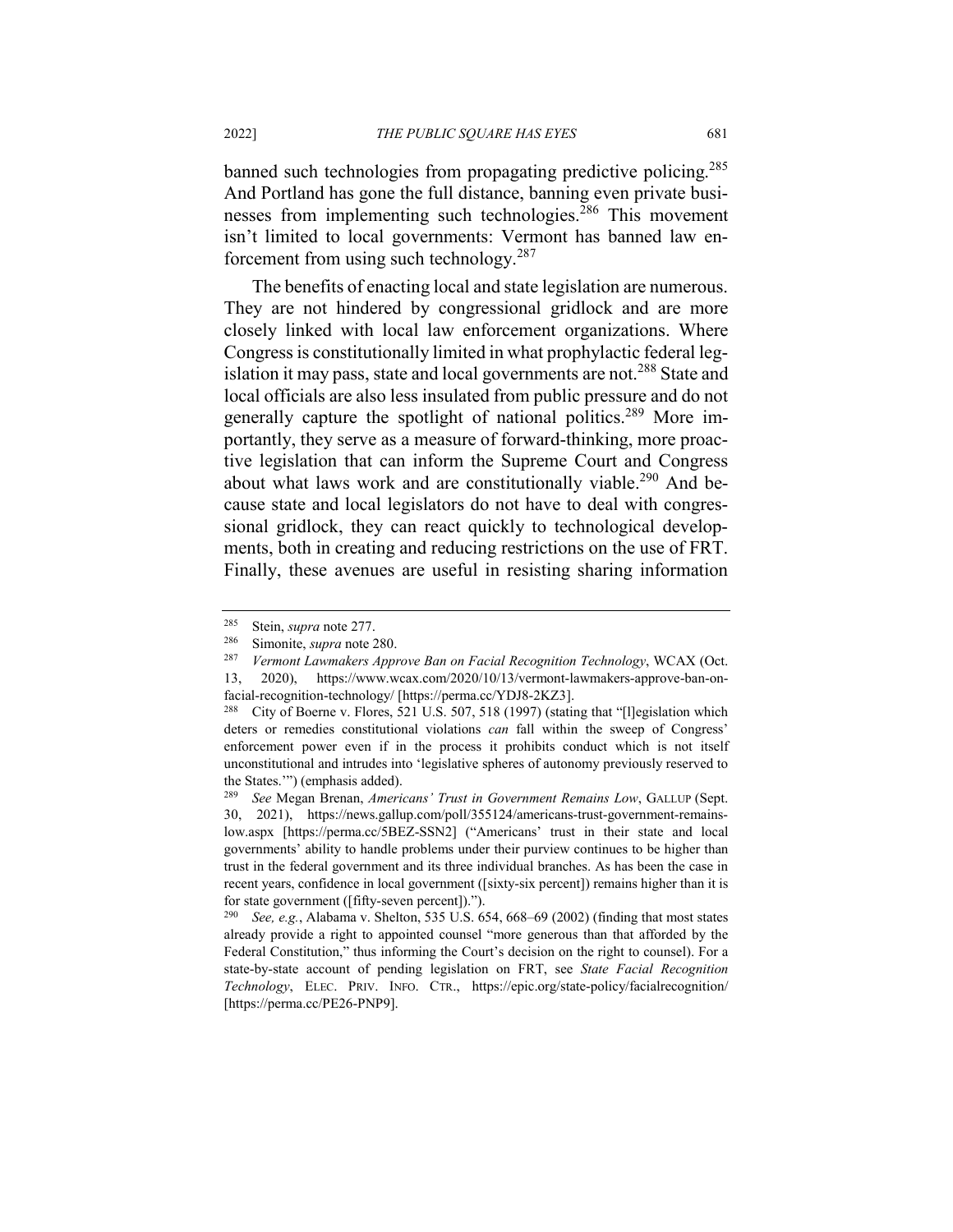with federal agencies engaged in suspicious, but not unconstitutional activities.291

Congressional regulation is more difficult, but two approaches may work. First, pushing the federal government for a temporary moratorium on the use of such technology may be successful. Given that the FBI, DHS, and the military are some of the most dangerous users of FRT, a moratorium could be propagated through an Executive Order, which is comparatively easy to pass. If the government wanted to regulate states' use of FRT, then Congress would have to exert its Fourteenth Amendment enforcement authority<sup>292</sup> or Commerce Clause powers, $293$  though either approach would need the right framing. And while Congress is gridlocked, lawmakers on both sides of the aisle have shown interest in implementing at least some restrictions on FRT use.<sup>294</sup> In addition, Congress could include regulation providing best practices for the use and implementation of FRT, including acceptable error thresholds, discrimination and algorithmic biases, types of data permissible in facial recognition databases, and permissible acquisition of data from private companies.295 Finally, Congress could more broadly consider developing intellectual privacy norms that go beyond a warrant requirement just for emails and toward warrant requirements for "intellectual records

<sup>291</sup> *See* Erin Baldassari, *BART Adopts Transparency, Accountability Policy for Surveillance Technology*, MERCURY NEWS (Sept. 14, 2018, 4:02 AM), https://www.mercurynews.com/2018/09/13/bart-adopts-transparency-accountability-

policy-for-surveillance-technology/ [https://perma.cc/A3GL-SNTB] (noting that Bay Area Rapid Transit created transparency measures after concerns that the organization's facial recognition data was being shared with DHS or other national databases. The measure did not ban facial recognition, however).

<sup>&</sup>lt;sup>292</sup> U.S. CONST. amend. XIV,  $\S$  5 (giving Congress the power to enforce the Fourteenth Amendment against states).<br><sup>293</sup> See generally Katzenba

<sup>293</sup> *See generally* Katzenbach v. McClung, 379 U.S. 294 (1964) (recognizing Title II of the Civil Rights Act of 1964's reach on intrastate commerce because preventing Black people from eating in certain restaurants would impact interstate travel and commerce).

<sup>294</sup> *See* Tom Simonite, *Congress Is Eyeing Face Recognition, and Companies Want a Say*, WIRED (Nov. 23, 2020, 7:00 AM), https://www.wired.com/story/congress-eyeingface-recognition-companies-want-say/ [https://perma.cc/F82N-J6Q7] (noting that some Republicans and most Democrats want to regulate FRT); *see also* National Biometric Information Privacy Act of 2020, S. 4400, 116th Cong. (2020).

<sup>295</sup> For an example of model language, see generally *Ban on Government Use of Face Surveillance: A Model Bill*, ELEC. FRONTIER FOUND., https://www.eff.org/document/bangovernment-use-face-surveillance-model-bill-0 [https://perma.cc/5XMT-6JHC].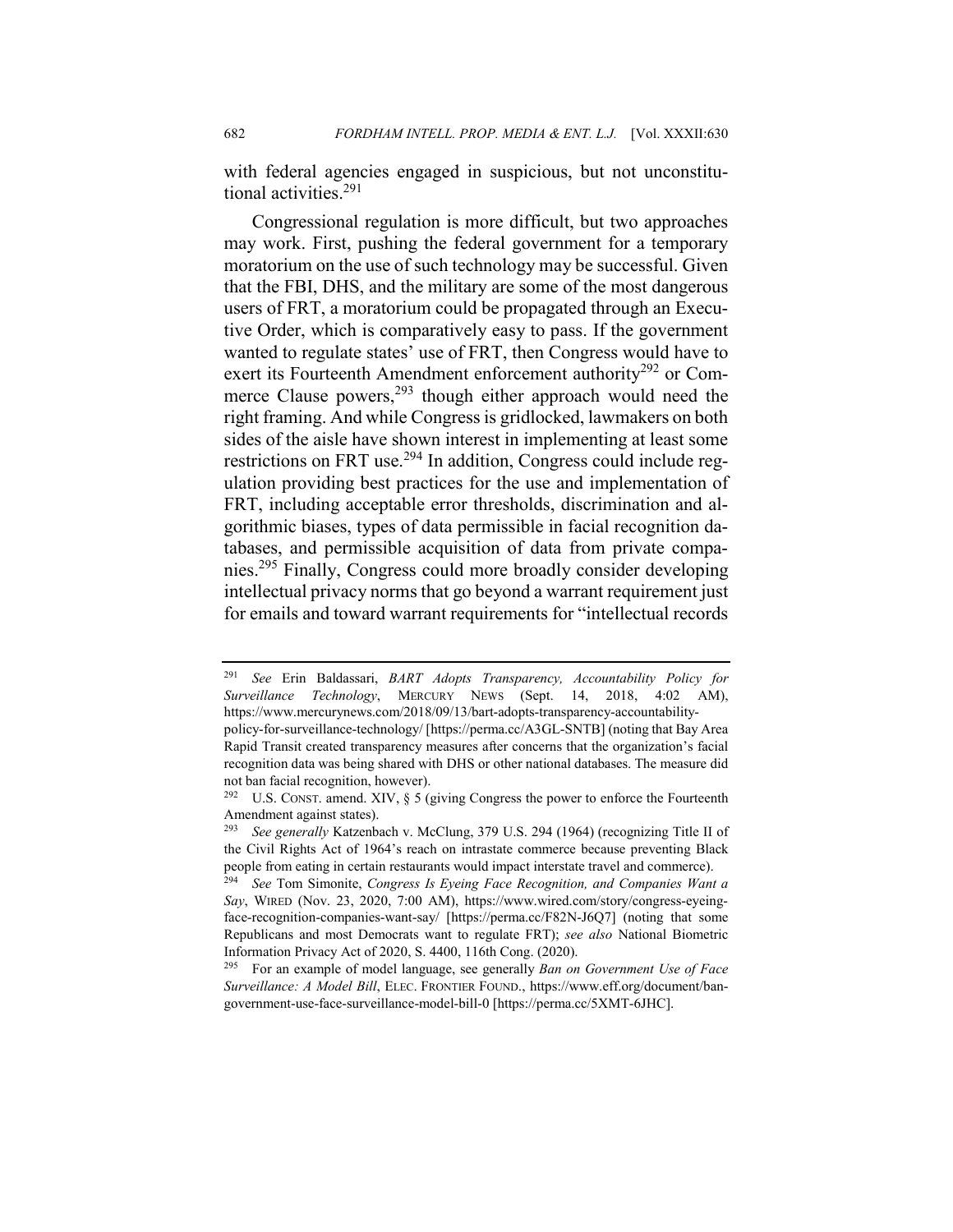more generally."<sup>296</sup> This could include "heightened certification requirements" when requesting certain kinds of records, notice to those whose facial information is accessed, and intellectual privacy norms within institutions.297

#### *B. Regulating Private Actors*

While regulating government agencies is one avenue to protect anonymous speech rights, any solution is incomplete without regulating the ways in which private actors collect data for FRT, how the technology is developed, and when the data is sold to certain parties. For example, the Illinois Biometric Information Privacy Act ("BIPA") regulates the collection, retention, disclosure, and destruction of biometric identifiers and information by private entities.<sup>298</sup> BIPA also creates a cause of action against entities that violate it.<sup>299</sup> Since such a cause of action depends on the creation of legislation, this kind of law is nearly necessary to regulate private actors, given private actors' own First Amendment rights discussed in Part II.B.2.

In addition to regulating the technology itself, governments could regulate the source of data in the facial recognition database so companies like Clearview AI would not be able to access information available online without explicit consent from the data subject. For example, the California Consumer Privacy Act requires notice and consent to sell or share data.<sup>300</sup> Such a regulation could prevent nonconsensual use of data in facial recognition databases. Additionally, consumer rights to access their own data profiles and information collected about them in a private company's database<sup>301</sup>—and similar rights to correct<sup>302</sup> and delete<sup>303</sup> such data might help curb development of such technology from the consumer's end, or at least reduce wrongful identification that harm

<sup>296</sup> *See* Richards, *supra* note 163, at 440–41.

 $\frac{297}{298}$  *Id.* 

<sup>298</sup> 740 ILL. COMP. STAT. 14/10 (2008).

<sup>299</sup> 740 ILL. COMP. STAT. 14/20 (2008).

 $^{300}$  45 C.F.R. § 164.508(a)(4)(i) (2018).<br> $^{301}$  See e.g. CAL CIV CODE 8,1798,100

See, e.g., CAL. CIV. CODE § 1798.100(d) (West 2021).

<sup>302</sup> The European Union's General Data Protection Regulation (or "GDPR") has a right to rectification that could serve as a model. *See* Council Regulation 2016/679, art. 16, General Data Protection Regulation, 2016 O.J. (L 119) 1.

<sup>303</sup> *See, e.g.*, Cal. Civ. Code § 1798.105(a).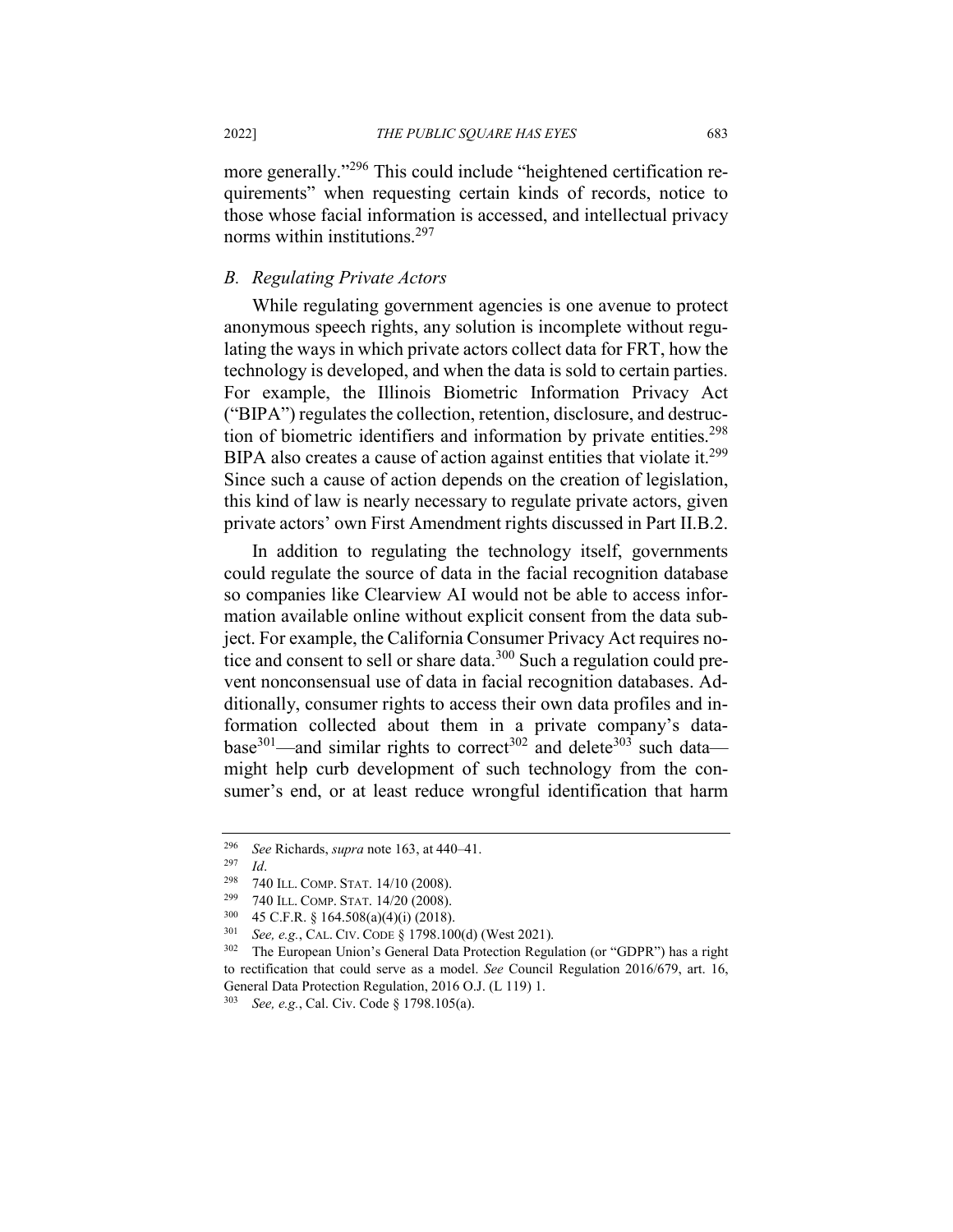minority groups. Similarly, a data minimization principle may also serve to limit the kind of data collected by companies, limiting the data's use to specific purposes provided in their notice and consent, or limiting the data collected to provide a specific service requested by a consumer.<sup>304</sup> This way, if a company like Clearview AI collects information from social media companies, the data may not be sufficiently valuable or meaningful for Clearview AI to use in its facial recognition database.

Finally, legislation can prevent surreptitious data collection by companies and subsequent transfer to the government. Such legislation could survive heightened scrutiny if framed in a manner where the right to privacy is a legitimate governmental interest protected by well-written, narrow legislation.<sup>305</sup> The content of this legislation should create conditions for FRT's development and implementation. If legislation creates notice and consent requirements by FRT's developers such that those companies must notify individuals whose faces are included in a database, consumers may have adequate notice. Alternatively, legislation could create a Freedom of Information Access-like requirement for companies developing such technology so consumers could investigate whether their identity exists within a company's database.

Legislation could also require transparency reports that detail companies' interactions with the government, including government demands to share and remove content; currently, such transparency reports are voluntary.<sup>306</sup> Most importantly, however, banning the government from accessing private companies' systems or using such systems may be necessary given that government agencies own and maintain "public forums, like parks and sidewalks, that private [individuals] use for their own expressive activities, like protests and

<sup>304</sup> *See, e.g.*, Council Regulation 2016/679, art. 25(2), General Data Protection Regulation, 2016 O.J. (L 119) 1.

<sup>305</sup> *See* Kaminski, *supra* note 72, at 1116–17.

<sup>306</sup> *See* Rainey Reitman, *Who Has Your Back? Government Data Requests 2017*, ELEC. FRONTIER FOUND. (July 10, 2017), https://www.eff.org/who-has-your-back-2017#govtrequests [https://perma.cc/ZFQ3-U6M3]; *see also* Jake Laperruque, *How Companies Can Help Make Police Facial Recognition Systems More Transparent*, LAWFARE (Sept. 24, 2019, 9:33 AM), https://www.lawfareblog.com/how-companies-can-help-make-policefacial-recognition-systems-more-transparent [https://perma.cc/V3YW-TEE6].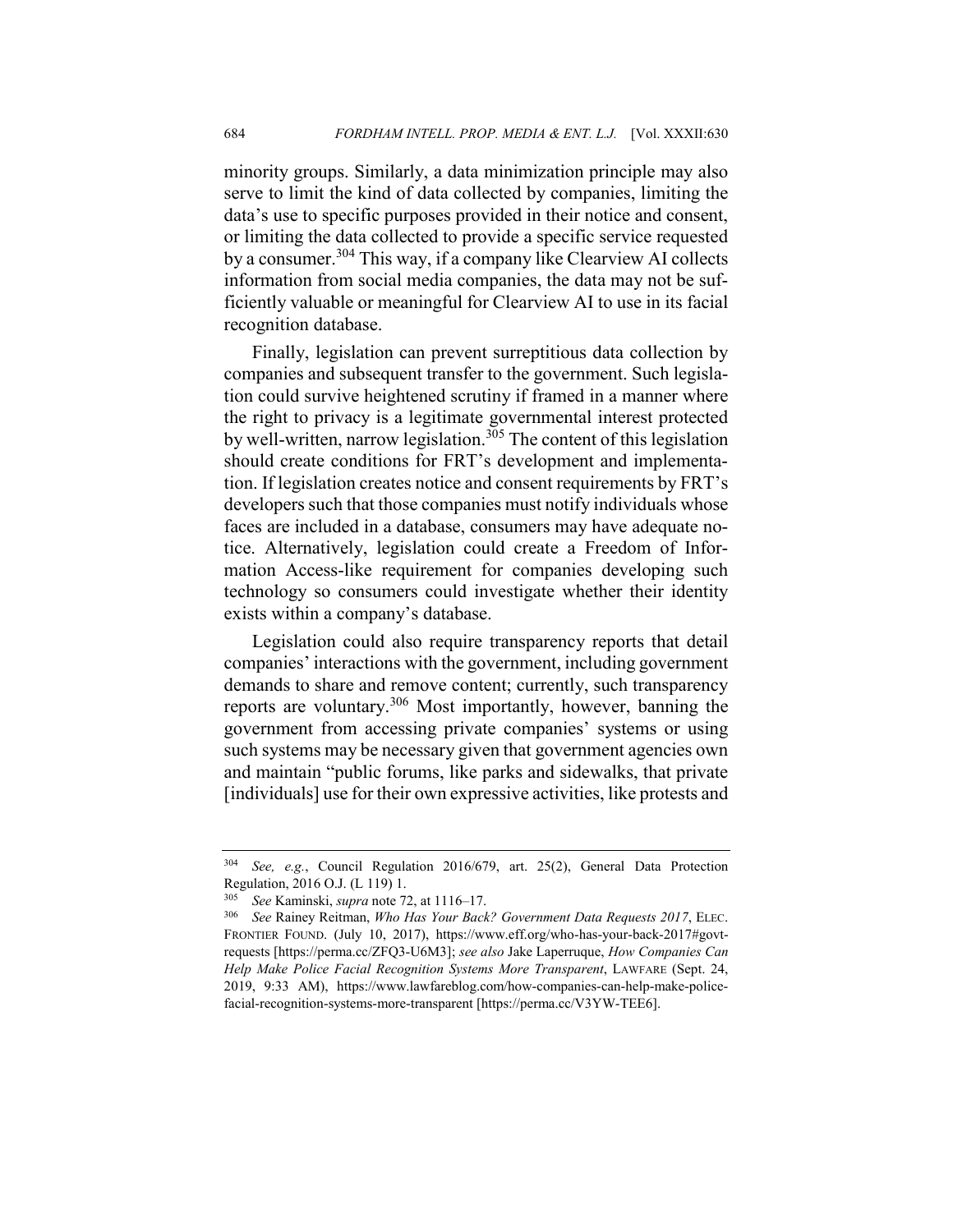festivals" which greatly expands the impact of the government's use of FRT's impacts on speech in public spaces.<sup>307</sup> At the very least, regulating transparency around what technologies the government acquires and uses might help shed light on whether First Amendment rights are truly being impacted and whether potential plaintiffs have standing.  $308$ 

A possible challenge to such legislation is that companies have a First Amendment right to regulate speech within their domains as they see fit.<sup>309</sup> But such legislation could also escape this problem and the issues posed by *Sorrell*'s overly pro-collection and pro-dissemination approach to the First Amendment if the legislation defines data as a commodity, rather than speech. $310$  Combined with *Bartnicki*'s dicta—that if the content of communication might inform future speech, that does not necessarily constitute current speech—carefully written legislation could survive judicial scrutiny.<sup>311</sup> But private actors may also come around to the notion of procedural norms which might protect the right to anonymity, if users begin to demand such norms.<sup>312</sup>

#### *C. Slowing the Creation of Facial Recognition Systems*

Finally, a drastic method to prevent facial recognition systems from proliferating is slowing or regulating the *development* of such technology.

<sup>307</sup> Adam Schwartz & Nathan Sheard, *Why EFF Doesn't Support Bans on Private Use of Facial Recognition*, ELEC. FRONTIER FOUND. (Jan. 20, 2021), https://www.eff.org/ deeplinks/2021/01/why-eff-doesnt-support-bans-private-use-face-recognition [https://perma.cc/4SST-W4FJ].

<sup>308</sup> *See supra* Part III.A.

<sup>309</sup> *See* Jack M. Balkin, *Free Speech in the Algorithmic Society: Big Data, Private Governance, and New School Speech Regulation*, 51 U.C. DAVIS L. REV. 1149, 1195–96 (2018) (describing the legal basis and contours for how private companies can regulate speech).<br> $\frac{310}{\text{Thi}}$ 

This is because a commodity does not have expressive import to those involved in data exchanges. For a detailed discussion of this proposal, see Shaun B. Spencer, *Two First Amendment Futures: Consumer Privacy Law and the Deregulatory First Amendment*, 2020 MICH. ST. L. REV. 897, 923 (2020).

<sup>311</sup> *Id.* at 926.

<sup>312</sup> *See* Balkin, *supra* note 309, at 1198 (discussing how private actors, as they begin to resemble public squares, might begin to conform to the speech standards held against the government, due to user expectation and pressure).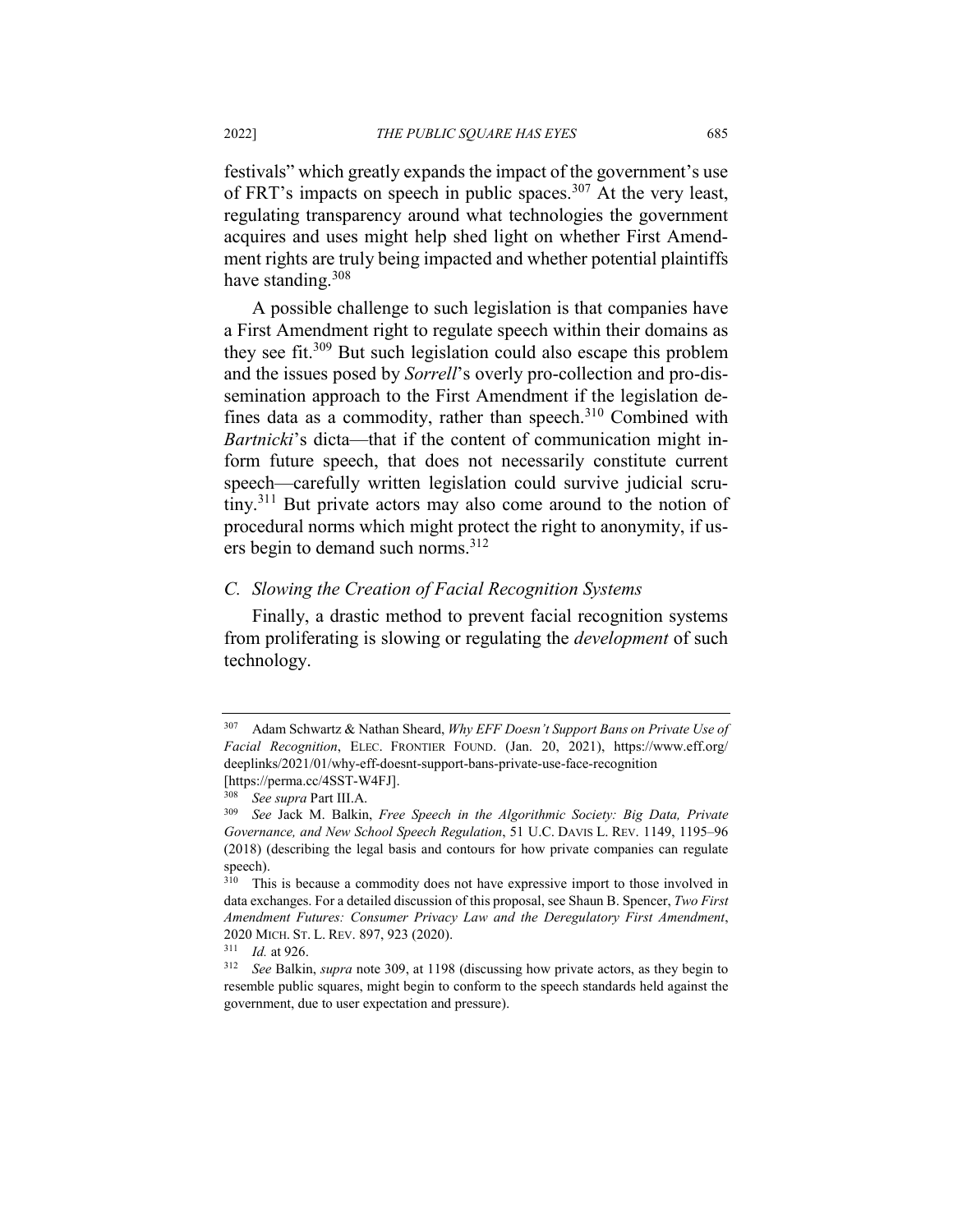In the wake of publicity regarding DHS and law enforcement's use of FRT, various companies unilaterally halted selling and developing these systems.313 Unilaterally pausing such developments might be useful since this technology rests on iterative mechanisms and algorithms that improve accuracy as more data is provided and processed.<sup>314</sup> Something like an AI winter, which puts a pause on the development of a technology (in this case, AI),  $315$  might provide the government, lawyers, scholars, and ethicists with adequate time to develop a framework to regulate this technology before it becomes invasively accurate to the point where any regulation is rendered futile. However, a unilateral pause might be hard to achieve given the market's competitive nature and the inherent collective action problem with such a pause.

An alternative mechanism may be for the government to strictly regulate the technology and prevent it from being shared or developed altogether. A model framework for this approach might be the government's regulation of cryptography during the 1990s, when lawmakers feared it would stymie law enforcement or aid foreign adversaries.<sup>316</sup> While this approach generally failed as the internet and associated technologies proliferated, $317$  it exemplifies an approach that might be useful in the near-term. Governmental regulation and development of nuclear energy may provide another framework. While private companies still develop nuclear reactors, there

[https://perma.cc/JG48-5YA4] ("The more data, the better the program.").

<sup>313</sup> Jay Greene, *Microsoft Won't Sell Police Its Facial-Recognition Technology, Following Similar Moves by Amazon and IBM*, WASH. POST (June 11, 2020), https://www.washingtonpost.com/technology/2020/06/11/microsoft-facial-recognition/

<sup>[</sup>https://perma.cc/E447-NRXR]. While Microsoft only paused its development and sale of such systems, IBM stopped developing their systems altogether and is considering an exit from the market. Matt O'Brien, *IBM Quits Facial Recognition, Joins Call for Police Reforms*, ASSOCIATED PRESS (June 9, 2020), https://apnews.com/article/ 5ee4450df46d2d96bf85d7db683bb0a6 (last visited Mar. 24, 2022).

<sup>314</sup> *See* Sara Brown, *Machine Learning, Explained*, MIT SLOAN (Apr. 21, 2021), https://mitsloan.mit.edu/ideas-made-to-matter/machine-learning-explained

<sup>&</sup>lt;sup>315</sup> DANIEL CREVIER, AI: THE TUMULTUOUS SEARCH FOR ARTIFICIAL INTELLIGENCE 203 (1993).

<sup>316</sup> *See generally* STEVEN LEVY, CRYPTO: HOW THE CODE REBELS BEAT THE GOVERNMENT—SAVING PRIVACY IN THE DIGITAL AGE (2001).

<sup>317</sup> Jack Karsten & Darrell M. West, *A Brief History of U.S. Encryption Policy*, BROOKINGS (Apr. 19, 2016), https://www.brookings.edu/blog/techtank/2016/04/19/abrief-history-of-u-s-encryption-policy/ [https://perma.cc/4EQY-LDT5].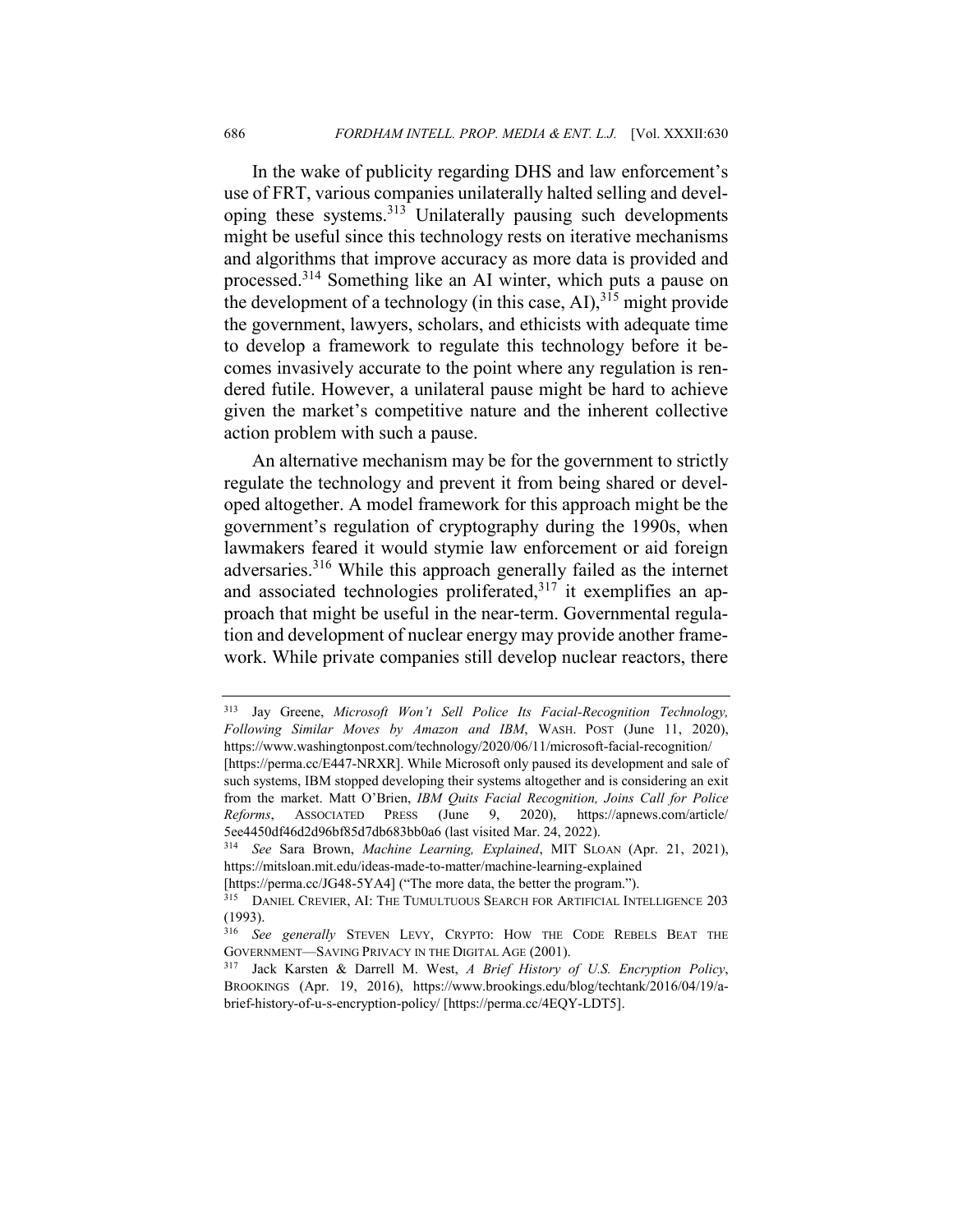are significant safety, national security, and supply chain regulations that ensure the government has a strong say in how the technology is developed and used. $318$ 

However, this approach may ultimately benefit the government. While it would prevent technology from expanding, it might also grant the government a monopoly on FRT and prevent adequate reporting and transparency. Further, all FRT is not bad: consumers use the same technology in their iPhones and when logging into their computers. The key is ensuring that FRT is used in a rights-protective manner. Nonetheless, in the near-term, this might be a valuable approach that gives legislators and technologists space to develop an adequate legal framework.

#### **CONCLUSION**

FRT has only seen the tip of the iceberg in its development. The exponential growth of this technology is unlikely to stop, considering the proliferation of AI, social media, computers, smartphones, and cameras. Such technology will likely impact the ability to speak freely in the public square, even if not protected by the First Amendments right to anonymous speech because of its constrained disclosure-based jurisprudence. Part of the problem is FRT's nebulous impact on speech: chilling conversations and imposing *implicit* associations between who and what is said. This implicit registration system is far removed from the kinds of formal registration systems in *McIntyre*<sup>319</sup> and the long line of cases preceding it.

In addition, the right to anonymous speech is underdeveloped and conflicts with other rights. The Court's jurisprudence has become more constrained in recent years, creating hurdles to standing and providing deference to the government's national security and policing responsibilities, no matter how erroneous. But the Court has left the door ajar in the face of new technologies. Even so, litigation may not be the most effective avenue to promote freedom of anonymous speech. This is especially so given that private actors are

<sup>318</sup> *See generally* J. SAMUEL WALKER & THOMAS R. WELLOCK, A SHORT HISTORY OF NUCLEAR REGULATION (2010).

<sup>319</sup> *See generally* McIntyre v. Ohio Elections Comm'n, 514 U.S. 334 (1995).